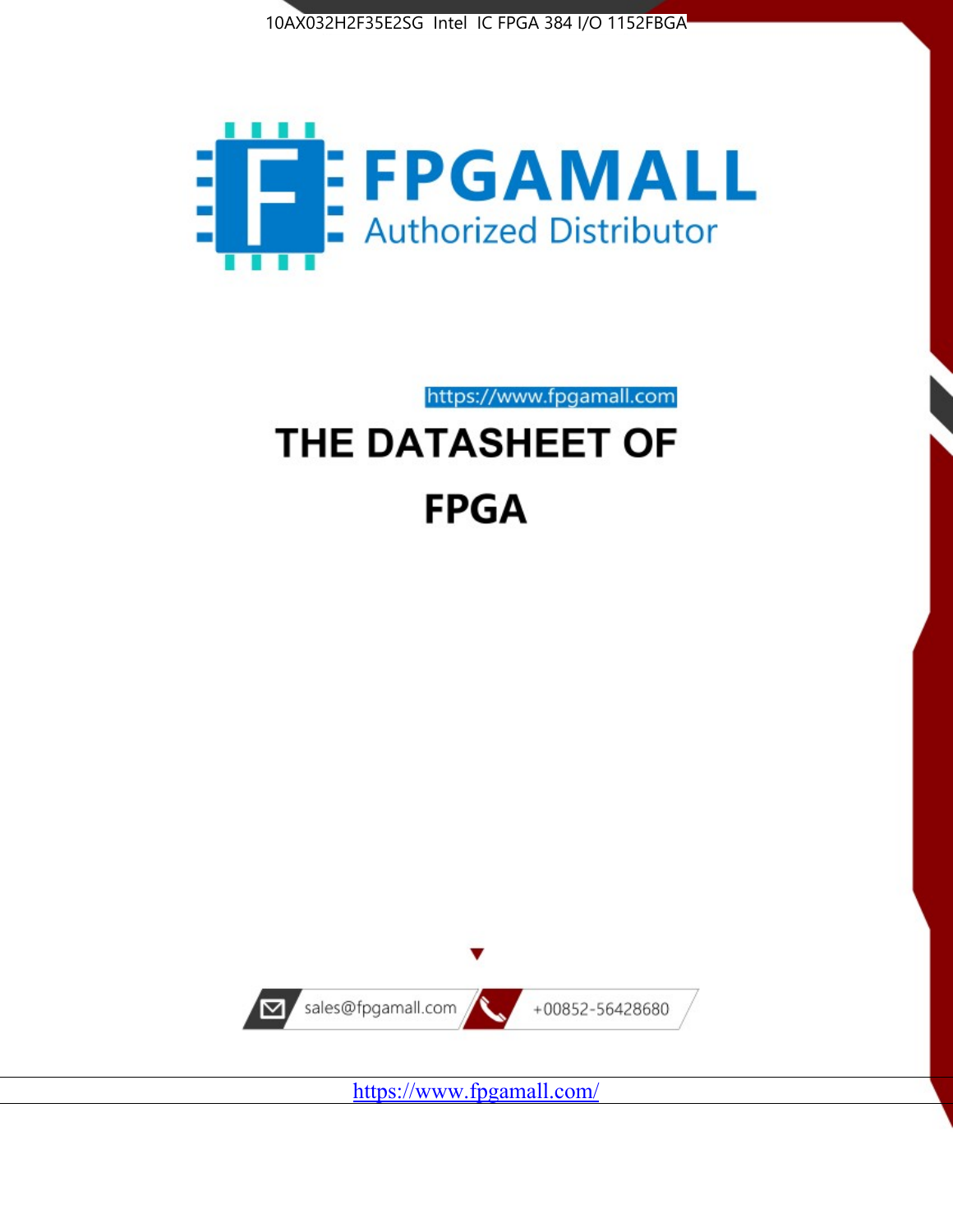10AX032H2F35E2SG Intel IC FPGA 384 I/O 1152FBGA



# **Intel® Arria® 10 Device Overview**



**A10-OVERVIEW | 2018.12.06** Latest document on the web: **[PDF](https://www.intel.com/content/dam/www/programmable/us/en/pdfs/literature/hb/arria-10/a10_overview.pdf)** | **[HTML](https://www.intel.com/content/www/us/en/programmable/documentation/sam1403480274650.html)**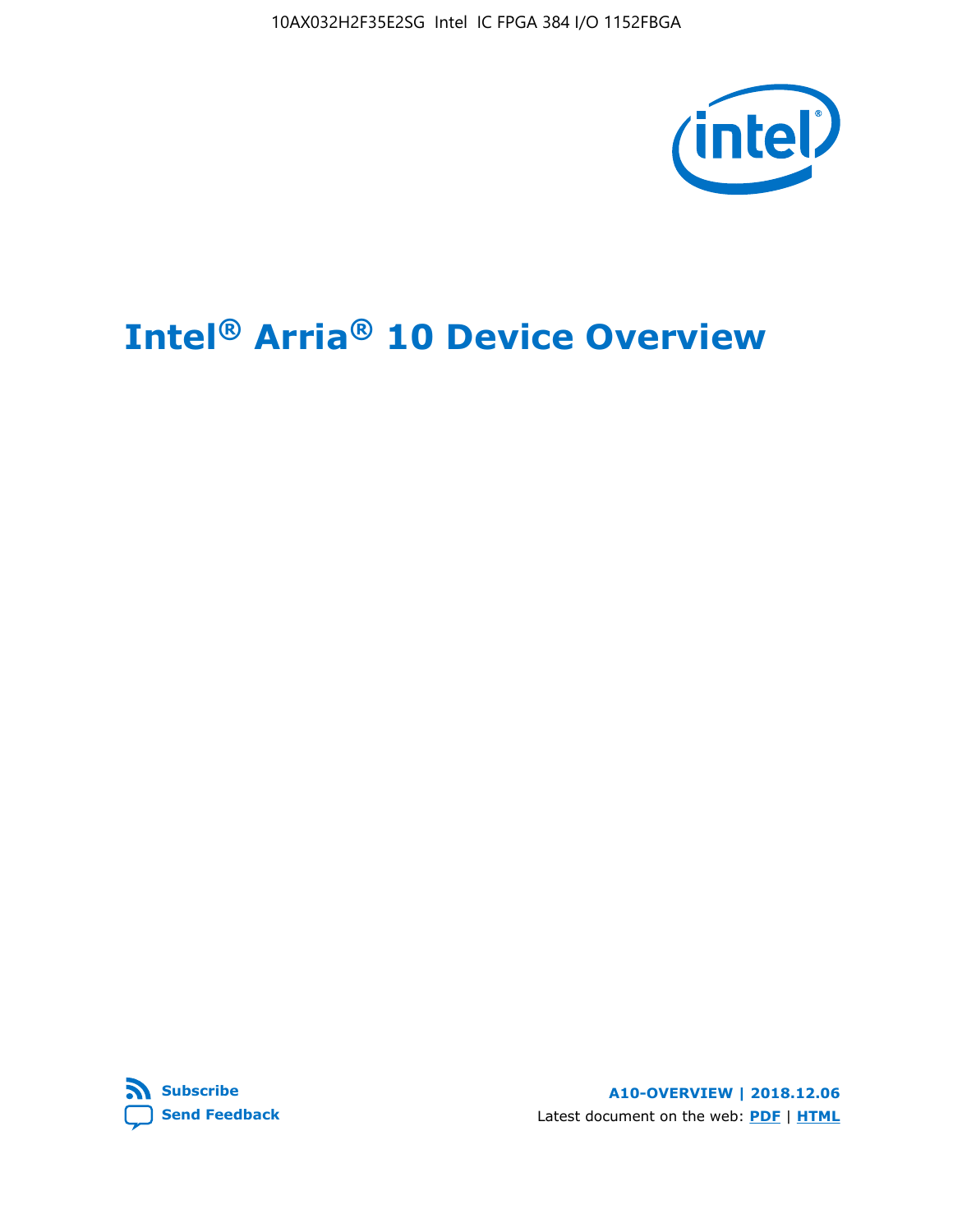

**Contents** 

# **Contents**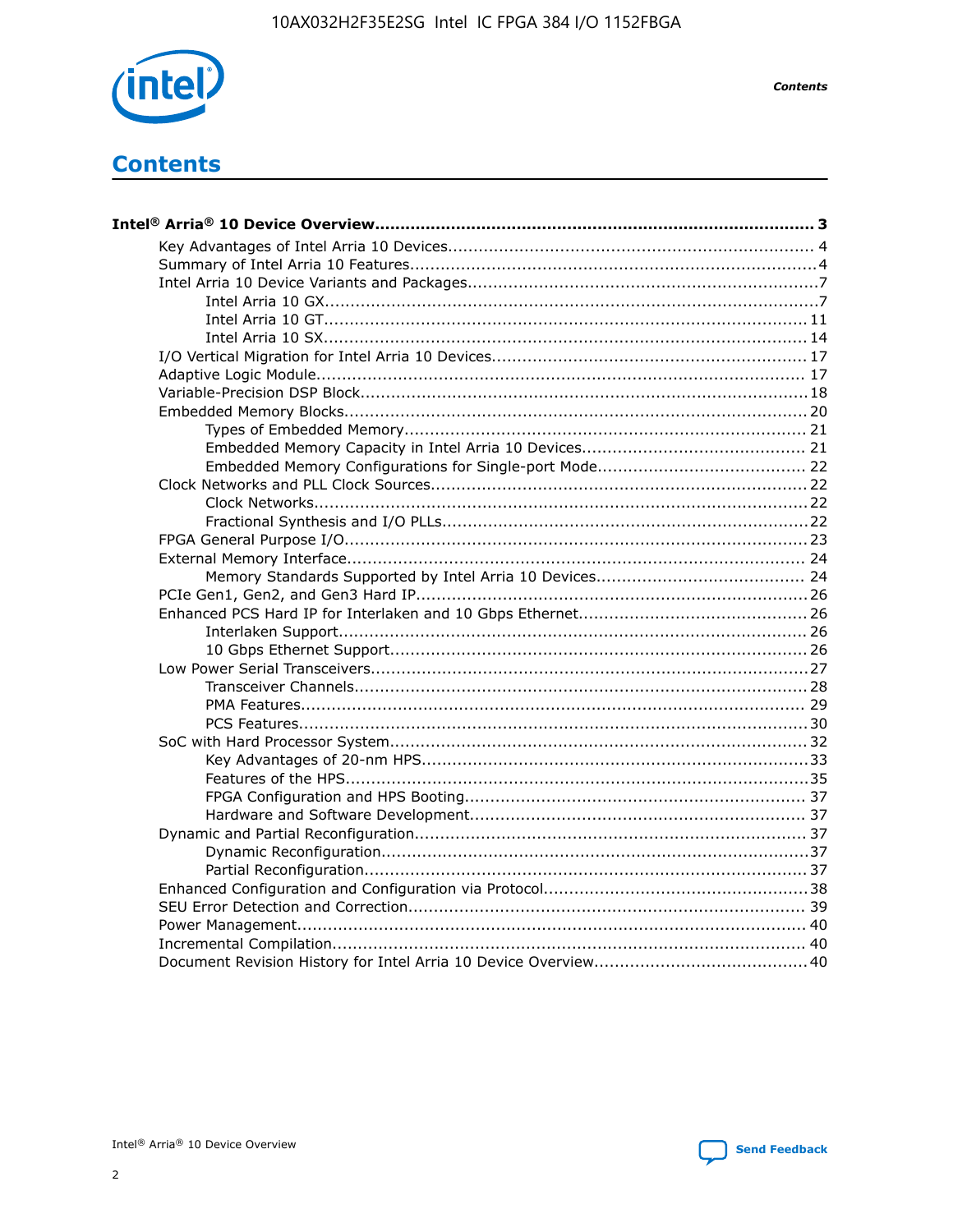**A10-OVERVIEW | 2018.12.06**

**[Send Feedback](mailto:FPGAtechdocfeedback@intel.com?subject=Feedback%20on%20Intel%20Arria%2010%20Device%20Overview%20(A10-OVERVIEW%202018.12.06)&body=We%20appreciate%20your%20feedback.%20In%20your%20comments,%20also%20specify%20the%20page%20number%20or%20paragraph.%20Thank%20you.)**



# **Intel® Arria® 10 Device Overview**

The Intel<sup>®</sup> Arria<sup>®</sup> 10 device family consists of high-performance and power-efficient 20 nm mid-range FPGAs and SoCs.

Intel Arria 10 device family delivers:

- Higher performance than the previous generation of mid-range and high-end FPGAs.
- Power efficiency attained through a comprehensive set of power-saving technologies.

The Intel Arria 10 devices are ideal for high performance, power-sensitive, midrange applications in diverse markets.

| <b>Market</b>         | <b>Applications</b>                                                                                               |
|-----------------------|-------------------------------------------------------------------------------------------------------------------|
| Wireless              | Channel and switch cards in remote radio heads<br>٠<br>Mobile backhaul<br>٠                                       |
| Wireline              | 40G/100G muxponders and transponders<br>٠<br>100G line cards<br>٠<br><b>Bridging</b><br>٠<br>Aggregation<br>٠     |
| <b>Broadcast</b>      | Studio switches<br>٠<br>Servers and transport<br>٠<br>Videoconferencing<br>٠<br>Professional audio and video<br>٠ |
| Computing and Storage | Flash cache<br>٠<br>Cloud computing servers<br>٠<br>Server acceleration<br>٠                                      |
| Medical               | Diagnostic scanners<br>٠<br>Diagnostic imaging<br>٠                                                               |
| Military              | Missile guidance and control<br>٠<br>Radar<br>٠<br>Electronic warfare<br>٠<br>Secure communications<br>٠          |

#### **Table 1. Sample Markets and Ideal Applications for Intel Arria 10 Devices**

#### **Related Information**

- [Intel Arria 10 Device Handbook: Known Issues](http://www.altera.com/support/kdb/solutions/rd07302013_646.html) Lists the planned updates to the *Intel Arria 10 Device Handbook* chapters.
- [Intel Arria 10 GX/GT Device Errata and Design Recommendations](https://www.intel.com/content/www/us/en/programmable/documentation/agz1493851706374.html#yqz1494433888646)
- [Intel Arria 10 SX Device Errata and Design Recommendations](https://www.intel.com/content/www/us/en/programmable/documentation/cru1462832385668.html#cru1462832558642)

Intel Corporation. All rights reserved. Intel, the Intel logo, Altera, Arria, Cyclone, Enpirion, MAX, Nios, Quartus and Stratix words and logos are trademarks of Intel Corporation or its subsidiaries in the U.S. and/or other countries. Intel warrants performance of its FPGA and semiconductor products to current specifications in accordance with Intel's standard warranty, but reserves the right to make changes to any products and services at any time without notice. Intel assumes no responsibility or liability arising out of the application or use of any information, product, or service described herein except as expressly agreed to in writing by Intel. Intel customers are advised to obtain the latest version of device specifications before relying on any published information and before placing orders for products or services. \*Other names and brands may be claimed as the property of others.

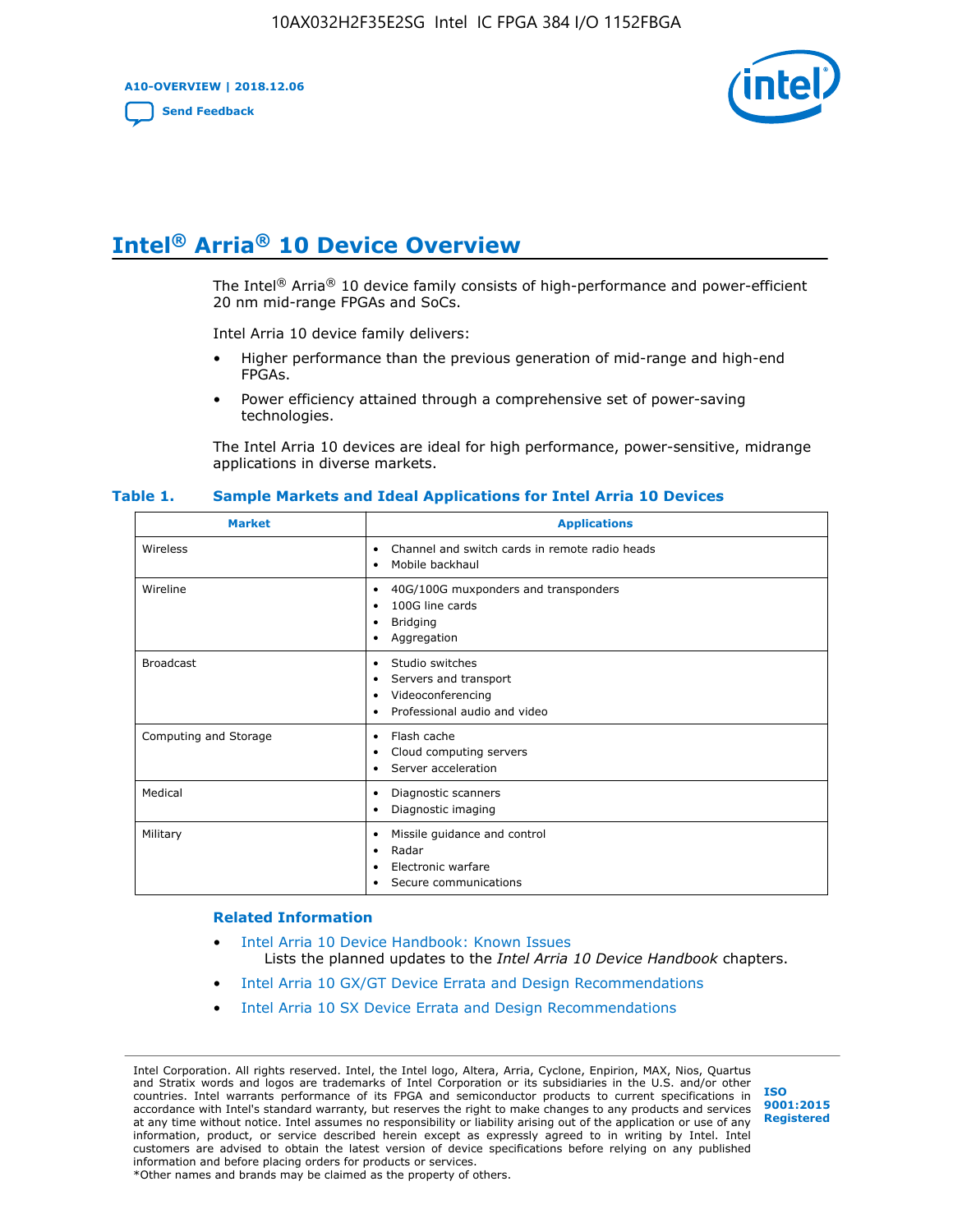

# **Key Advantages of Intel Arria 10 Devices**

## **Table 2. Key Advantages of the Intel Arria 10 Device Family**

| <b>Advantage</b>                                                                                          | <b>Supporting Feature</b>                                                                                                                                                                                                                                                                                                     |
|-----------------------------------------------------------------------------------------------------------|-------------------------------------------------------------------------------------------------------------------------------------------------------------------------------------------------------------------------------------------------------------------------------------------------------------------------------|
| Enhanced core architecture                                                                                | Built on TSMC's 20 nm process technology<br>٠<br>60% higher performance than the previous generation of mid-range FPGAs<br>٠<br>15% higher performance than the fastest previous-generation FPGA<br>٠                                                                                                                         |
| High-bandwidth integrated<br>transceivers                                                                 | Short-reach rates up to 25.8 Gigabits per second (Gbps)<br>٠<br>Backplane capability up to 12.5 Gbps<br>٠<br>Integrated 10GBASE-KR and 40GBASE-KR4 Forward Error Correction (FEC)<br>٠                                                                                                                                        |
| Improved logic integration and<br>hard IP blocks                                                          | 8-input adaptive logic module (ALM)<br>٠<br>Up to 65.6 megabits (Mb) of embedded memory<br>٠<br>Variable-precision digital signal processing (DSP) blocks<br>Fractional synthesis phase-locked loops (PLLs)<br>٠<br>Hard PCI Express Gen3 IP blocks<br>Hard memory controllers and PHY up to 2,400 Megabits per second (Mbps) |
| Second generation hard<br>processor system (HPS) with<br>integrated ARM* Cortex*-A9*<br>MPCore* processor | Tight integration of a dual-core ARM Cortex-A9 MPCore processor, hard IP, and an<br>٠<br>FPGA in a single Intel Arria 10 system-on-a-chip (SoC)<br>Supports over 128 Gbps peak bandwidth with integrated data coherency between<br>$\bullet$<br>the processor and the FPGA fabric                                             |
| Advanced power savings                                                                                    | Comprehensive set of advanced power saving features<br>٠<br>Power-optimized MultiTrack routing and core architecture<br>٠<br>Up to 40% lower power compared to previous generation of mid-range FPGAs<br>Up to 60% lower power compared to previous generation of high-end FPGAs<br>٠                                         |

# **Summary of Intel Arria 10 Features**

## **Table 3. Summary of Features for Intel Arria 10 Devices**

| <b>Feature</b>                  | <b>Description</b>                                                                                                                                                                                                                                                                                                                                                                                 |
|---------------------------------|----------------------------------------------------------------------------------------------------------------------------------------------------------------------------------------------------------------------------------------------------------------------------------------------------------------------------------------------------------------------------------------------------|
| Technology                      | TSMC's 20-nm SoC process technology<br>Allows operation at a lower $V_{\text{CC}}$ level of 0.82 V instead of the 0.9 V standard $V_{\text{CC}}$ core voltage                                                                                                                                                                                                                                      |
| Packaging                       | 1.0 mm ball-pitch Fineline BGA packaging<br>٠<br>0.8 mm ball-pitch Ultra Fineline BGA packaging<br>Multiple devices with identical package footprints for seamless migration between different<br><b>FPGA</b> densities<br>Devices with compatible package footprints allow migration to next generation high-end<br>Stratix $@10$ devices<br>RoHS, leaded $(1)$ , and lead-free (Pb-free) options |
| High-performance<br>FPGA fabric | Enhanced 8-input ALM with four registers<br>Improved multi-track routing architecture to reduce congestion and improve compilation time<br>Hierarchical core clocking architecture<br>Fine-grained partial reconfiguration                                                                                                                                                                         |
| Internal memory<br>blocks       | M20K-20-Kb memory blocks with hard error correction code (ECC)<br>Memory logic array block (MLAB)-640-bit memory                                                                                                                                                                                                                                                                                   |
|                                 | continued                                                                                                                                                                                                                                                                                                                                                                                          |



<sup>(1)</sup> Contact Intel for availability.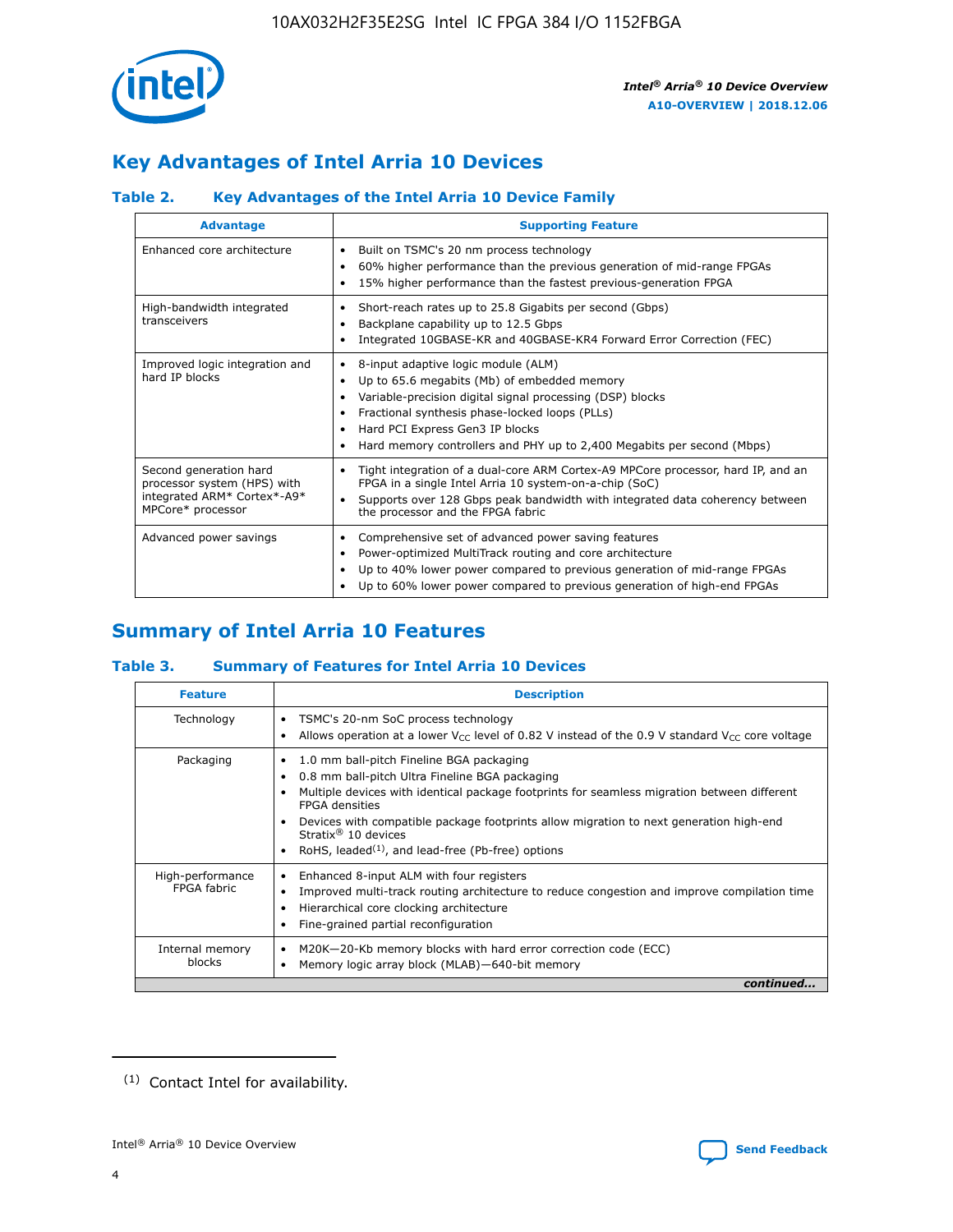$\mathbf{r}$ 



| <b>Feature</b>                         | <b>Description</b>                                                                                                                                                                                                                                                      |                                                                                                                                                                                                                                                                                                                                                                                                                                                                                                                                                                                                                                                                                                                                                                                                                                                                               |  |  |  |  |  |
|----------------------------------------|-------------------------------------------------------------------------------------------------------------------------------------------------------------------------------------------------------------------------------------------------------------------------|-------------------------------------------------------------------------------------------------------------------------------------------------------------------------------------------------------------------------------------------------------------------------------------------------------------------------------------------------------------------------------------------------------------------------------------------------------------------------------------------------------------------------------------------------------------------------------------------------------------------------------------------------------------------------------------------------------------------------------------------------------------------------------------------------------------------------------------------------------------------------------|--|--|--|--|--|
| Embedded Hard IP<br>blocks             | Variable-precision DSP                                                                                                                                                                                                                                                  | Native support for signal processing precision levels from $18 \times 19$ to<br>$\bullet$<br>54 x 54<br>Native support for 27 x 27 multiplier mode<br>$\bullet$<br>64-bit accumulator and cascade for systolic finite impulse responses<br>$\bullet$<br>(FIRs)<br>Internal coefficient memory banks<br>$\bullet$<br>Preadder/subtractor for improved efficiency<br>Additional pipeline register to increase performance and reduce<br>power<br>Supports floating point arithmetic:<br>- Perform multiplication, addition, subtraction, multiply-add,<br>multiply-subtract, and complex multiplication.<br>- Supports multiplication with accumulation capability, cascade<br>summation, and cascade subtraction capability.<br>- Dynamic accumulator reset control.<br>- Support direct vector dot and complex multiplication chaining<br>multiply floating point DSP blocks. |  |  |  |  |  |
|                                        | Memory controller                                                                                                                                                                                                                                                       | DDR4, DDR3, and DDR3L                                                                                                                                                                                                                                                                                                                                                                                                                                                                                                                                                                                                                                                                                                                                                                                                                                                         |  |  |  |  |  |
|                                        | PCI Express*                                                                                                                                                                                                                                                            | PCI Express (PCIe*) Gen3 (x1, x2, x4, or x8), Gen2 (x1, x2, x4, or x8)<br>and Gen1 (x1, x2, x4, or x8) hard IP with complete protocol stack,<br>endpoint, and root port                                                                                                                                                                                                                                                                                                                                                                                                                                                                                                                                                                                                                                                                                                       |  |  |  |  |  |
|                                        | Transceiver I/O                                                                                                                                                                                                                                                         | 10GBASE-KR/40GBASE-KR4 Forward Error Correction (FEC)<br>PCS hard IPs that support:<br>٠<br>- 10-Gbps Ethernet (10GbE)<br>- PCIe PIPE interface<br>- Interlaken<br>- Gbps Ethernet (GbE)<br>- Common Public Radio Interface (CPRI) with deterministic latency<br>support<br>- Gigabit-capable passive optical network (GPON) with fast lock-<br>time support<br>13.5G JESD204b<br>$\bullet$<br>8B/10B, 64B/66B, 64B/67B encoders and decoders<br>$\bullet$<br>Custom mode support for proprietary protocols                                                                                                                                                                                                                                                                                                                                                                   |  |  |  |  |  |
| Core clock networks                    | $\bullet$                                                                                                                                                                                                                                                               | Up to 800 MHz fabric clocking, depending on the application:<br>- 667 MHz external memory interface clocking with 2,400 Mbps DDR4 interface<br>- 800 MHz LVDS interface clocking with 1,600 Mbps LVDS interface<br>Global, regional, and peripheral clock networks<br>Clock networks that are not used can be gated to reduce dynamic power                                                                                                                                                                                                                                                                                                                                                                                                                                                                                                                                   |  |  |  |  |  |
| Phase-locked loops<br>(PLLs)           | High-resolution fractional synthesis PLLs:<br>٠<br>Integer PLLs:<br>- Adjacent to general purpose I/Os                                                                                                                                                                  | - Precision clock synthesis, clock delay compensation, and zero delay buffering (ZDB)<br>- Support integer mode and fractional mode<br>- Fractional mode support with third-order delta-sigma modulation<br>- Support external memory and LVDS interfaces                                                                                                                                                                                                                                                                                                                                                                                                                                                                                                                                                                                                                     |  |  |  |  |  |
| FPGA General-purpose<br>$I/Os$ (GPIOs) | 1.6 Gbps LVDS-every pair can be configured as receiver or transmitter<br>On-chip termination (OCT)<br>1.2 V to 3.0 V single-ended LVTTL/LVCMOS interfacing<br>٠                                                                                                         |                                                                                                                                                                                                                                                                                                                                                                                                                                                                                                                                                                                                                                                                                                                                                                                                                                                                               |  |  |  |  |  |
| <b>External Memory</b><br>Interface    | Hard memory controller- DDR4, DDR3, and DDR3L support<br>$\bullet$<br>- DDR4-speeds up to 1,200 MHz/2,400 Mbps<br>- DDR3-speeds up to 1,067 MHz/2,133 Mbps<br>Soft memory controller—provides support for RLDRAM $3^{(2)}$ , QDR IV $^{(2)}$ , and QDR II+<br>continued |                                                                                                                                                                                                                                                                                                                                                                                                                                                                                                                                                                                                                                                                                                                                                                                                                                                                               |  |  |  |  |  |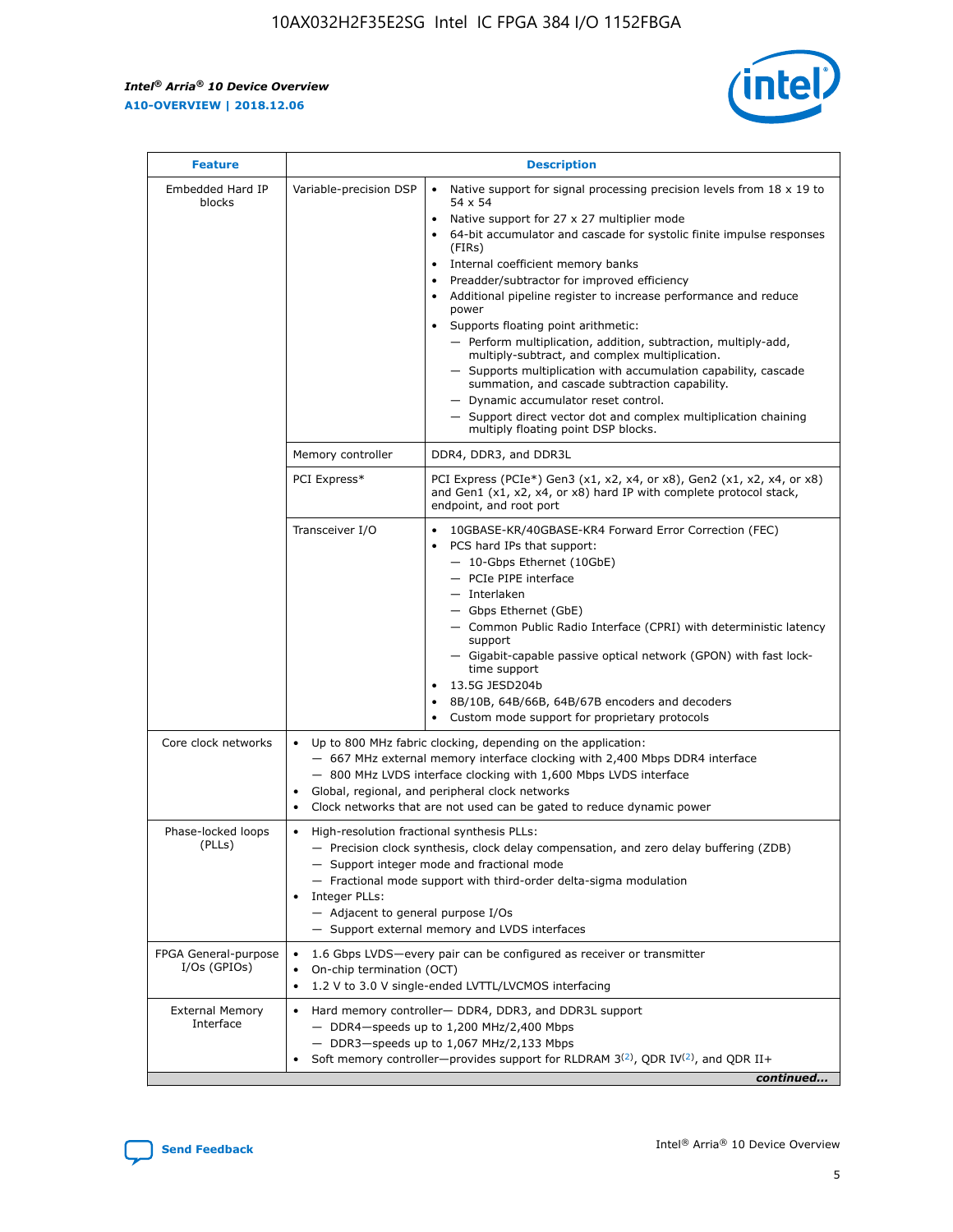

| <b>Feature</b>                                    | <b>Description</b>                                                                                                                                                                                                                                                                                                                                                                                                                                                                                                                                                                                                                         |  |  |  |  |  |  |  |
|---------------------------------------------------|--------------------------------------------------------------------------------------------------------------------------------------------------------------------------------------------------------------------------------------------------------------------------------------------------------------------------------------------------------------------------------------------------------------------------------------------------------------------------------------------------------------------------------------------------------------------------------------------------------------------------------------------|--|--|--|--|--|--|--|
| Low-power serial<br>transceivers                  | • Continuous operating range:<br>- Intel Arria 10 GX-1 Gbps to 17.4 Gbps<br>- Intel Arria 10 GT-1 Gbps to 25.8 Gbps<br>Backplane support:<br>$-$ Intel Arria 10 GX-up to 12.5<br>- Intel Arria 10 GT-up to 12.5<br>Extended range down to 125 Mbps with oversampling<br>ATX transmit PLLs with user-configurable fractional synthesis capability<br>Electronic Dispersion Compensation (EDC) support for XFP, SFP+, QSFP, and CFP optical<br>module<br>• Adaptive linear and decision feedback equalization<br>Transmitter pre-emphasis and de-emphasis<br>$\bullet$<br>Dynamic partial reconfiguration of individual transceiver channels |  |  |  |  |  |  |  |
| <b>HPS</b><br>(Intel Arria 10 SX<br>devices only) | Dual-core ARM Cortex-A9 MPCore processor-1.2 GHz CPU with<br>Processor and system<br>$\bullet$<br>1.5 GHz overdrive capability<br>256 KB on-chip RAM and 64 KB on-chip ROM<br>System peripherals-general-purpose timers, watchdog timers, direct<br>memory access (DMA) controller, FPGA configuration manager, and<br>clock and reset managers<br>Security features-anti-tamper, secure boot, Advanced Encryption<br>$\bullet$<br>Standard (AES) and authentication (SHA)<br>ARM CoreSight* JTAG debug access port, trace port, and on-chip<br>trace storage                                                                              |  |  |  |  |  |  |  |
|                                                   | <b>External interfaces</b><br>Hard memory interface-Hard memory controller (2,400 Mbps DDR4,<br>$\bullet$<br>and 2,133 Mbps DDR3), Quad serial peripheral interface (QSPI) flash<br>controller, NAND flash controller, direct memory access (DMA)<br>controller, Secure Digital/MultiMediaCard (SD/MMC) controller<br>Communication interface-10/100/1000 Ethernet media access<br>$\bullet$<br>control (MAC), USB On-The-GO (OTG) controllers, I <sup>2</sup> C controllers,<br>UART 16550, serial peripheral interface (SPI), and up to 62<br>HPS GPIO interfaces (48 direct-share I/Os)                                                 |  |  |  |  |  |  |  |
|                                                   | High-performance ARM AMBA* AXI bus bridges that support<br>Interconnects to core<br>$\bullet$<br>simultaneous read and write<br>HPS-FPGA bridges-include the FPGA-to-HPS, HPS-to-FPGA, and<br>$\bullet$<br>lightweight HPS-to-FPGA bridges that allow the FPGA fabric to issue<br>transactions to slaves in the HPS, and vice versa<br>Configuration bridge that allows HPS configuration manager to<br>configure the core logic via dedicated 32-bit configuration port<br>FPGA-to-HPS SDRAM controller bridge-provides configuration<br>interfaces for the multiport front end (MPFE) of the HPS SDRAM<br>controller                     |  |  |  |  |  |  |  |
| Configuration                                     | Tamper protection—comprehensive design protection to protect your valuable IP investments<br>Enhanced 256-bit advanced encryption standard (AES) design security with authentication<br>٠<br>Configuration via protocol (CvP) using PCIe Gen1, Gen2, or Gen3<br>continued                                                                                                                                                                                                                                                                                                                                                                  |  |  |  |  |  |  |  |

<sup>(2)</sup> Intel Arria 10 devices support this external memory interface using hard PHY with soft memory controller.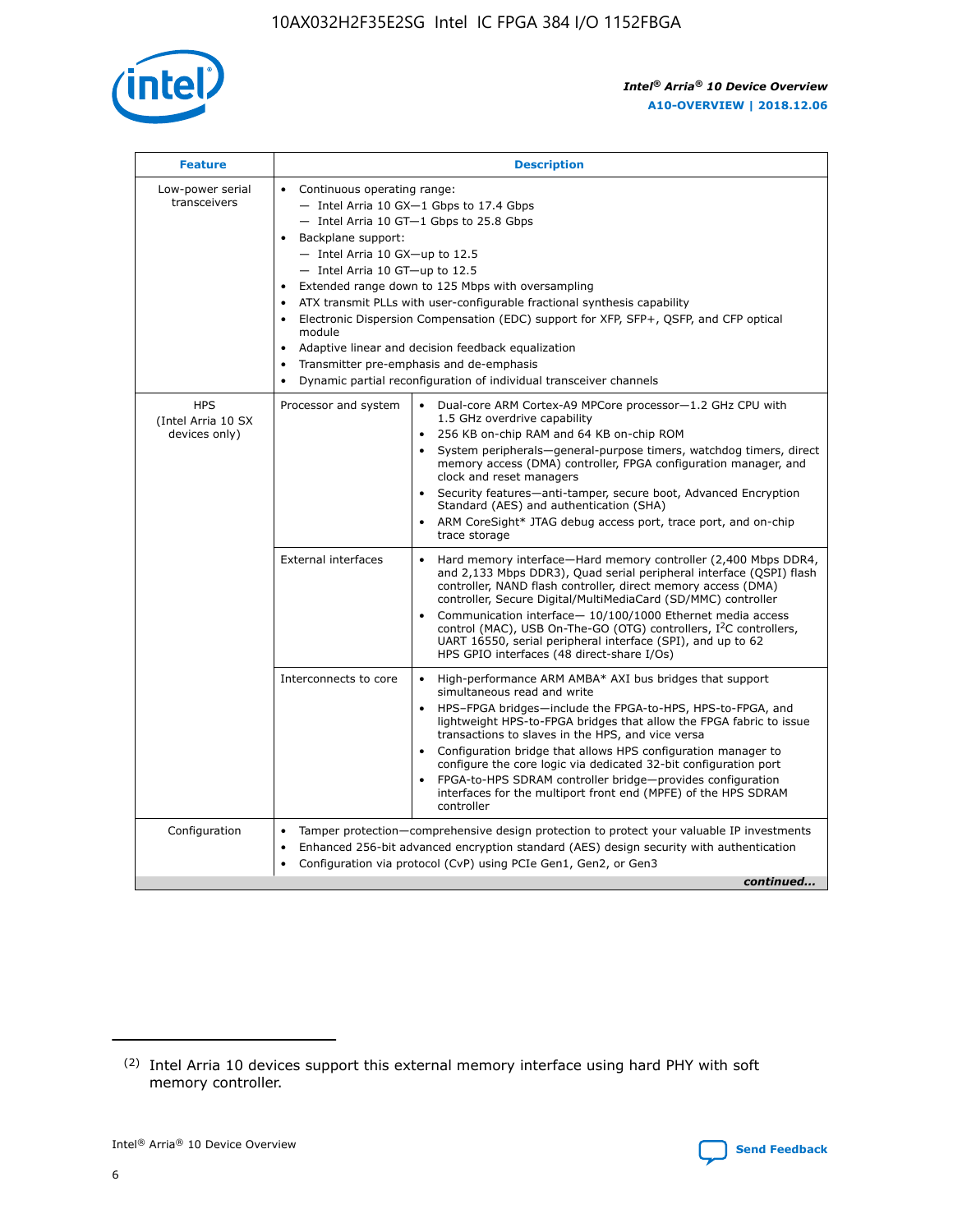

| <b>Feature</b>     | <b>Description</b>                                                                                                                                                                                               |
|--------------------|------------------------------------------------------------------------------------------------------------------------------------------------------------------------------------------------------------------|
|                    | Dynamic reconfiguration of the transceivers and PLLs<br>Fine-grained partial reconfiguration of the core fabric<br>Active Serial x4 Interface<br>$\bullet$                                                       |
| Power management   | SmartVID<br>Low static power device options<br>Programmable Power Technology<br>Intel Quartus <sup>®</sup> Prime integrated power analysis                                                                       |
| Software and tools | Intel Quartus Prime design suite<br>Transceiver toolkit<br>Platform Designer system integration tool<br>DSP Builder for Intel FPGAs<br>OpenCL <sup>™</sup> support<br>Intel SoC FPGA Embedded Design Suite (EDS) |

## **Related Information**

[Intel Arria 10 Transceiver PHY Overview](https://www.intel.com/content/www/us/en/programmable/documentation/nik1398707230472.html#nik1398706768037) Provides details on Intel Arria 10 transceivers.

## **Intel Arria 10 Device Variants and Packages**

#### **Table 4. Device Variants for the Intel Arria 10 Device Family**

| <b>Variant</b>    | <b>Description</b>                                                                                                                                                                                                     |
|-------------------|------------------------------------------------------------------------------------------------------------------------------------------------------------------------------------------------------------------------|
| Intel Arria 10 GX | FPGA featuring 17.4 Gbps transceivers for short reach applications with 12.5 backplane driving<br>capability.                                                                                                          |
| Intel Arria 10 GT | FPGA featuring:<br>17.4 Gbps transceivers for short reach applications with 12.5 backplane driving capability.<br>25.8 Gbps transceivers for supporting CAUI-4 and CEI-25G applications with CFP2 and CFP4<br>modules. |
| Intel Arria 10 SX | SoC integrating ARM-based HPS and FPGA featuring 17.4 Gbps transceivers for short reach<br>applications with 12.5 backplane driving capability.                                                                        |

## **Intel Arria 10 GX**

This section provides the available options, maximum resource counts, and package plan for the Intel Arria 10 GX devices.

The information in this section is correct at the time of publication. For the latest information and to get more details, refer to the Intel FPGA Product Selector.

#### **Related Information**

#### [Intel FPGA Product Selector](http://www.altera.com/products/selector/psg-selector.html) Provides the latest information on Intel products.

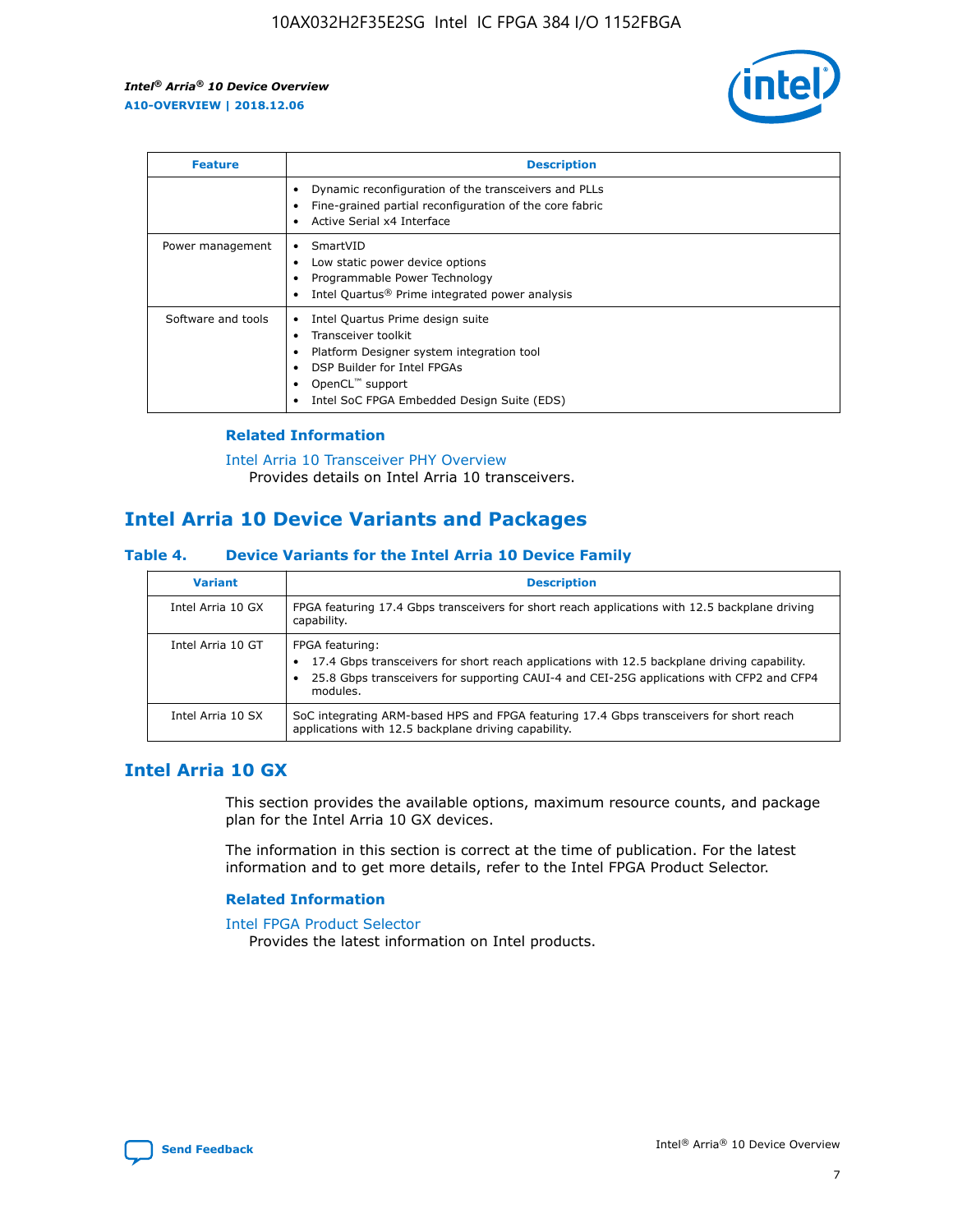

## **Available Options**





#### **Related Information**

[Transceiver Performance for Intel Arria 10 GX/SX Devices](https://www.intel.com/content/www/us/en/programmable/documentation/mcn1413182292568.html#mcn1413213965502) Provides more information about the transceiver speed grade.

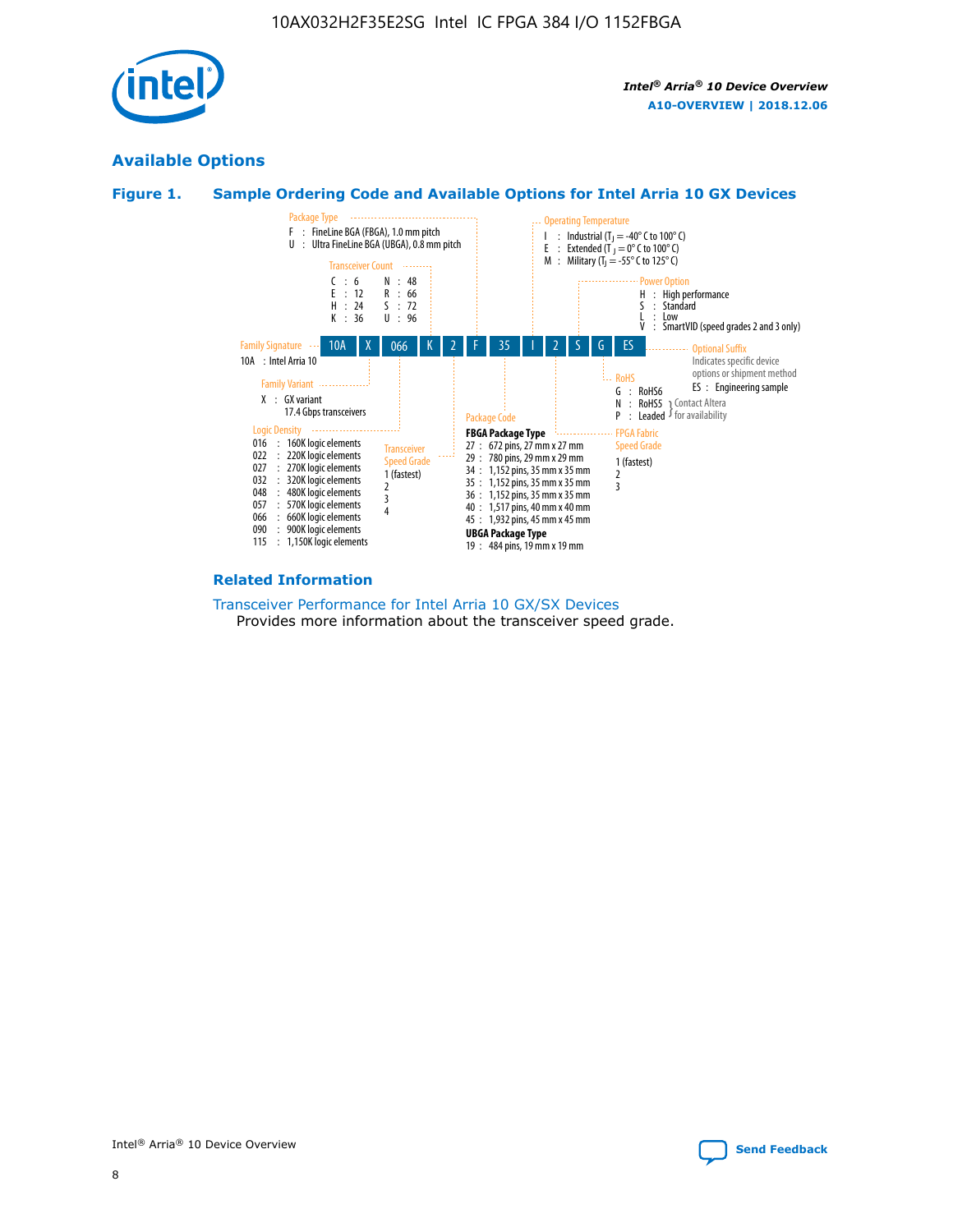

## **Maximum Resources**

#### **Table 5. Maximum Resource Counts for Intel Arria 10 GX Devices (GX 160, GX 220, GX 270, GX 320, and GX 480)**

| <b>Resource</b>              |                         | <b>Product Line</b> |                                |                |                |                |  |  |  |
|------------------------------|-------------------------|---------------------|--------------------------------|----------------|----------------|----------------|--|--|--|
|                              |                         | <b>GX 160</b>       | <b>GX 220</b><br><b>GX 270</b> |                | <b>GX 320</b>  | <b>GX 480</b>  |  |  |  |
| Logic Elements (LE) (K)      |                         | 160                 | 320<br>220<br>270              |                |                | 480            |  |  |  |
| <b>ALM</b>                   |                         | 61,510              | 80,330                         | 101,620        | 119,900        | 183,590        |  |  |  |
| Register                     |                         | 246,040             | 479,600<br>321,320<br>406,480  |                |                | 734,360        |  |  |  |
| Memory (Kb)                  | M <sub>20</sub> K       | 8,800               | 11,740                         | 15,000         | 17,820         | 28,620         |  |  |  |
|                              | <b>MLAB</b>             | 1,050               | 1,690                          | 2,452          | 2,727          | 4,164          |  |  |  |
| Variable-precision DSP Block |                         | 156                 | 192                            | 830            | 985            | 1,368          |  |  |  |
| 18 x 19 Multiplier           |                         | 312                 | 384                            | 1,970<br>1,660 |                | 2,736          |  |  |  |
| PLL                          | Fractional<br>Synthesis | 6                   | 6                              | 8              | 8              | 12             |  |  |  |
|                              | I/O                     | 6                   | 6                              | 8              | 8              | 12             |  |  |  |
| 17.4 Gbps Transceiver        |                         | 12                  | 12                             | 24             | 24             | 36             |  |  |  |
| GPIO <sup>(3)</sup>          |                         | 288                 | 288                            | 384            | 384            |                |  |  |  |
| LVDS Pair $(4)$              |                         | 120                 | 120                            | 168            | 168            | 222            |  |  |  |
| PCIe Hard IP Block           |                         | $\mathbf{1}$        | 1                              | $\overline{2}$ | $\overline{2}$ | $\overline{2}$ |  |  |  |
| Hard Memory Controller       |                         | 6                   | 6                              | 8              | 8              |                |  |  |  |

<sup>(4)</sup> Each LVDS I/O pair can be used as differential input or output.



<sup>(3)</sup> The number of GPIOs does not include transceiver I/Os. In the Intel Quartus Prime software, the number of user I/Os includes transceiver I/Os.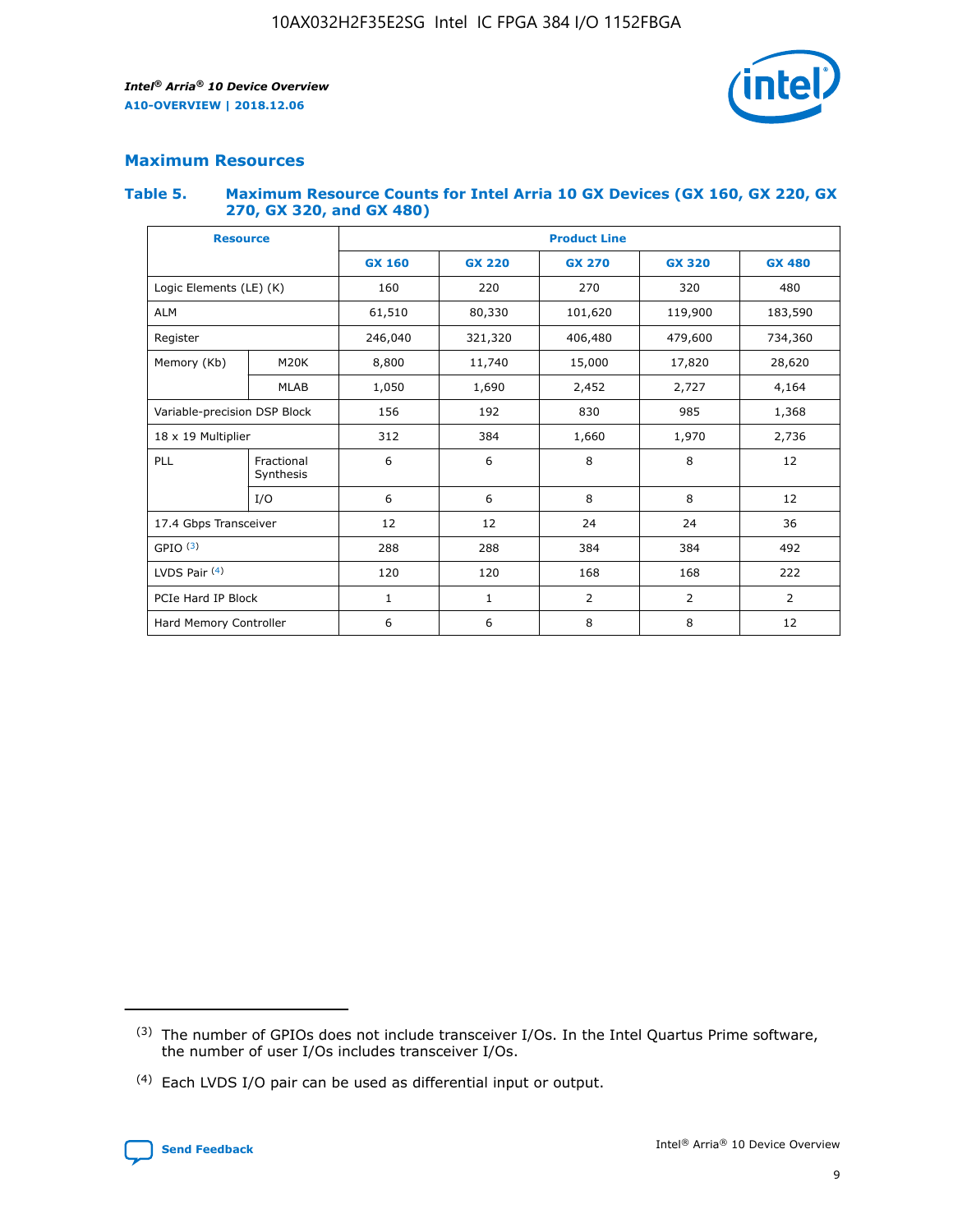

## **Table 6. Maximum Resource Counts for Intel Arria 10 GX Devices (GX 570, GX 660, GX 900, and GX 1150)**

|                              | <b>Resource</b>         | <b>Product Line</b> |                |                |                |  |  |  |
|------------------------------|-------------------------|---------------------|----------------|----------------|----------------|--|--|--|
|                              |                         | <b>GX 570</b>       | <b>GX 660</b>  | <b>GX 900</b>  | <b>GX 1150</b> |  |  |  |
| Logic Elements (LE) (K)      |                         | 570                 | 660            | 900            | 1,150          |  |  |  |
| <b>ALM</b>                   |                         | 217,080             | 251,680        | 339,620        | 427,200        |  |  |  |
| Register                     |                         | 868,320             | 1,006,720      | 1,358,480      | 1,708,800      |  |  |  |
| Memory (Kb)                  | <b>M20K</b>             | 36,000              | 42,620         | 48,460         | 54,260         |  |  |  |
|                              | <b>MLAB</b>             | 5,096               | 5,788<br>9,386 |                | 12,984         |  |  |  |
| Variable-precision DSP Block |                         | 1,523               | 1,687          | 1,518          | 1,518          |  |  |  |
| $18 \times 19$ Multiplier    |                         | 3,046               | 3,374          | 3,036          | 3,036          |  |  |  |
| PLL                          | Fractional<br>Synthesis | 16                  | 16             | 32             | 32             |  |  |  |
|                              | I/O                     | 16                  | 16             | 16             | 16             |  |  |  |
| 17.4 Gbps Transceiver        |                         | 48                  | 96<br>48       |                | 96             |  |  |  |
| GPIO <sup>(3)</sup>          |                         | 696                 | 696            | 768            | 768            |  |  |  |
| LVDS Pair $(4)$              |                         | 324                 | 324<br>384     |                | 384            |  |  |  |
| PCIe Hard IP Block           |                         | 2                   | 2              | $\overline{4}$ | $\overline{4}$ |  |  |  |
| Hard Memory Controller       |                         | 16                  | 16             | 16             | 16             |  |  |  |

## **Package Plan**

## **Table 7. Package Plan for Intel Arria 10 GX Devices (U19, F27, and F29)**

Refer to I/O and High Speed I/O in Intel Arria 10 Devices chapter for the number of 3 V I/O, LVDS I/O, and LVDS channels in each device package.

| <b>Product Line</b> | U <sub>19</sub><br>$(19 \text{ mm} \times 19 \text{ mm})$<br>484-pin UBGA) |          |             | <b>F27</b><br>(27 mm × 27 mm,<br>672-pin FBGA) |          |             | <b>F29</b><br>(29 mm × 29 mm,<br>780-pin FBGA) |          |             |  |
|---------------------|----------------------------------------------------------------------------|----------|-------------|------------------------------------------------|----------|-------------|------------------------------------------------|----------|-------------|--|
|                     | 3 V I/O                                                                    | LVDS I/O | <b>XCVR</b> | 3 V I/O                                        | LVDS I/O | <b>XCVR</b> | 3 V I/O                                        | LVDS I/O | <b>XCVR</b> |  |
| GX 160              | 48                                                                         | 192      | 6           | 48                                             | 192      | 12          | 48                                             | 240      | 12          |  |
| GX 220              | 48                                                                         | 192      | 6           | 48                                             | 192      | 12          | 48                                             | 240      | 12          |  |
| GX 270              |                                                                            |          |             | 48                                             | 192      | 12          | 48                                             | 312      | 12          |  |
| GX 320              |                                                                            |          |             | 48                                             | 192      | 12          | 48                                             | 312      | 12          |  |
| GX 480              |                                                                            |          |             |                                                |          |             | 48                                             | 312      | 12          |  |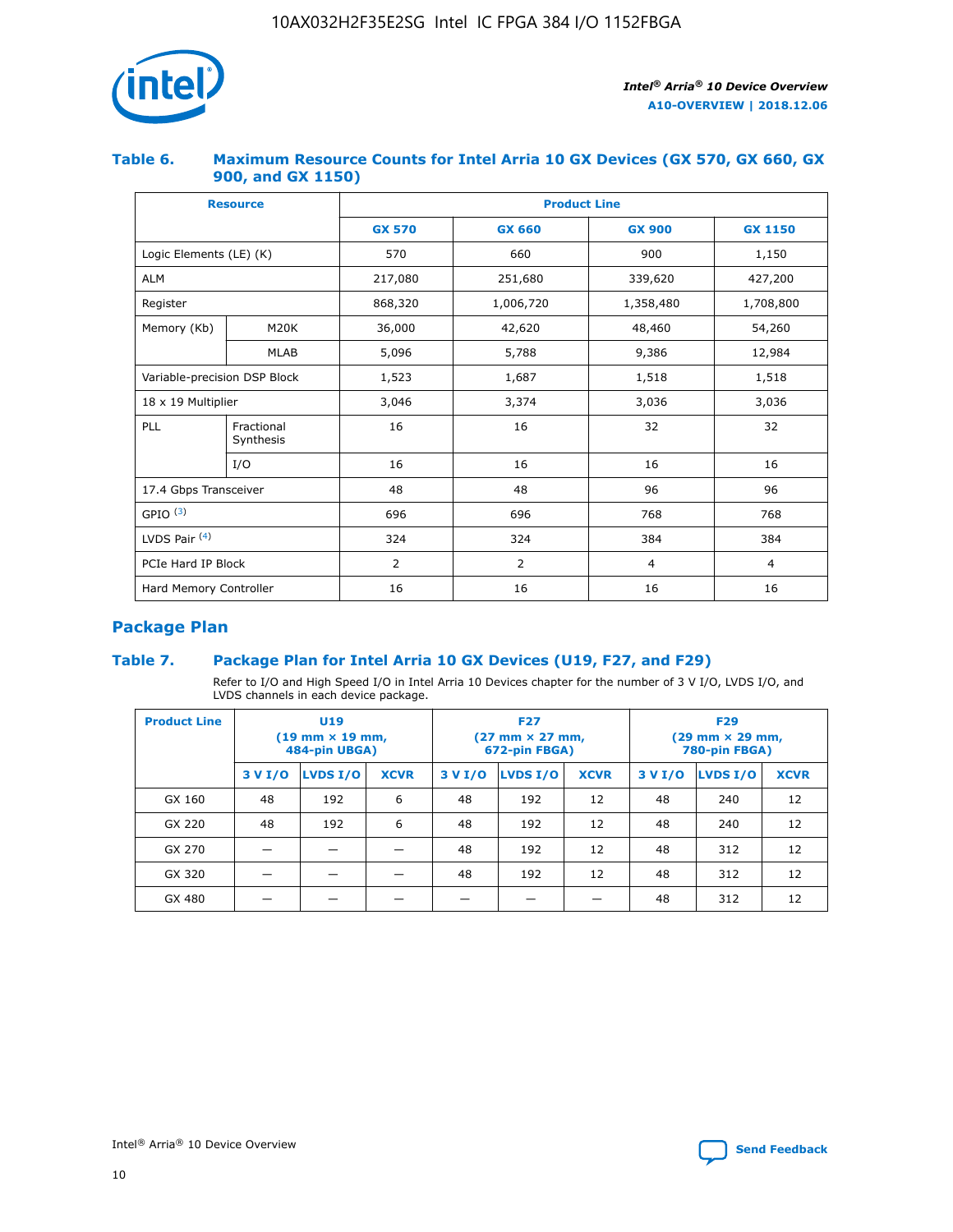

#### **Table 8. Package Plan for Intel Arria 10 GX Devices (F34, F35, NF40, and KF40)**

Refer to I/O and High Speed I/O in Intel Arria 10 Devices chapter for the number of 3 V I/O, LVDS I/O, and LVDS channels in each device package.

| <b>Product Line</b> | <b>F34</b><br>$(35 \text{ mm} \times 35 \text{ mm})$<br>1152-pin FBGA) |                    | <b>F35</b><br>$(35 \text{ mm} \times 35 \text{ mm})$<br><b>1152-pin FBGA)</b> |           | <b>KF40</b><br>$(40 \text{ mm} \times 40 \text{ mm})$<br>1517-pin FBGA) |             |            | <b>NF40</b><br>$(40 \text{ mm} \times 40 \text{ mm})$<br><b>1517-pin FBGA)</b> |             |            |                    |             |
|---------------------|------------------------------------------------------------------------|--------------------|-------------------------------------------------------------------------------|-----------|-------------------------------------------------------------------------|-------------|------------|--------------------------------------------------------------------------------|-------------|------------|--------------------|-------------|
|                     | 3V<br>I/O                                                              | <b>LVDS</b><br>I/O | <b>XCVR</b>                                                                   | 3V<br>I/O | <b>LVDS</b><br>I/O                                                      | <b>XCVR</b> | 3 V<br>I/O | <b>LVDS</b><br>I/O                                                             | <b>XCVR</b> | 3 V<br>I/O | <b>LVDS</b><br>I/O | <b>XCVR</b> |
| GX 270              | 48                                                                     | 336                | 24                                                                            | 48        | 336                                                                     | 24          |            |                                                                                |             |            |                    |             |
| GX 320              | 48                                                                     | 336                | 24                                                                            | 48        | 336                                                                     | 24          |            |                                                                                |             |            |                    |             |
| GX 480              | 48                                                                     | 444                | 24                                                                            | 48        | 348                                                                     | 36          |            |                                                                                |             |            |                    |             |
| GX 570              | 48                                                                     | 444                | 24                                                                            | 48        | 348                                                                     | 36          | 96         | 600                                                                            | 36          | 48         | 540                | 48          |
| GX 660              | 48                                                                     | 444                | 24                                                                            | 48        | 348                                                                     | 36          | 96         | 600                                                                            | 36          | 48         | 540                | 48          |
| GX 900              |                                                                        | 504                | 24                                                                            | -         |                                                                         |             |            |                                                                                |             |            | 600                | 48          |
| GX 1150             |                                                                        | 504                | 24                                                                            |           |                                                                         |             |            |                                                                                |             |            | 600                | 48          |

#### **Table 9. Package Plan for Intel Arria 10 GX Devices (RF40, NF45, SF45, and UF45)**

Refer to I/O and High Speed I/O in Intel Arria 10 Devices chapter for the number of 3 V I/O, LVDS I/O, and LVDS channels in each device package.

| <b>Product Line</b> | <b>RF40</b><br>$(40$ mm $\times$ 40 mm,<br>1517-pin FBGA) |                    |             | <b>NF45</b><br>$(45 \text{ mm} \times 45 \text{ mm})$<br><b>1932-pin FBGA)</b> |                    |             | <b>SF45</b><br>$(45 \text{ mm} \times 45 \text{ mm})$<br><b>1932-pin FBGA)</b> |                    |             | <b>UF45</b><br>$(45 \text{ mm} \times 45 \text{ mm})$<br><b>1932-pin FBGA)</b> |                    |             |
|---------------------|-----------------------------------------------------------|--------------------|-------------|--------------------------------------------------------------------------------|--------------------|-------------|--------------------------------------------------------------------------------|--------------------|-------------|--------------------------------------------------------------------------------|--------------------|-------------|
|                     | 3V<br>I/O                                                 | <b>LVDS</b><br>I/O | <b>XCVR</b> | 3 V<br>I/O                                                                     | <b>LVDS</b><br>I/O | <b>XCVR</b> | 3 V<br>I/O                                                                     | <b>LVDS</b><br>I/O | <b>XCVR</b> | 3V<br>I/O                                                                      | <b>LVDS</b><br>I/O | <b>XCVR</b> |
| GX 900              |                                                           | 342                | 66          | _                                                                              | 768                | 48          |                                                                                | 624                | 72          |                                                                                | 480                | 96          |
| GX 1150             |                                                           | 342                | 66          | _                                                                              | 768                | 48          |                                                                                | 624                | 72          |                                                                                | 480                | 96          |

## **Related Information**

[I/O and High-Speed Differential I/O Interfaces in Intel Arria 10 Devices chapter, Intel](https://www.intel.com/content/www/us/en/programmable/documentation/sam1403482614086.html#sam1403482030321) [Arria 10 Device Handbook](https://www.intel.com/content/www/us/en/programmable/documentation/sam1403482614086.html#sam1403482030321)

Provides the number of 3 V and LVDS I/Os, and LVDS channels for each Intel Arria 10 device package.

## **Intel Arria 10 GT**

This section provides the available options, maximum resource counts, and package plan for the Intel Arria 10 GT devices.

The information in this section is correct at the time of publication. For the latest information and to get more details, refer to the Intel FPGA Product Selector.

#### **Related Information**

#### [Intel FPGA Product Selector](http://www.altera.com/products/selector/psg-selector.html)

Provides the latest information on Intel products.

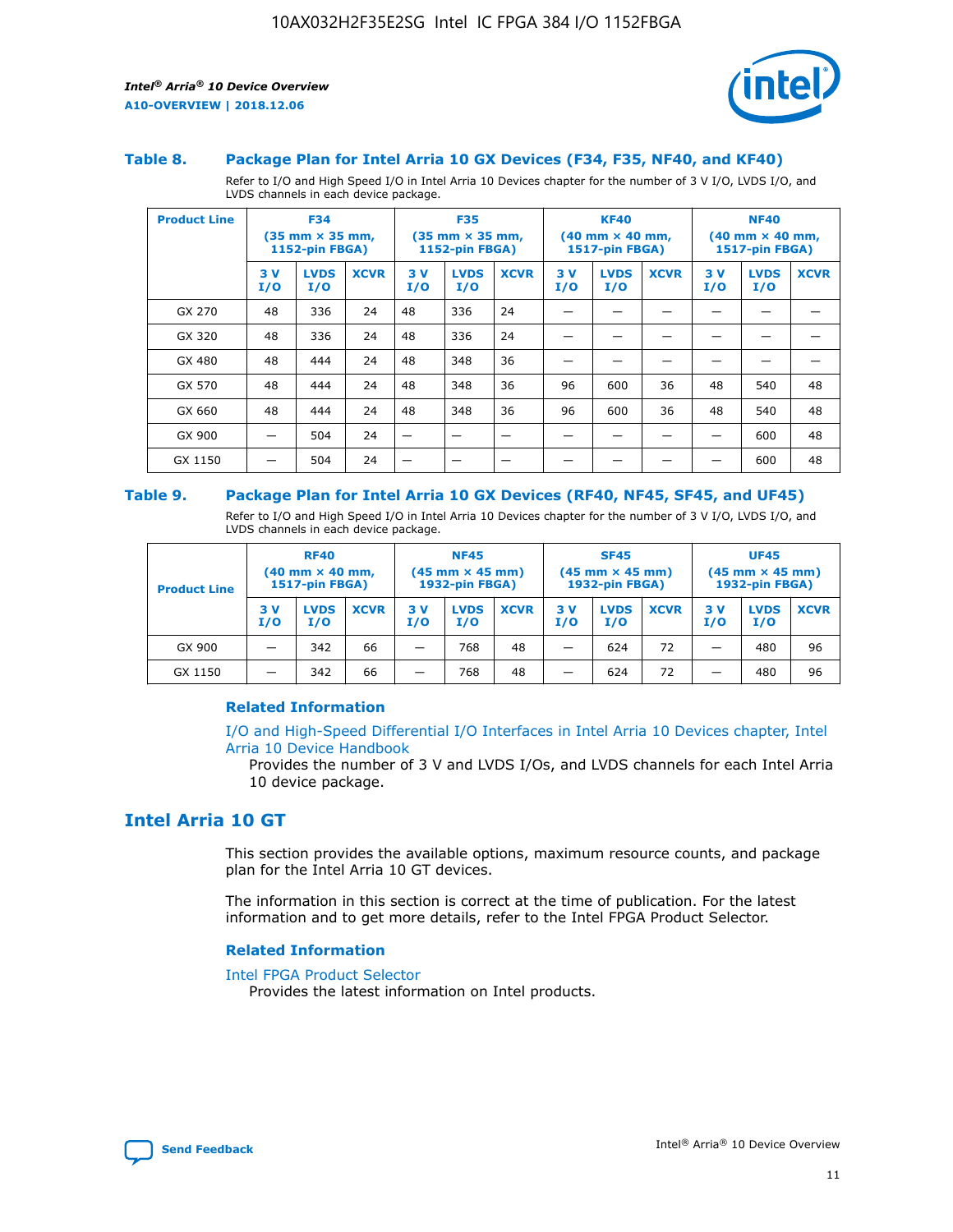

## **Available Options**

## **Figure 2. Sample Ordering Code and Available Options for Intel Arria 10 GT Devices**

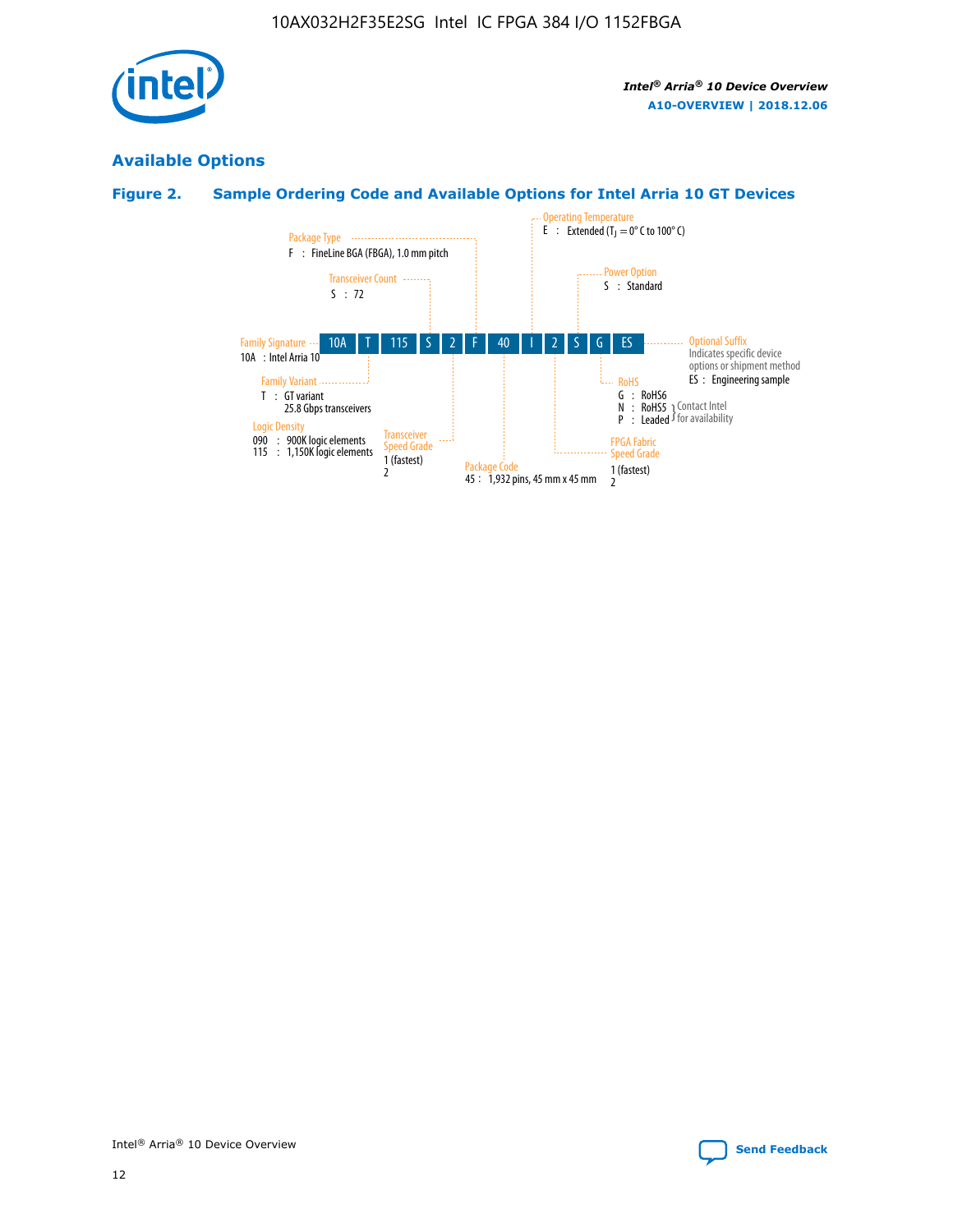

## **Maximum Resources**

#### **Table 10. Maximum Resource Counts for Intel Arria 10 GT Devices**

| <b>Resource</b>              |                      | <b>Product Line</b> |                |  |
|------------------------------|----------------------|---------------------|----------------|--|
|                              |                      | <b>GT 900</b>       | <b>GT 1150</b> |  |
| Logic Elements (LE) (K)      |                      | 900                 | 1,150          |  |
| <b>ALM</b>                   |                      | 339,620             | 427,200        |  |
| Register                     |                      | 1,358,480           | 1,708,800      |  |
| Memory (Kb)                  | M20K                 | 48,460              | 54,260         |  |
|                              | <b>MLAB</b>          | 9,386               | 12,984         |  |
| Variable-precision DSP Block |                      | 1,518               | 1,518          |  |
| 18 x 19 Multiplier           |                      | 3,036               | 3,036          |  |
| PLL                          | Fractional Synthesis | 32                  | 32             |  |
|                              | I/O                  | 16                  | 16             |  |
| Transceiver                  | 17.4 Gbps            | 72(5)               | 72(5)          |  |
|                              | 25.8 Gbps            | 6                   | 6              |  |
| GPIO <sup>(6)</sup>          |                      | 624                 | 624            |  |
| LVDS Pair $(7)$              |                      | 312                 | 312            |  |
| PCIe Hard IP Block           |                      | $\overline{4}$      | $\overline{4}$ |  |
| Hard Memory Controller       |                      | 16                  | 16             |  |

## **Related Information**

#### [Intel Arria 10 GT Channel Usage](https://www.intel.com/content/www/us/en/programmable/documentation/nik1398707230472.html#nik1398707008178)

Configuring GT/GX channels in Intel Arria 10 GT devices.

## **Package Plan**

## **Table 11. Package Plan for Intel Arria 10 GT Devices**

Refer to I/O and High Speed I/O in Intel Arria 10 Devices chapter for the number of 3 V I/O, LVDS I/O, and LVDS channels in each device package.

| <b>Product Line</b> | <b>SF45</b><br>(45 mm × 45 mm, 1932-pin FBGA) |                 |             |  |  |  |
|---------------------|-----------------------------------------------|-----------------|-------------|--|--|--|
|                     | 3 V I/O                                       | <b>LVDS I/O</b> | <b>XCVR</b> |  |  |  |
| GT 900              |                                               | 624             | 72          |  |  |  |
| GT 1150             |                                               | 624             |             |  |  |  |

<sup>(7)</sup> Each LVDS I/O pair can be used as differential input or output.



 $(5)$  If all 6 GT channels are in use, 12 of the GX channels are not usable.

<sup>(6)</sup> The number of GPIOs does not include transceiver I/Os. In the Intel Quartus Prime software, the number of user I/Os includes transceiver I/Os.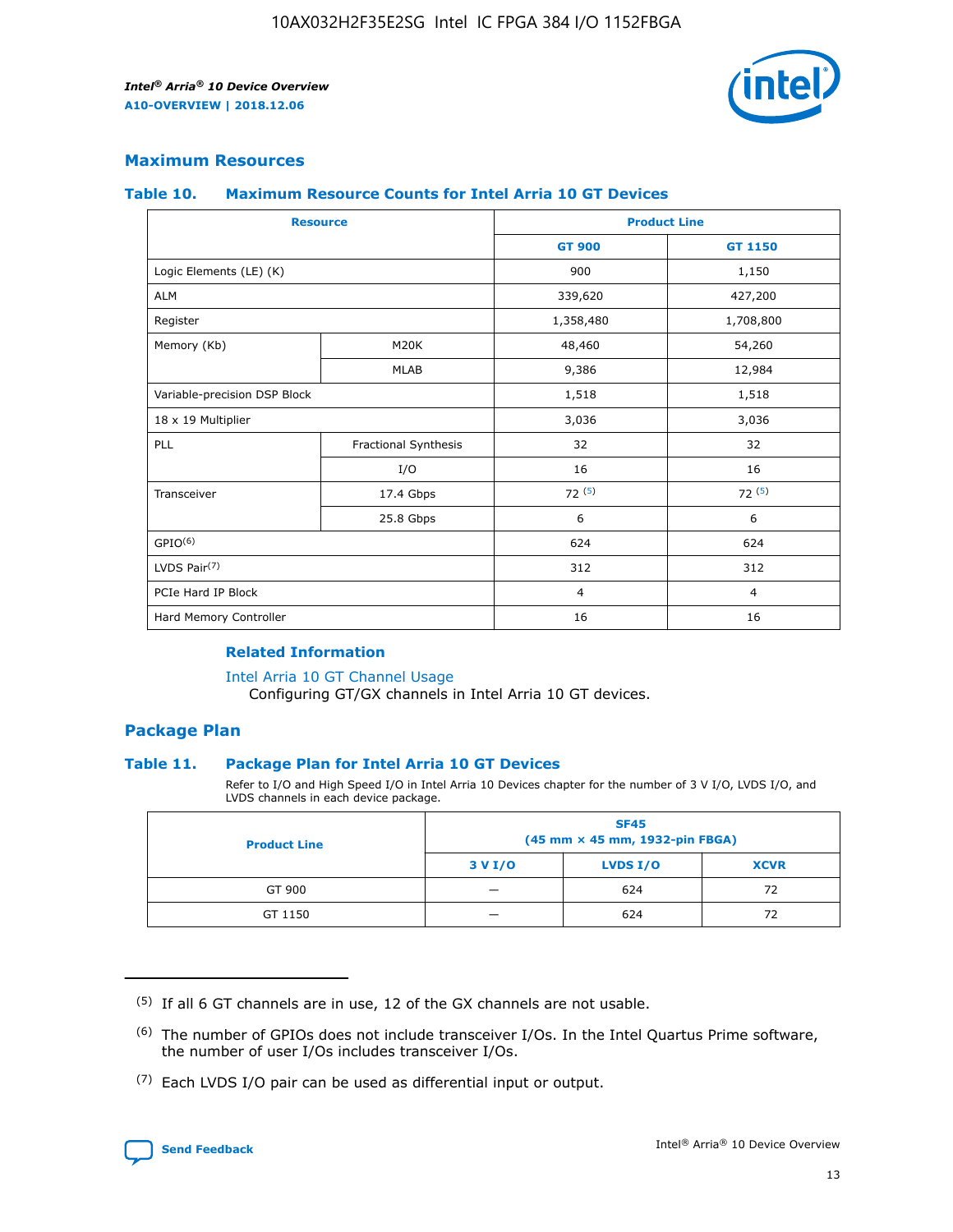

#### **Related Information**

[I/O and High-Speed Differential I/O Interfaces in Intel Arria 10 Devices chapter, Intel](https://www.intel.com/content/www/us/en/programmable/documentation/sam1403482614086.html#sam1403482030321) [Arria 10 Device Handbook](https://www.intel.com/content/www/us/en/programmable/documentation/sam1403482614086.html#sam1403482030321)

Provides the number of 3 V and LVDS I/Os, and LVDS channels for each Intel Arria 10 device package.

## **Intel Arria 10 SX**

This section provides the available options, maximum resource counts, and package plan for the Intel Arria 10 SX devices.

The information in this section is correct at the time of publication. For the latest information and to get more details, refer to the Intel FPGA Product Selector.

#### **Related Information**

[Intel FPGA Product Selector](http://www.altera.com/products/selector/psg-selector.html) Provides the latest information on Intel products.

## **Available Options**

#### **Figure 3. Sample Ordering Code and Available Options for Intel Arria 10 SX Devices**



#### **Related Information**

[Transceiver Performance for Intel Arria 10 GX/SX Devices](https://www.intel.com/content/www/us/en/programmable/documentation/mcn1413182292568.html#mcn1413213965502) Provides more information about the transceiver speed grade.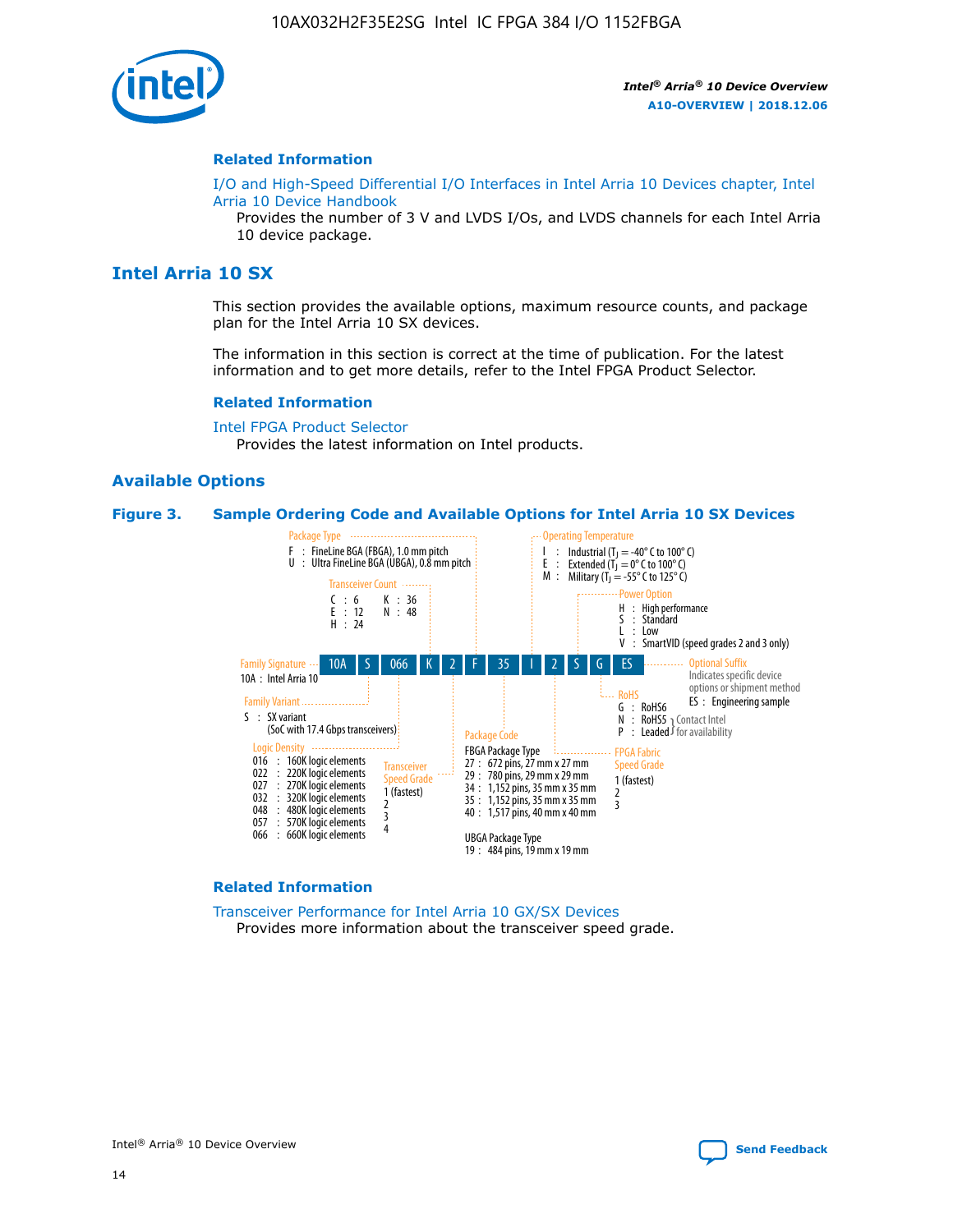

## **Maximum Resources**

## **Table 12. Maximum Resource Counts for Intel Arria 10 SX Devices**

|                                   | <b>Resource</b>         | <b>Product Line</b> |               |                |                |                |                |                |  |  |  |
|-----------------------------------|-------------------------|---------------------|---------------|----------------|----------------|----------------|----------------|----------------|--|--|--|
|                                   |                         | <b>SX 160</b>       | <b>SX 220</b> | <b>SX 270</b>  | <b>SX 320</b>  | <b>SX 480</b>  | <b>SX 570</b>  | <b>SX 660</b>  |  |  |  |
| Logic Elements (LE) (K)           |                         | 160                 | 220           | 270            | 320            | 480            | 570            | 660            |  |  |  |
| <b>ALM</b>                        |                         | 61,510              | 80,330        | 101,620        | 119,900        | 183,590        | 217,080        | 251,680        |  |  |  |
| Register                          |                         | 246,040             | 321,320       | 406,480        | 479,600        | 734,360        | 868,320        | 1,006,720      |  |  |  |
| Memory (Kb)                       | M <sub>20</sub> K       | 8,800               | 11,740        | 15,000         | 17,820         | 28,620         | 36,000         | 42,620         |  |  |  |
|                                   | <b>MLAB</b>             | 1,050               | 1,690         | 2,452          | 2,727          | 4,164          | 5,096          | 5,788          |  |  |  |
| Variable-precision DSP Block      |                         | 156                 | 192           | 830            | 985            | 1,368          | 1,523          | 1,687          |  |  |  |
| 18 x 19 Multiplier                |                         | 312                 | 384           | 1,660          | 1,970          | 2,736          | 3,046          | 3,374          |  |  |  |
| <b>PLL</b>                        | Fractional<br>Synthesis | 6                   | 6             | 8              | 8              | 12             | 16             | 16             |  |  |  |
|                                   | I/O                     | 6                   | 6             | 8              | 8              | 12             | 16             | 16             |  |  |  |
| 17.4 Gbps Transceiver             |                         | 12                  | 12            | 24             | 24             | 36             | 48             | 48             |  |  |  |
| GPIO <sup>(8)</sup>               |                         | 288                 | 288           | 384            | 384            | 492            | 696            | 696            |  |  |  |
| LVDS Pair $(9)$                   |                         | 120                 | 120           | 168            | 168            | 174            | 324            | 324            |  |  |  |
| PCIe Hard IP Block                |                         | $\mathbf{1}$        | $\mathbf{1}$  | $\overline{2}$ | $\overline{2}$ | $\overline{2}$ | $\overline{2}$ | $\overline{2}$ |  |  |  |
| Hard Memory Controller            |                         | 6                   | 6             | 8              | 8              | 12             | 16             | 16             |  |  |  |
| ARM Cortex-A9 MPCore<br>Processor |                         | Yes                 | Yes           | Yes            | Yes            | Yes            | Yes            | Yes            |  |  |  |

## **Package Plan**

## **Table 13. Package Plan for Intel Arria 10 SX Devices (U19, F27, F29, and F34)**

Refer to I/O and High Speed I/O in Intel Arria 10 Devices chapter for the number of 3 V I/O, LVDS I/O, and LVDS channels in each device package.

| <b>Product Line</b> | <b>U19</b><br>$(19 \text{ mm} \times 19 \text{ mm})$<br>484-pin UBGA) |                    |             | <b>F27</b><br>$(27 \text{ mm} \times 27 \text{ mm})$<br>672-pin FBGA) |                    | <b>F29</b><br>$(29$ mm $\times$ 29 mm,<br>780-pin FBGA) |            |                    | <b>F34</b><br>$(35 \text{ mm} \times 35 \text{ mm})$<br>1152-pin FBGA) |           |                    |             |
|---------------------|-----------------------------------------------------------------------|--------------------|-------------|-----------------------------------------------------------------------|--------------------|---------------------------------------------------------|------------|--------------------|------------------------------------------------------------------------|-----------|--------------------|-------------|
|                     | 3V<br>I/O                                                             | <b>LVDS</b><br>I/O | <b>XCVR</b> | 3V<br>I/O                                                             | <b>LVDS</b><br>I/O | <b>XCVR</b>                                             | 3 V<br>I/O | <b>LVDS</b><br>I/O | <b>XCVR</b>                                                            | 3V<br>I/O | <b>LVDS</b><br>I/O | <b>XCVR</b> |
| SX 160              | 48                                                                    | 144                | 6           | 48                                                                    | 192                | 12                                                      | 48         | 240                | 12                                                                     | –         |                    |             |
| SX 220              | 48                                                                    | 144                | 6           | 48                                                                    | 192                | 12                                                      | 48         | 240                | 12                                                                     |           |                    |             |
| SX 270              |                                                                       |                    |             | 48                                                                    | 192                | 12                                                      | 48         | 312                | 12                                                                     | 48        | 336                | 24          |
| SX 320              |                                                                       |                    |             | 48                                                                    | 192                | 12                                                      | 48         | 312                | 12                                                                     | 48        | 336                | 24          |
|                     | continued                                                             |                    |             |                                                                       |                    |                                                         |            |                    |                                                                        |           |                    |             |

 $(8)$  The number of GPIOs does not include transceiver I/Os. In the Intel Quartus Prime software, the number of user I/Os includes transceiver I/Os.

 $(9)$  Each LVDS I/O pair can be used as differential input or output.

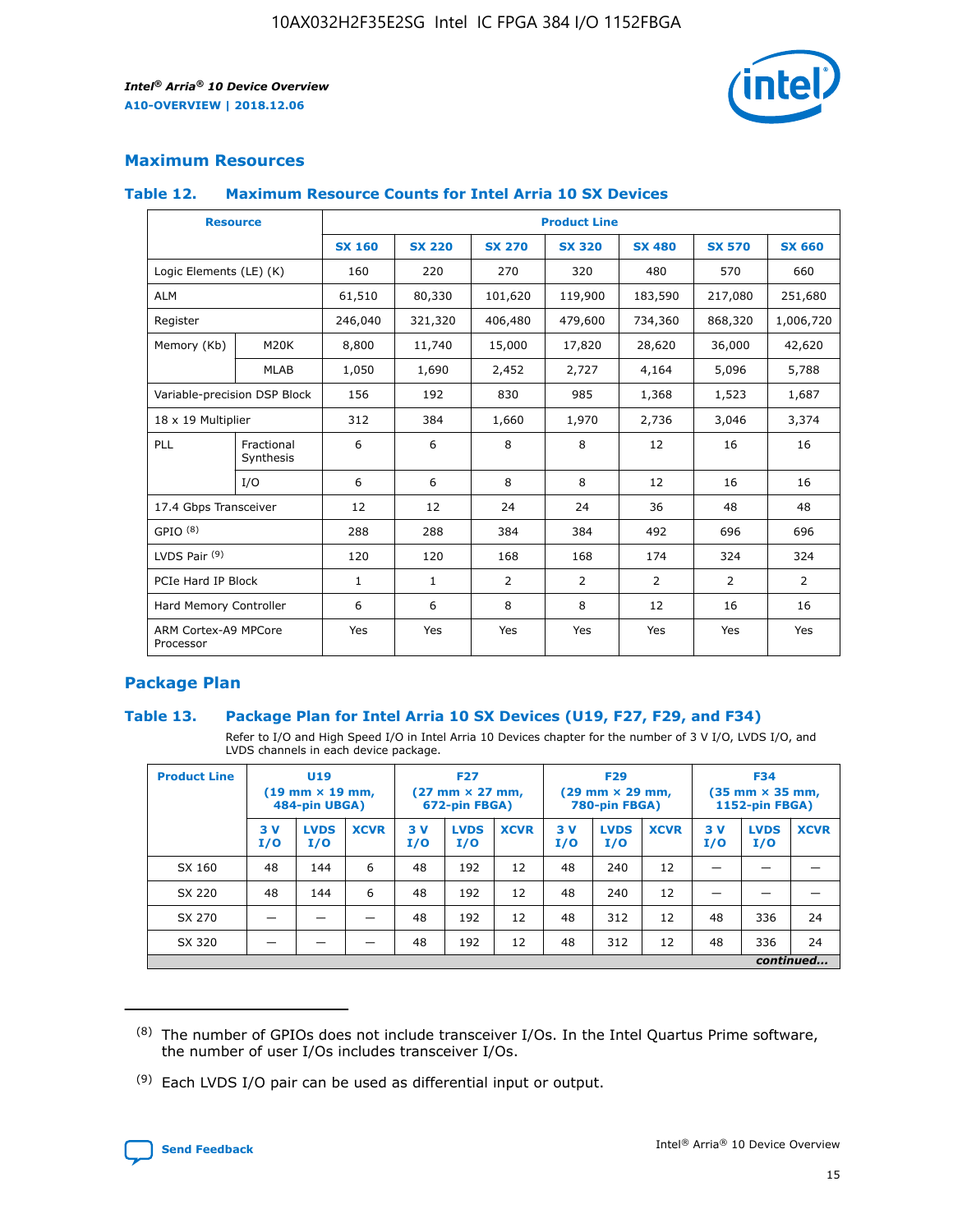

| <b>Product Line</b> | U <sub>19</sub><br>$(19 \text{ mm} \times 19 \text{ mm})$<br>484-pin UBGA) |                    | <b>F27</b><br>$(27 \text{ mm} \times 27 \text{ mm})$<br>672-pin FBGA) |           | <b>F29</b><br>$(29$ mm $\times$ 29 mm,<br>780-pin FBGA) |             |           | <b>F34</b><br>$(35$ mm $\times$ 35 mm,<br><b>1152-pin FBGA)</b> |             |            |                    |             |
|---------------------|----------------------------------------------------------------------------|--------------------|-----------------------------------------------------------------------|-----------|---------------------------------------------------------|-------------|-----------|-----------------------------------------------------------------|-------------|------------|--------------------|-------------|
|                     | 3 V<br>I/O                                                                 | <b>LVDS</b><br>I/O | <b>XCVR</b>                                                           | 3V<br>I/O | <b>LVDS</b><br>I/O                                      | <b>XCVR</b> | 3V<br>I/O | <b>LVDS</b><br>I/O                                              | <b>XCVR</b> | 3 V<br>I/O | <b>LVDS</b><br>I/O | <b>XCVR</b> |
| SX 480              |                                                                            |                    |                                                                       |           |                                                         |             | 48        | 312                                                             | 12          | 48         | 444                | 24          |
| SX 570              |                                                                            |                    |                                                                       |           |                                                         |             |           |                                                                 |             | 48         | 444                | 24          |
| SX 660              |                                                                            |                    |                                                                       |           |                                                         |             |           |                                                                 |             | 48         | 444                | 24          |

## **Table 14. Package Plan for Intel Arria 10 SX Devices (F35, KF40, and NF40)**

Refer to I/O and High Speed I/O in Intel Arria 10 Devices chapter for the number of 3 V I/O, LVDS I/O, and LVDS channels in each device package.

| <b>Product Line</b> | <b>F35</b><br>$(35 \text{ mm} \times 35 \text{ mm})$<br><b>1152-pin FBGA)</b> |          |             |                                           | <b>KF40</b><br>(40 mm × 40 mm,<br>1517-pin FBGA) |    | <b>NF40</b><br>$(40 \text{ mm} \times 40 \text{ mm})$<br>1517-pin FBGA) |          |             |  |
|---------------------|-------------------------------------------------------------------------------|----------|-------------|-------------------------------------------|--------------------------------------------------|----|-------------------------------------------------------------------------|----------|-------------|--|
|                     | 3 V I/O                                                                       | LVDS I/O | <b>XCVR</b> | <b>LVDS I/O</b><br><b>XCVR</b><br>3 V I/O |                                                  |    | 3 V I/O                                                                 | LVDS I/O | <b>XCVR</b> |  |
| SX 270              | 48                                                                            | 336      | 24          |                                           |                                                  |    |                                                                         |          |             |  |
| SX 320              | 48                                                                            | 336      | 24          |                                           |                                                  |    |                                                                         |          |             |  |
| SX 480              | 48                                                                            | 348      | 36          |                                           |                                                  |    |                                                                         |          |             |  |
| SX 570              | 48                                                                            | 348      | 36          | 96                                        | 600                                              | 36 | 48                                                                      | 540      | 48          |  |
| SX 660              | 48                                                                            | 348      | 36          | 96                                        | 600                                              | 36 | 48                                                                      | 540      | 48          |  |

## **Related Information**

[I/O and High-Speed Differential I/O Interfaces in Intel Arria 10 Devices chapter, Intel](https://www.intel.com/content/www/us/en/programmable/documentation/sam1403482614086.html#sam1403482030321) [Arria 10 Device Handbook](https://www.intel.com/content/www/us/en/programmable/documentation/sam1403482614086.html#sam1403482030321)

Provides the number of 3 V and LVDS I/Os, and LVDS channels for each Intel Arria 10 device package.

Intel<sup>®</sup> Arria<sup>®</sup> 10 Device Overview **[Send Feedback](mailto:FPGAtechdocfeedback@intel.com?subject=Feedback%20on%20Intel%20Arria%2010%20Device%20Overview%20(A10-OVERVIEW%202018.12.06)&body=We%20appreciate%20your%20feedback.%20In%20your%20comments,%20also%20specify%20the%20page%20number%20or%20paragraph.%20Thank%20you.)** Send Feedback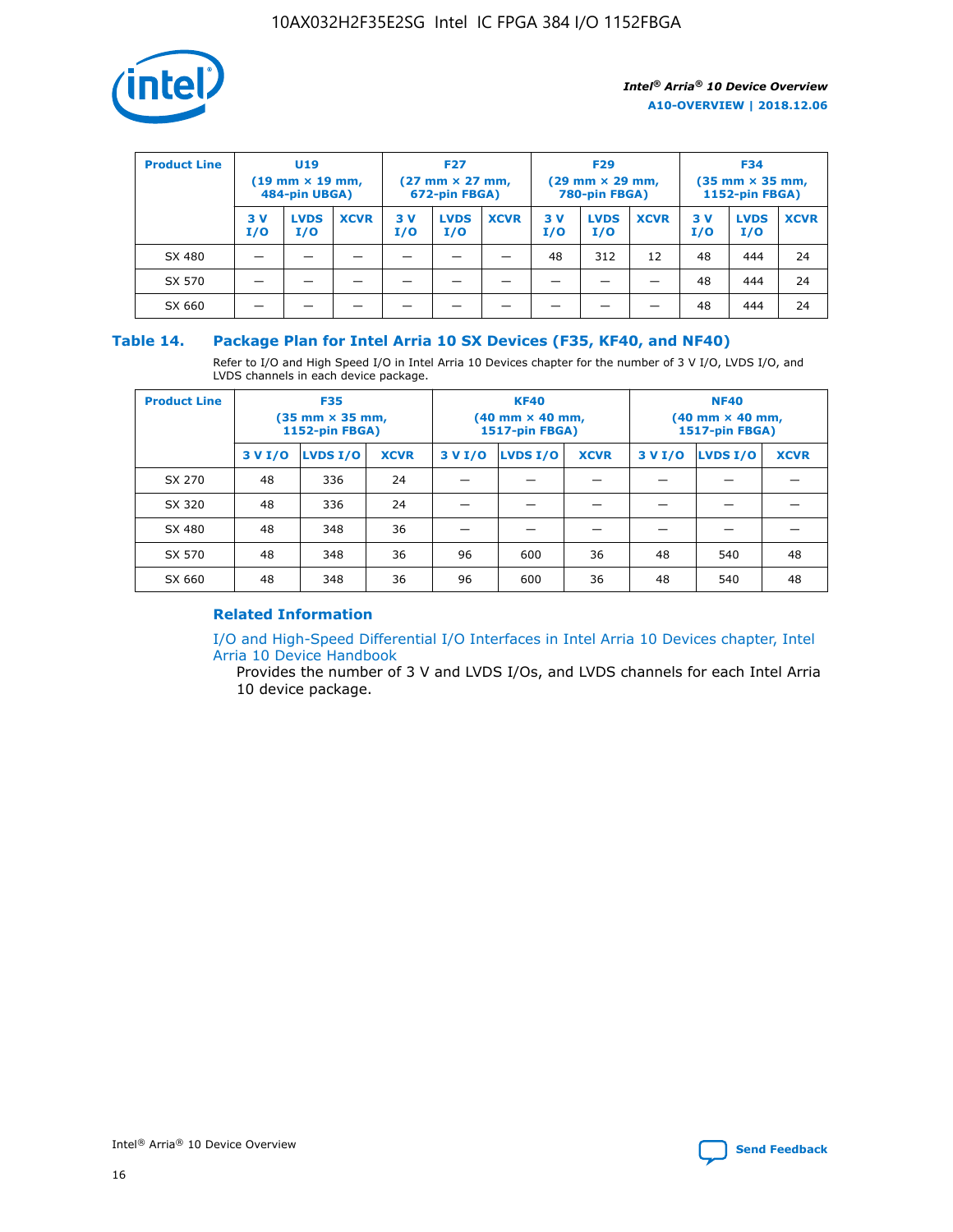

# **I/O Vertical Migration for Intel Arria 10 Devices**

#### **Figure 4. Migration Capability Across Intel Arria 10 Product Lines**

- The arrows indicate the migration paths. The devices included in each vertical migration path are shaded. Devices with fewer resources in the same path have lighter shades.
- To achieve the full I/O migration across product lines in the same migration path, restrict I/Os and transceivers usage to match the product line with the lowest I/O and transceiver counts.
- An LVDS I/O bank in the source device may be mapped to a 3 V I/O bank in the target device. To use memory interface clock frequency higher than 533 MHz, assign external memory interface pins only to banks that are LVDS I/O in both devices.
- There may be nominal 0.15 mm package height difference between some product lines in the same package type.
	- **Variant Product Line Package U19 F27 F29 F34 F35 KF40 NF40 RF40 NF45 SF45 UF45** Intel® Arria® 10 GX GX 160 GX 220 GX 270 GX 320 GX 480 GX 570 GX 660 GX 900 GX 1150 Intel Arria 10 GT GT 900 GT 1150 Intel Arria 10 SX SX 160 SX 220 SX 270 SX 320 SX 480 SX 570 SX 660
- Some migration paths are not shown in the Intel Quartus Prime software **Pin Migration View**.

*Note:* To verify the pin migration compatibility, use the **Pin Migration View** window in the Intel Quartus Prime software Pin Planner.

## **Adaptive Logic Module**

Intel Arria 10 devices use a 20 nm ALM as the basic building block of the logic fabric.

The ALM architecture is the same as the previous generation FPGAs, allowing for efficient implementation of logic functions and easy conversion of IP between the device generations.

The ALM, as shown in following figure, uses an 8-input fracturable look-up table (LUT) with four dedicated registers to help improve timing closure in register-rich designs and achieve an even higher design packing capability than the traditional two-register per LUT architecture.

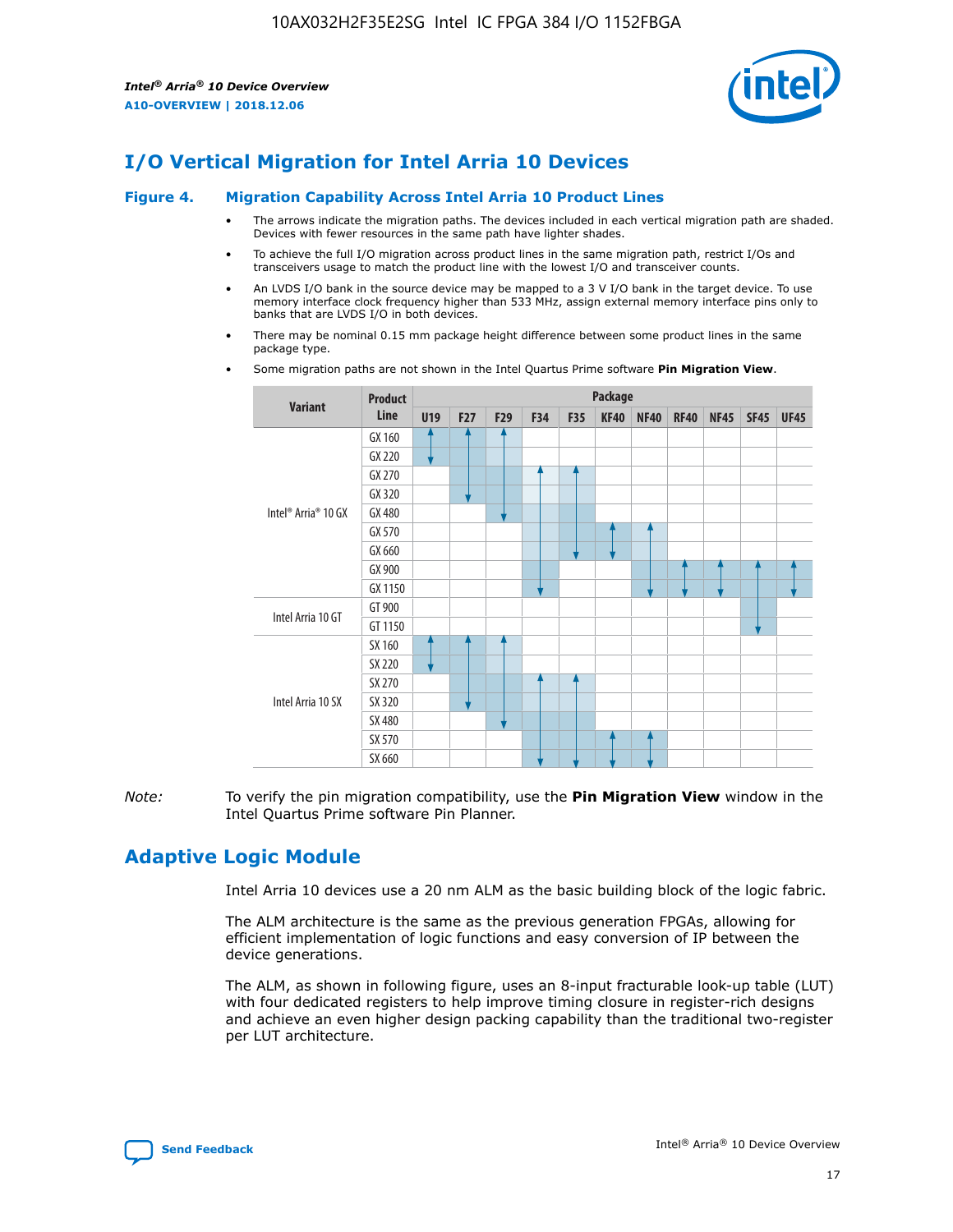

**Figure 5. ALM for Intel Arria 10 Devices**



The Intel Quartus Prime software optimizes your design according to the ALM logic structure and automatically maps legacy designs into the Intel Arria 10 ALM architecture.

## **Variable-Precision DSP Block**

The Intel Arria 10 variable precision DSP blocks support fixed-point arithmetic and floating-point arithmetic.

Features for fixed-point arithmetic:

- High-performance, power-optimized, and fully registered multiplication operations
- 18-bit and 27-bit word lengths
- Two 18 x 19 multipliers or one 27 x 27 multiplier per DSP block
- Built-in addition, subtraction, and 64-bit double accumulation register to combine multiplication results
- Cascading 19-bit or 27-bit when pre-adder is disabled and cascading 18-bit when pre-adder is used to form the tap-delay line for filtering applications
- Cascading 64-bit output bus to propagate output results from one block to the next block without external logic support
- Hard pre-adder supported in 19-bit and 27-bit modes for symmetric filters
- Internal coefficient register bank in both 18-bit and 27-bit modes for filter implementation
- 18-bit and 27-bit systolic finite impulse response (FIR) filters with distributed output adder
- Biased rounding support

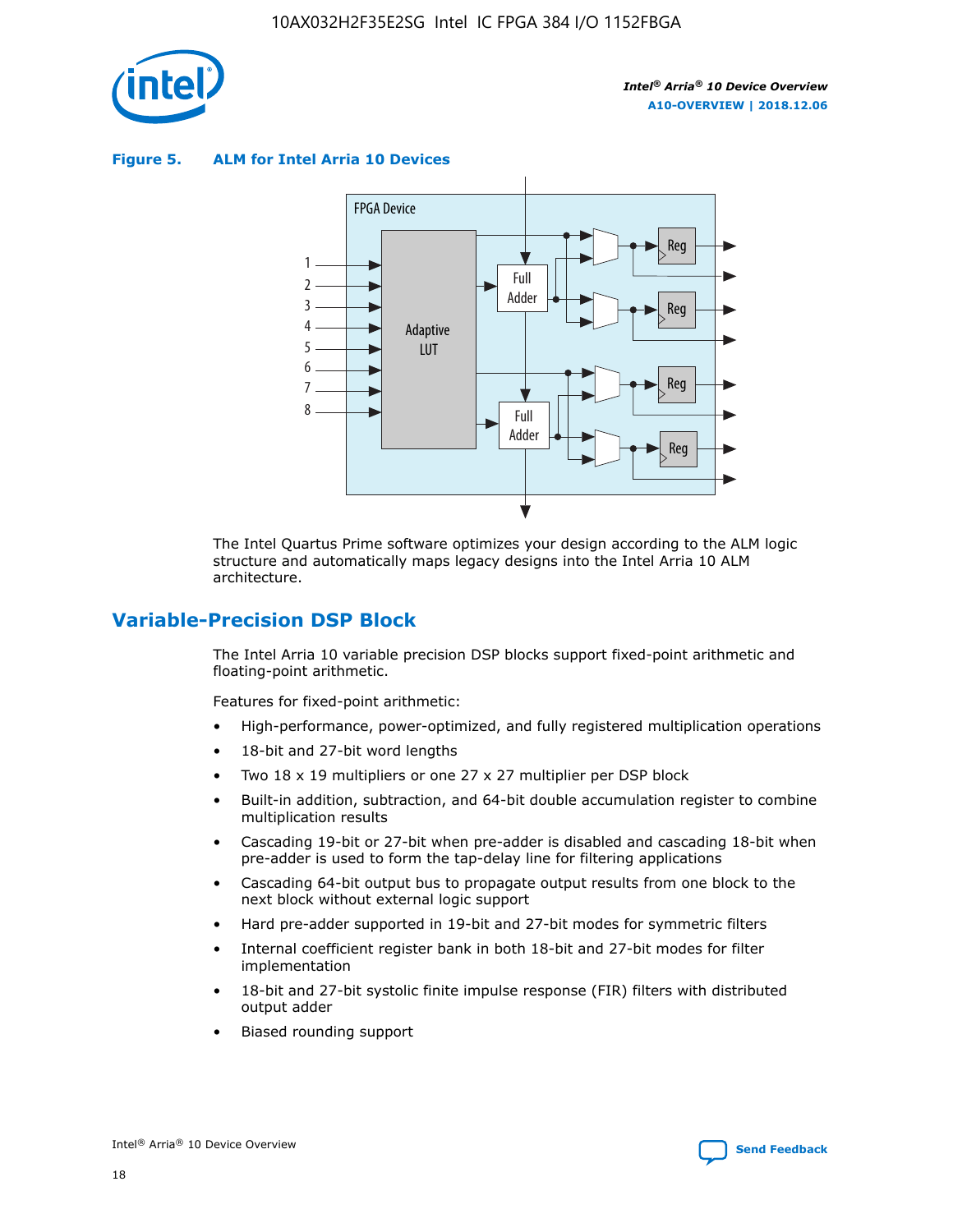

Features for floating-point arithmetic:

- A completely hardened architecture that supports multiplication, addition, subtraction, multiply-add, and multiply-subtract
- Multiplication with accumulation capability and a dynamic accumulator reset control
- Multiplication with cascade summation capability
- Multiplication with cascade subtraction capability
- Complex multiplication
- Direct vector dot product
- Systolic FIR filter

## **Table 15. Variable-Precision DSP Block Configurations for Intel Arria 10 Devices**

| <b>Usage Example</b>                                       | <b>Multiplier Size (Bit)</b>    | <b>DSP Block Resources</b> |
|------------------------------------------------------------|---------------------------------|----------------------------|
| Medium precision fixed point                               | Two 18 x 19                     |                            |
| High precision fixed or Single precision<br>floating point | One 27 x 27                     |                            |
| Fixed point FFTs                                           | One 19 x 36 with external adder |                            |
| Very high precision fixed point                            | One 36 x 36 with external adder |                            |
| Double precision floating point                            | One 54 x 54 with external adder | 4                          |

#### **Table 16. Resources for Fixed-Point Arithmetic in Intel Arria 10 Devices**

The table lists the variable-precision DSP resources by bit precision for each Intel Arria 10 device.

| <b>Variant</b>        | <b>Product Line</b> | <b>Variable-</b><br>precision<br><b>DSP Block</b> | <b>Independent Input and Output</b><br><b>Multiplications Operator</b> |                                     | 18 x 19<br><b>Multiplier</b><br><b>Adder Sum</b> | $18 \times 18$<br><b>Multiplier</b><br><b>Adder</b> |
|-----------------------|---------------------|---------------------------------------------------|------------------------------------------------------------------------|-------------------------------------|--------------------------------------------------|-----------------------------------------------------|
|                       |                     |                                                   | 18 x 19<br><b>Multiplier</b>                                           | $27 \times 27$<br><b>Multiplier</b> | <b>Mode</b>                                      | <b>Summed with</b><br>36 bit Input                  |
| AIntel Arria 10<br>GX | GX 160              | 156                                               | 312                                                                    | 156                                 | 156                                              | 156                                                 |
|                       | GX 220              | 192                                               | 384                                                                    | 192                                 | 192                                              | 192                                                 |
|                       | GX 270              | 830                                               | 1,660                                                                  | 830                                 | 830                                              | 830                                                 |
|                       | GX 320              | 984                                               | 1,968                                                                  | 984                                 | 984                                              | 984                                                 |
|                       | GX 480              | 1,368                                             | 2,736                                                                  | 1,368                               | 1,368                                            | 1,368                                               |
|                       | GX 570              | 1,523                                             | 3,046                                                                  | 1,523                               | 1,523                                            | 1,523                                               |
|                       | GX 660              | 1,687                                             | 3,374                                                                  | 1,687                               | 1,687                                            | 1,687                                               |
|                       | GX 900              | 1,518                                             | 3,036                                                                  | 1,518                               | 1,518                                            | 1,518                                               |
|                       | GX 1150             | 1,518                                             | 3,036                                                                  | 1,518                               | 1,518                                            | 1,518                                               |
| Intel Arria 10        | GT 900              | 1,518                                             | 3,036                                                                  | 1,518                               | 1,518                                            | 1,518                                               |
| GT                    | GT 1150             | 1,518                                             | 3,036                                                                  | 1,518                               | 1,518                                            | 1,518                                               |
| Intel Arria 10        | SX 160              | 156                                               | 312                                                                    | 156                                 | 156                                              | 156                                                 |
| <b>SX</b>             | SX 220              | 192                                               | 384                                                                    | 192                                 | 192                                              | 192                                                 |
|                       | SX 270              | 830                                               | 1,660                                                                  | 830                                 | 830                                              | 830                                                 |
|                       |                     |                                                   |                                                                        |                                     |                                                  | continued                                           |

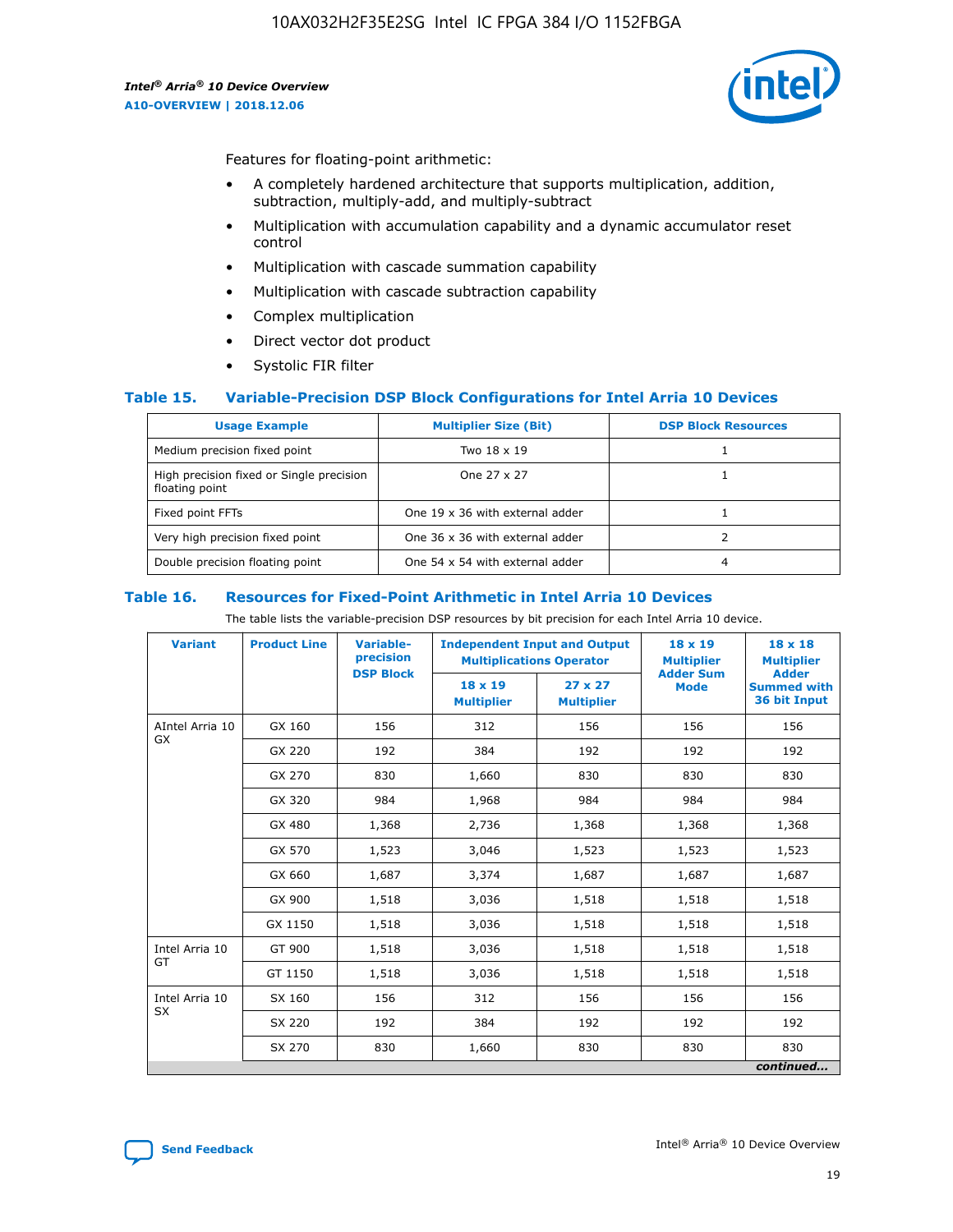

| <b>Variant</b> | <b>Product Line</b> | <b>Variable-</b><br>precision<br><b>DSP Block</b> | <b>Independent Input and Output</b><br><b>Multiplications Operator</b> |                                     | $18 \times 19$<br><b>Multiplier</b><br><b>Adder Sum</b> | $18 \times 18$<br><b>Multiplier</b><br><b>Adder</b> |  |
|----------------|---------------------|---------------------------------------------------|------------------------------------------------------------------------|-------------------------------------|---------------------------------------------------------|-----------------------------------------------------|--|
|                |                     |                                                   | $18 \times 19$<br><b>Multiplier</b>                                    | $27 \times 27$<br><b>Multiplier</b> | <b>Mode</b>                                             | <b>Summed with</b><br>36 bit Input                  |  |
|                | SX 320              | 984                                               | 1,968                                                                  | 984                                 | 984                                                     | 984                                                 |  |
|                | SX 480              | 1,368                                             | 2,736                                                                  | 1,368                               | 1,368                                                   | 1,368                                               |  |
|                | SX 570              | 1,523                                             | 3,046                                                                  | 1,523                               | 1,523                                                   | 1,523                                               |  |
|                | SX 660              | 1,687                                             | 3,374                                                                  | 1,687                               | 1,687                                                   | 1,687                                               |  |

## **Table 17. Resources for Floating-Point Arithmetic in Intel Arria 10 Devices**

The table lists the variable-precision DSP resources by bit precision for each Intel Arria 10 device.

| <b>Variant</b> | <b>Product Line</b> | <b>Variable-</b><br>precision<br><b>DSP Block</b> | <b>Single</b><br><b>Precision</b><br><b>Floating-Point</b><br><b>Multiplication</b><br><b>Mode</b> | <b>Single-Precision</b><br><b>Floating-Point</b><br><b>Adder Mode</b> | Single-<br><b>Precision</b><br><b>Floating-Point</b><br><b>Multiply</b><br><b>Accumulate</b><br><b>Mode</b> | <b>Peak</b><br><b>Giga Floating-</b><br><b>Point</b><br><b>Operations</b><br>per Second<br>(GFLOPs) |
|----------------|---------------------|---------------------------------------------------|----------------------------------------------------------------------------------------------------|-----------------------------------------------------------------------|-------------------------------------------------------------------------------------------------------------|-----------------------------------------------------------------------------------------------------|
| Intel Arria 10 | GX 160              | 156                                               | 156                                                                                                | 156                                                                   | 156                                                                                                         | 140                                                                                                 |
| GX             | GX 220              | 192                                               | 192                                                                                                | 192                                                                   | 192                                                                                                         | 173                                                                                                 |
|                | GX 270              | 830                                               | 830                                                                                                | 830                                                                   | 830                                                                                                         | 747                                                                                                 |
|                | GX 320              | 984                                               | 984                                                                                                | 984                                                                   | 984                                                                                                         | 886                                                                                                 |
|                | GX 480              | 1,369                                             | 1,368                                                                                              | 1,368                                                                 | 1,368                                                                                                       | 1,231                                                                                               |
|                | GX 570              | 1,523                                             | 1,523                                                                                              | 1,523                                                                 | 1,523                                                                                                       | 1,371                                                                                               |
|                | GX 660              | 1,687                                             | 1,687                                                                                              | 1,687                                                                 | 1,687                                                                                                       | 1,518                                                                                               |
|                | GX 900              | 1,518                                             | 1,518                                                                                              | 1,518                                                                 | 1,518                                                                                                       | 1,366                                                                                               |
|                | GX 1150             | 1,518                                             | 1,518                                                                                              | 1,518                                                                 | 1,518                                                                                                       | 1,366                                                                                               |
| Intel Arria 10 | GT 900              | 1,518                                             | 1,518                                                                                              | 1,518                                                                 | 1,518                                                                                                       | 1,366                                                                                               |
| GT             | GT 1150             | 1,518                                             | 1,518                                                                                              | 1,518                                                                 | 1,518                                                                                                       | 1,366                                                                                               |
| Intel Arria 10 | SX 160              | 156                                               | 156                                                                                                | 156                                                                   | 156                                                                                                         | 140                                                                                                 |
| <b>SX</b>      | SX 220              | 192                                               | 192                                                                                                | 192                                                                   | 192                                                                                                         | 173                                                                                                 |
|                | SX 270              | 830                                               | 830                                                                                                | 830                                                                   | 830                                                                                                         | 747                                                                                                 |
|                | SX 320              | 984                                               | 984                                                                                                | 984                                                                   | 984                                                                                                         | 886                                                                                                 |
|                | SX 480              | 1,369                                             | 1,368                                                                                              | 1,368                                                                 | 1,368                                                                                                       | 1,231                                                                                               |
|                | SX 570              | 1,523                                             | 1,523                                                                                              | 1,523                                                                 | 1,523                                                                                                       | 1,371                                                                                               |
|                | SX 660              | 1,687                                             | 1,687                                                                                              | 1,687                                                                 | 1,687                                                                                                       | 1,518                                                                                               |

# **Embedded Memory Blocks**

The embedded memory blocks in the devices are flexible and designed to provide an optimal amount of small- and large-sized memory arrays to fit your design requirements.

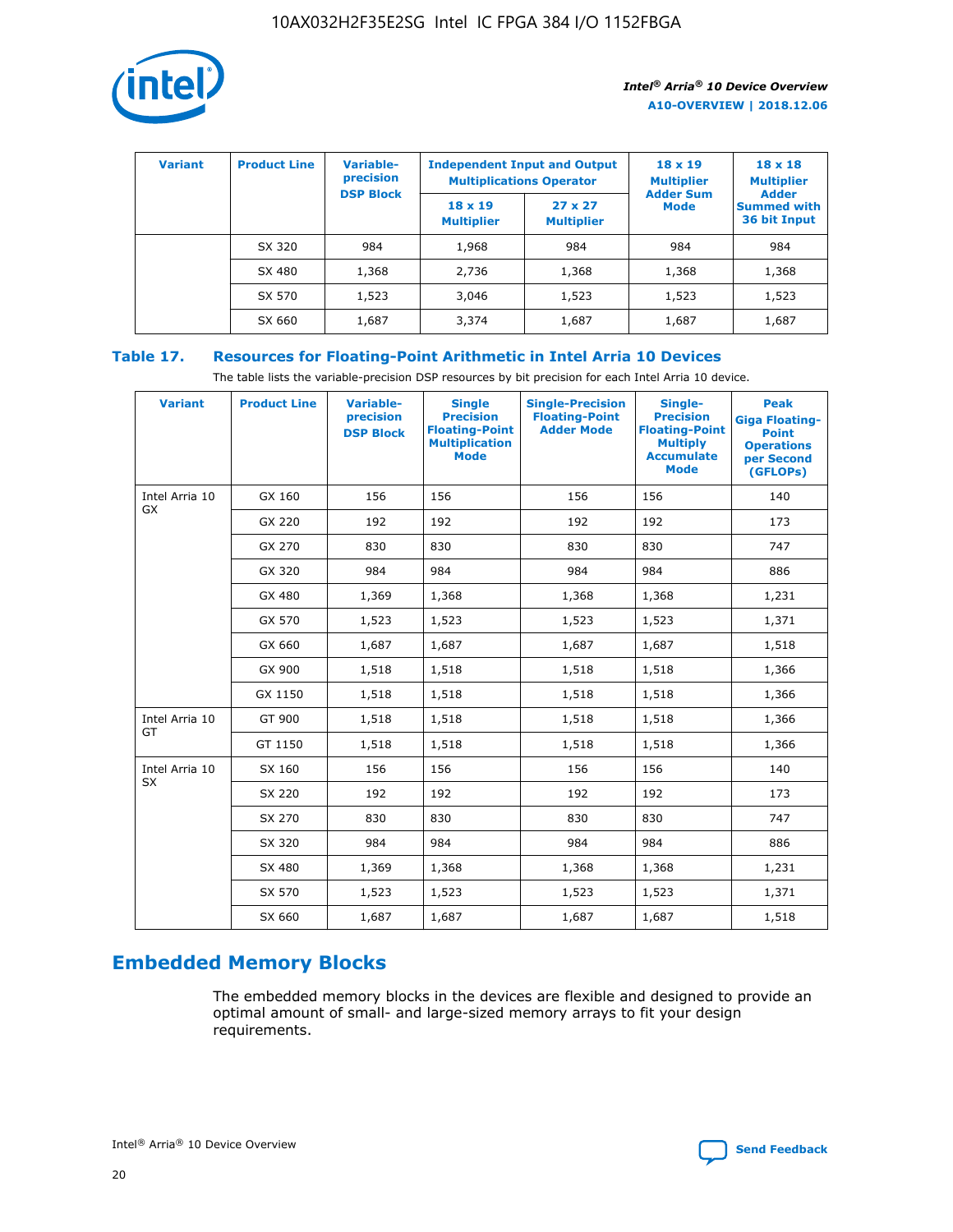

## **Types of Embedded Memory**

The Intel Arria 10 devices contain two types of memory blocks:

- 20 Kb M20K blocks—blocks of dedicated memory resources. The M20K blocks are ideal for larger memory arrays while still providing a large number of independent ports.
- 640 bit memory logic array blocks (MLABs)—enhanced memory blocks that are configured from dual-purpose logic array blocks (LABs). The MLABs are ideal for wide and shallow memory arrays. The MLABs are optimized for implementation of shift registers for digital signal processing (DSP) applications, wide and shallow FIFO buffers, and filter delay lines. Each MLAB is made up of ten adaptive logic modules (ALMs). In the Intel Arria 10 devices, you can configure these ALMs as ten 32 x 2 blocks, giving you one 32 x 20 simple dual-port SRAM block per MLAB.

## **Embedded Memory Capacity in Intel Arria 10 Devices**

|                   | <b>Product</b> |              | <b>M20K</b>         | <b>MLAB</b>  |                     | <b>Total RAM Bit</b> |  |
|-------------------|----------------|--------------|---------------------|--------------|---------------------|----------------------|--|
| <b>Variant</b>    | Line           | <b>Block</b> | <b>RAM Bit (Kb)</b> | <b>Block</b> | <b>RAM Bit (Kb)</b> | (Kb)                 |  |
| Intel Arria 10 GX | GX 160         | 440          | 8,800               | 1,680        | 1,050               | 9,850                |  |
|                   | GX 220         | 587          | 11,740              | 2,703        | 1,690               | 13,430               |  |
|                   | GX 270         | 750          | 15,000              | 3,922        | 2,452               | 17,452               |  |
|                   | GX 320         | 891          | 17,820              | 4,363        | 2,727               | 20,547               |  |
|                   | GX 480         | 1,431        | 28,620              | 6,662        | 4,164               | 32,784               |  |
|                   | GX 570         | 1,800        | 36,000              | 8,153        | 5,096               | 41,096               |  |
|                   | GX 660         | 2,131        | 42,620              | 9,260        | 5,788               | 48,408               |  |
|                   | GX 900         | 2,423        | 48,460              | 15,017       | 9,386               | 57,846               |  |
|                   | GX 1150        | 2,713        | 54,260              | 20,774       | 12,984              | 67,244               |  |
| Intel Arria 10 GT | GT 900         | 2,423        | 48,460              | 15,017       | 9,386               | 57,846               |  |
|                   | GT 1150        | 2,713        | 54,260              | 20,774       | 12,984              | 67,244               |  |
| Intel Arria 10 SX | SX 160         | 440          | 8,800               | 1,680        | 1,050               | 9,850                |  |
|                   | SX 220         | 587          | 11,740              | 2,703        | 1,690               | 13,430               |  |
|                   | SX 270         | 750          | 15,000              | 3,922        | 2,452               | 17,452               |  |
|                   | SX 320         | 891          | 17,820              | 4,363        | 2,727               | 20,547               |  |
|                   | SX 480         | 1,431        | 28,620              | 6,662        | 4,164               | 32,784               |  |
|                   | SX 570         | 1,800        | 36,000              | 8,153        | 5,096               | 41,096               |  |
|                   | SX 660         | 2,131        | 42,620              | 9,260        | 5,788               | 48,408               |  |

#### **Table 18. Embedded Memory Capacity and Distribution in Intel Arria 10 Devices**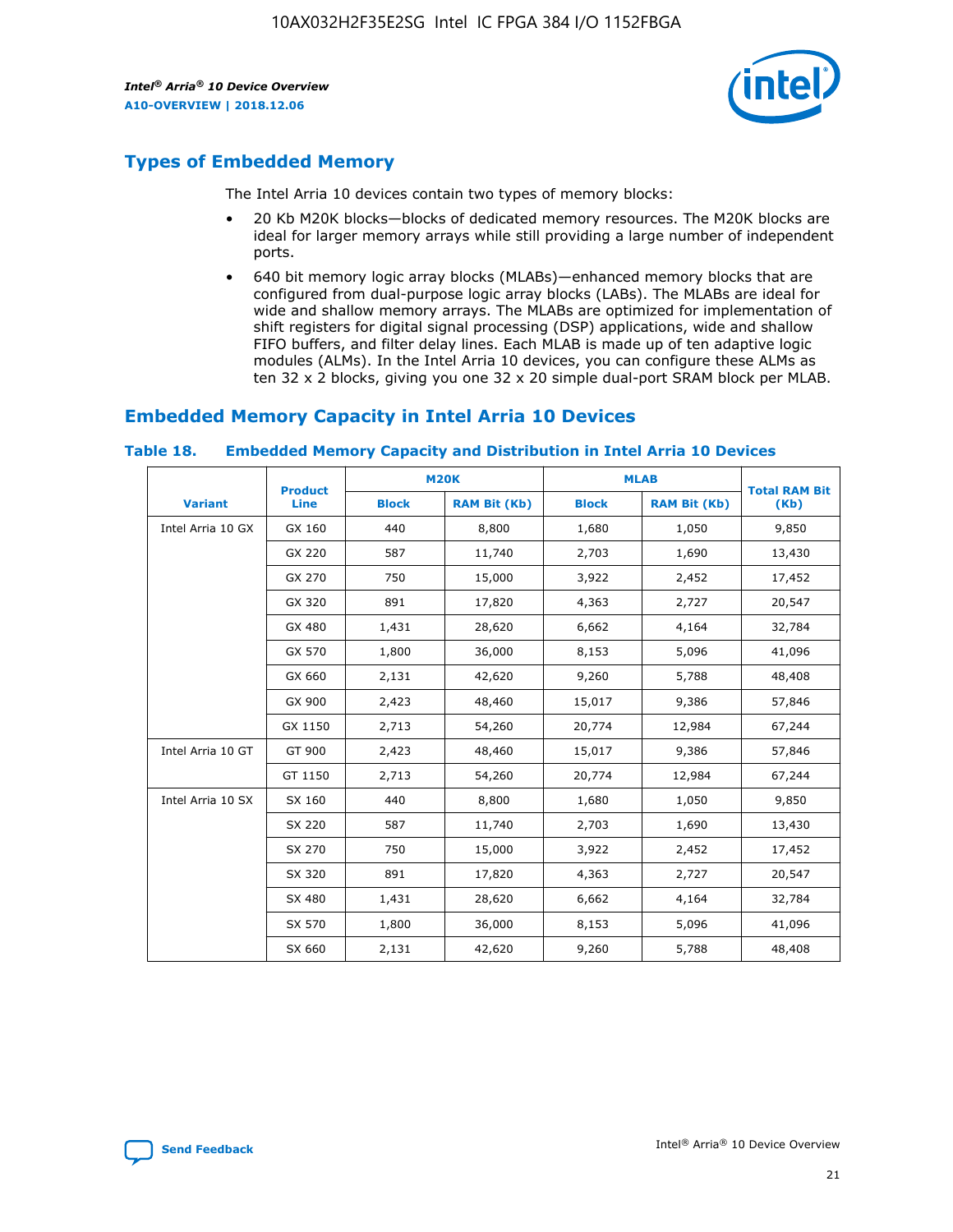

## **Embedded Memory Configurations for Single-port Mode**

#### **Table 19. Single-port Embedded Memory Configurations for Intel Arria 10 Devices**

This table lists the maximum configurations supported for single-port RAM and ROM modes.

| <b>Memory Block</b> | Depth (bits) | <b>Programmable Width</b> |
|---------------------|--------------|---------------------------|
| MLAB                | 32           | x16, x18, or x20          |
|                     | 64(10)       | x8, x9, x10               |
| M20K                | 512          | x40, x32                  |
|                     | 1K           | x20, x16                  |
|                     | 2K           | x10, x8                   |
|                     | 4K           | x5, x4                    |
|                     | 8K           | x2                        |
|                     | 16K          | x1                        |

## **Clock Networks and PLL Clock Sources**

The clock network architecture is based on Intel's global, regional, and peripheral clock structure. This clock structure is supported by dedicated clock input pins, fractional clock synthesis PLLs, and integer I/O PLLs.

## **Clock Networks**

The Intel Arria 10 core clock networks are capable of up to 800 MHz fabric operation across the full industrial temperature range. For the external memory interface, the clock network supports the hard memory controller with speeds up to 2,400 Mbps in a quarter-rate transfer.

To reduce power consumption, the Intel Quartus Prime software identifies all unused sections of the clock network and powers them down.

## **Fractional Synthesis and I/O PLLs**

Intel Arria 10 devices contain up to 32 fractional synthesis PLLs and up to 16 I/O PLLs that are available for both specific and general purpose uses in the core:

- Fractional synthesis PLLs—located in the column adjacent to the transceiver blocks
- I/O PLLs—located in each bank of the 48 I/Os

## **Fractional Synthesis PLLs**

You can use the fractional synthesis PLLs to:

- Reduce the number of oscillators that are required on your board
- Reduce the number of clock pins that are used in the device by synthesizing multiple clock frequencies from a single reference clock source

<sup>(10)</sup> Supported through software emulation and consumes additional MLAB blocks.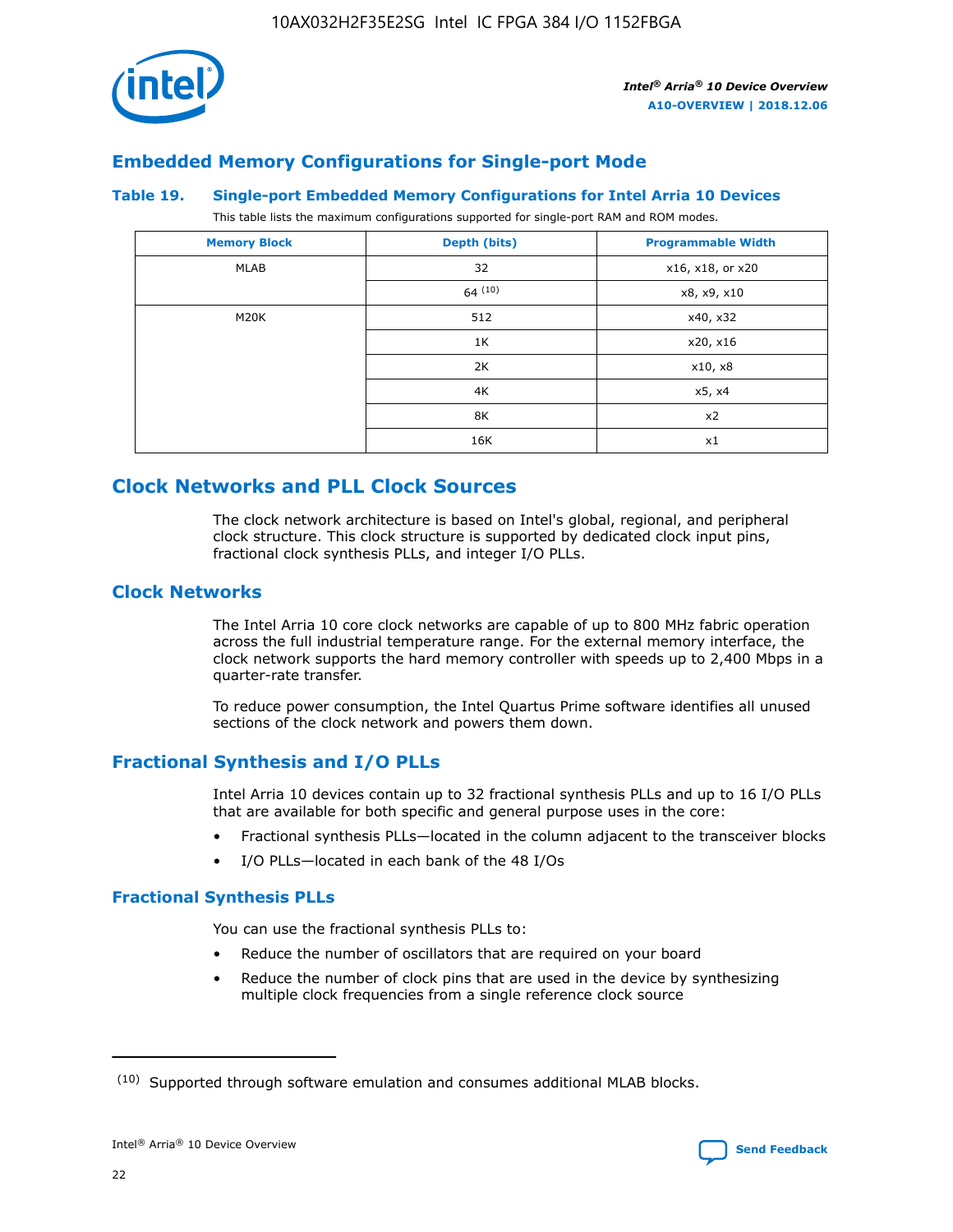

The fractional synthesis PLLs support the following features:

- Reference clock frequency synthesis for transceiver CMU and Advanced Transmit (ATX) PLLs
- Clock network delay compensation
- Zero-delay buffering
- Direct transmit clocking for transceivers
- Independently configurable into two modes:
	- Conventional integer mode equivalent to the general purpose PLL
	- Enhanced fractional mode with third order delta-sigma modulation
- PLL cascading

## **I/O PLLs**

The integer mode I/O PLLs are located in each bank of 48 I/Os. You can use the I/O PLLs to simplify the design of external memory and high-speed LVDS interfaces.

In each I/O bank, the I/O PLLs are adjacent to the hard memory controllers and LVDS SERDES. Because these PLLs are tightly coupled with the I/Os that need to use them, it makes it easier to close timing.

You can use the I/O PLLs for general purpose applications in the core such as clock network delay compensation and zero-delay buffering.

Intel Arria 10 devices support PLL-to-PLL cascading.

## **FPGA General Purpose I/O**

Intel Arria 10 devices offer highly configurable GPIOs. Each I/O bank contains 48 general purpose I/Os and a high-efficiency hard memory controller.

The following list describes the features of the GPIOs:

- Consist of 3 V I/Os for high-voltage application and LVDS I/Os for differential signaling
	- Up to two 3 V I/O banks, available in some devices, that support up to 3 V I/O standards
	- LVDS I/O banks that support up to 1.8 V I/O standards
- Support a wide range of single-ended and differential I/O interfaces
- LVDS speeds up to 1.6 Gbps
- Each LVDS pair of pins has differential input and output buffers, allowing you to configure the LVDS direction for each pair.
- Programmable bus hold and weak pull-up
- Programmable differential output voltage  $(V_{OD})$  and programmable pre-emphasis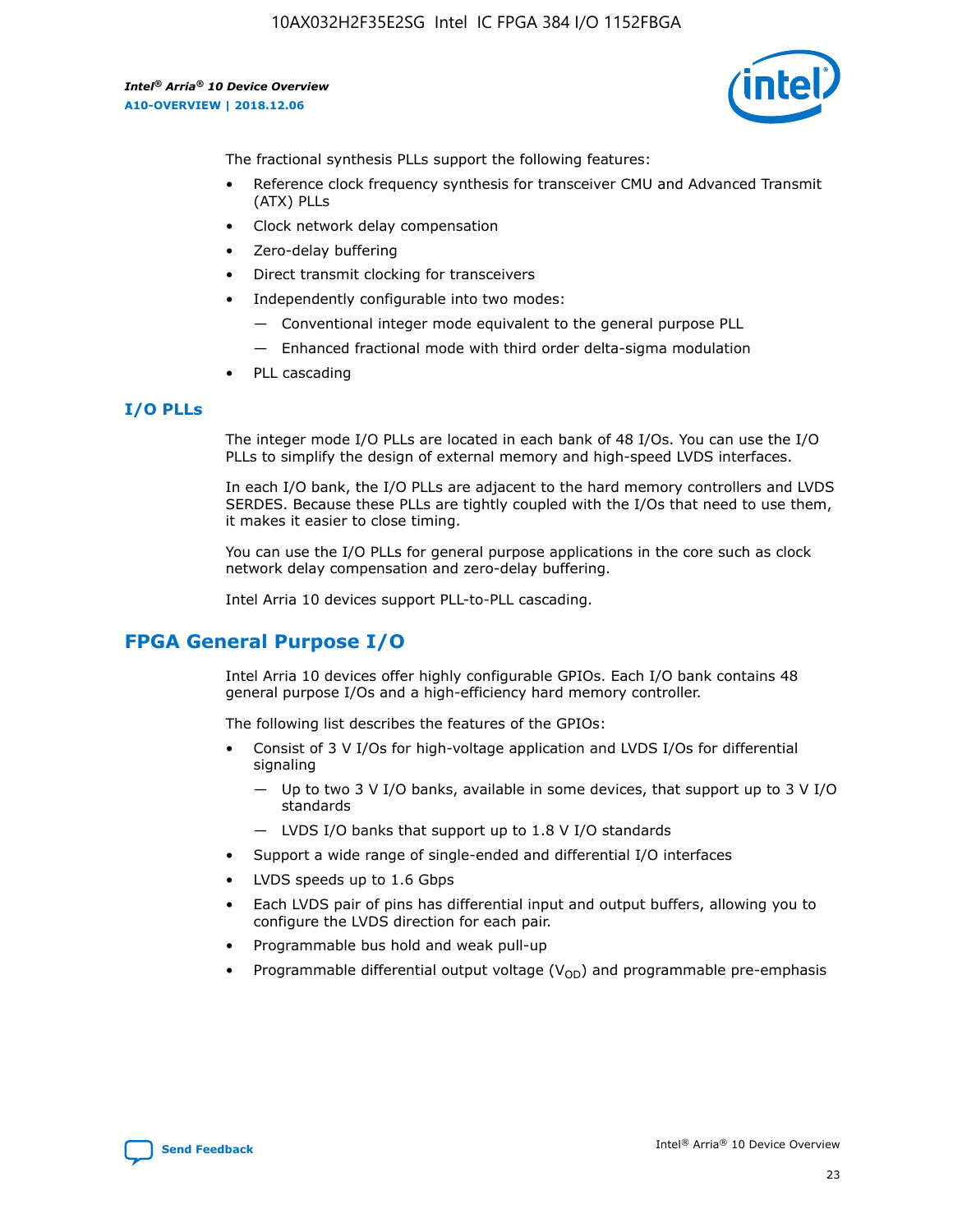

- Series (R<sub>S</sub>) and parallel (R<sub>T</sub>) on-chip termination (OCT) for all I/O banks with OCT calibration to limit the termination impedance variation
- On-chip dynamic termination that has the ability to swap between series and parallel termination, depending on whether there is read or write on a common bus for signal integrity
- Easy timing closure support using the hard read FIFO in the input register path, and delay-locked loop (DLL) delay chain with fine and coarse architecture

## **External Memory Interface**

Intel Arria 10 devices offer massive external memory bandwidth, with up to seven 32 bit DDR4 memory interfaces running at up to 2,400 Mbps. This bandwidth provides additional ease of design, lower power, and resource efficiencies of hardened highperformance memory controllers.

The memory interface within Intel Arria 10 FPGAs and SoCs delivers the highest performance and ease of use. You can configure up to a maximum width of 144 bits when using the hard or soft memory controllers. If required, you can bypass the hard memory controller and use a soft controller implemented in the user logic.

Each I/O contains a hardened DDR read/write path (PHY) capable of performing key memory interface functionality such as read/write leveling, FIFO buffering to lower latency and improve margin, timing calibration, and on-chip termination.

The timing calibration is aided by the inclusion of hard microcontrollers based on Intel's Nios® II technology, specifically tailored to control the calibration of multiple memory interfaces. This calibration allows the Intel Arria 10 device to compensate for any changes in process, voltage, or temperature either within the Intel Arria 10 device itself, or within the external memory device. The advanced calibration algorithms ensure maximum bandwidth and robust timing margin across all operating conditions.

In addition to parallel memory interfaces, Intel Arria 10 devices support serial memory technologies such as the Hybrid Memory Cube (HMC). The HMC is supported by the Intel Arria 10 high-speed serial transceivers which connect up to four HMC links, with each link running at data rates up to 15 Gbps.

## **Related Information**

#### [External Memory Interface Spec Estimator](http://www.altera.com/technology/memory/estimator/mem-emif-index.html)

Provides a parametric tool that allows you to find and compare the performance of the supported external memory interfaces in IntelFPGAs.

## **Memory Standards Supported by Intel Arria 10 Devices**

The I/Os are designed to provide high performance support for existing and emerging external memory standards.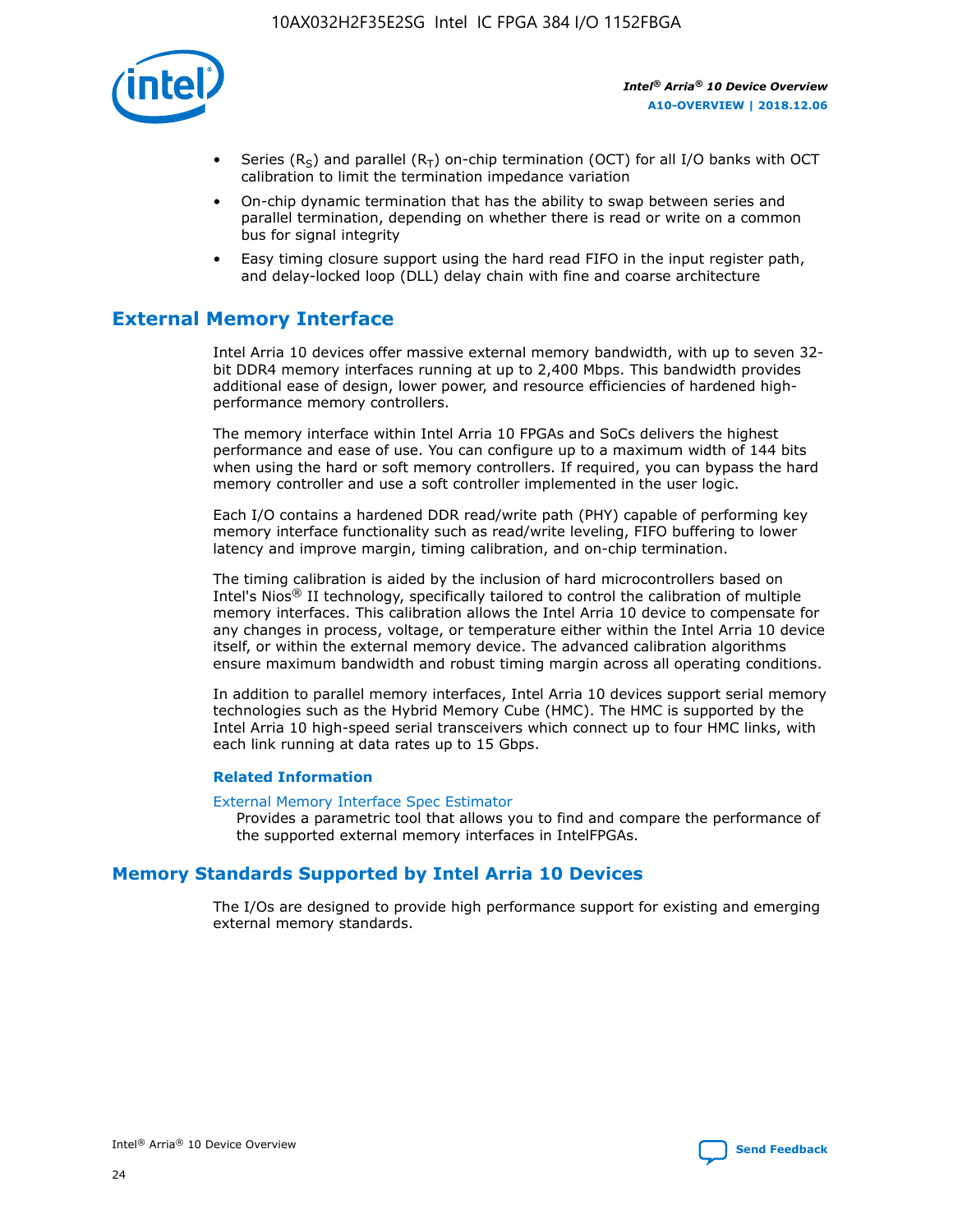

#### **Table 20. Memory Standards Supported by the Hard Memory Controller**

This table lists the overall capability of the hard memory controller. For specific details, refer to the External Memory Interface Spec Estimator and Intel Arria 10 Device Datasheet.

| <b>Memory Standard</b> | <b>Rate Support</b> | <b>Ping Pong PHY Support</b> | <b>Maximum Frequency</b><br>(MHz) |
|------------------------|---------------------|------------------------------|-----------------------------------|
| <b>DDR4 SDRAM</b>      | Quarter rate        | Yes                          | 1,067                             |
|                        |                     |                              | 1,200                             |
| <b>DDR3 SDRAM</b>      | Half rate           | Yes                          | 533                               |
|                        |                     |                              | 667                               |
|                        | Quarter rate        | Yes                          | 1,067                             |
|                        |                     |                              | 1,067                             |
| <b>DDR3L SDRAM</b>     | Half rate           | Yes                          | 533                               |
|                        |                     |                              | 667                               |
|                        | Quarter rate        | Yes                          | 933                               |
|                        |                     |                              | 933                               |
| LPDDR3 SDRAM           | Half rate           |                              | 533                               |
|                        | Quarter rate        |                              | 800                               |

## **Table 21. Memory Standards Supported by the Soft Memory Controller**

| <b>Memory Standard</b>      | <b>Rate Support</b> | <b>Maximum Frequency</b><br>(MHz) |
|-----------------------------|---------------------|-----------------------------------|
| <b>RLDRAM 3 (11)</b>        | Quarter rate        | 1,200                             |
| ODR IV SRAM <sup>(11)</sup> | Quarter rate        | 1,067                             |
| <b>ODR II SRAM</b>          | Full rate           | 333                               |
|                             | Half rate           | 633                               |
| <b>ODR II+ SRAM</b>         | Full rate           | 333                               |
|                             | Half rate           | 633                               |
| <b>ODR II+ Xtreme SRAM</b>  | Full rate           | 333                               |
|                             | Half rate           | 633                               |

#### **Table 22. Memory Standards Supported by the HPS Hard Memory Controller**

The hard processor system (HPS) is available in Intel Arria 10 SoC devices only.

| <b>Memory Standard</b> | <b>Rate Support</b> | <b>Maximum Frequency</b><br>(MHz) |
|------------------------|---------------------|-----------------------------------|
| <b>DDR4 SDRAM</b>      | Half rate           | 1,200                             |
| <b>DDR3 SDRAM</b>      | Half rate           | 1,067                             |
| <b>DDR3L SDRAM</b>     | Half rate           | 933                               |

<sup>(11)</sup> Intel Arria 10 devices support this external memory interface using hard PHY with soft memory controller.

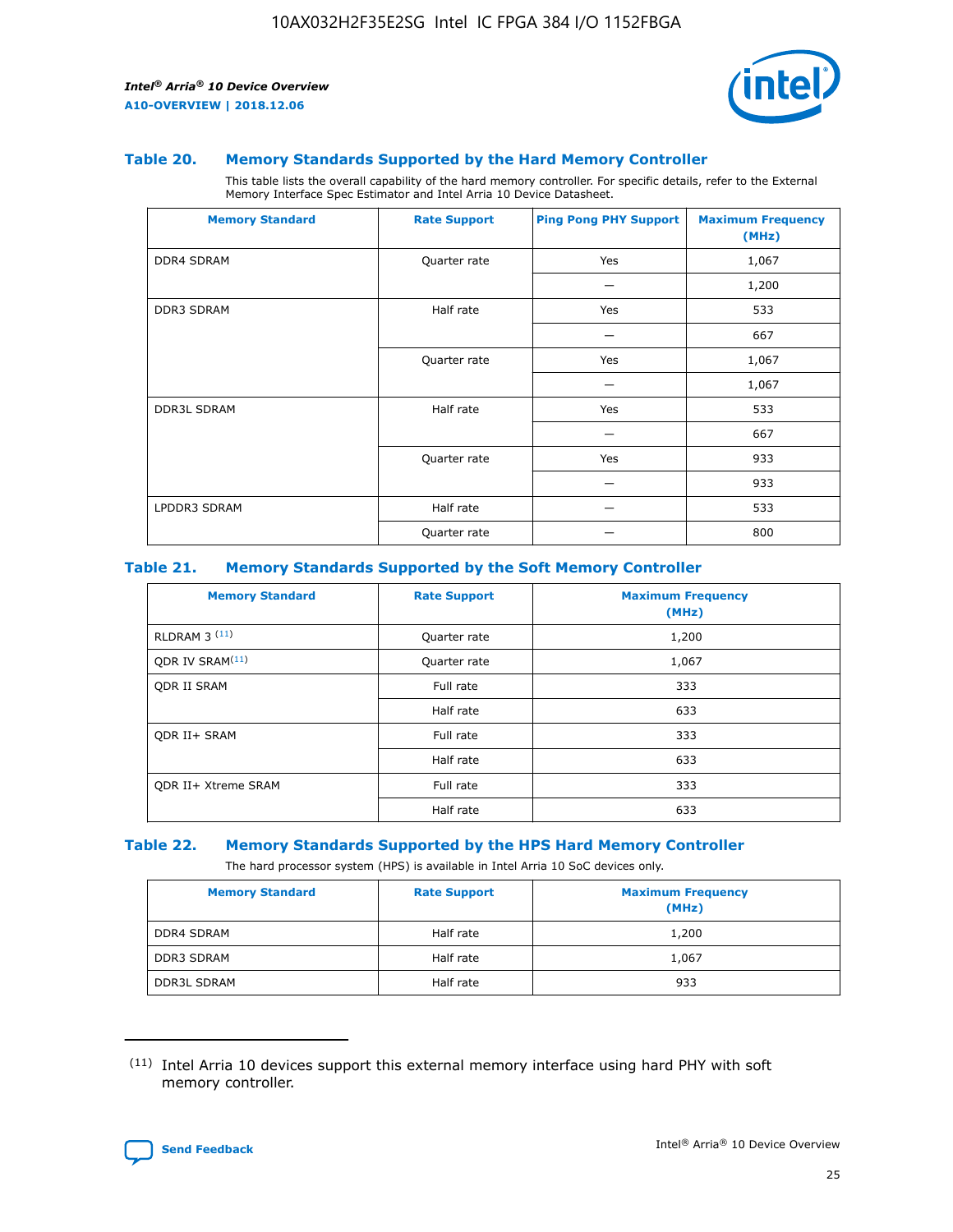

## **Related Information**

#### [Intel Arria 10 Device Datasheet](https://www.intel.com/content/www/us/en/programmable/documentation/mcn1413182292568.html#mcn1413182153340)

Lists the memory interface performance according to memory interface standards, rank or chip select configurations, and Intel Arria 10 device speed grades.

# **PCIe Gen1, Gen2, and Gen3 Hard IP**

Intel Arria 10 devices contain PCIe hard IP that is designed for performance and ease-of-use:

- Includes all layers of the PCIe stack—transaction, data link and physical layers.
- Supports PCIe Gen3, Gen2, and Gen1 Endpoint and Root Port in x1, x2, x4, or x8 lane configuration.
- Operates independently from the core logic—optional configuration via protocol (CvP) allows the PCIe link to power up and complete link training in less than 100 ms while the Intel Arria 10 device completes loading the programming file for the rest of the FPGA.
- Provides added functionality that makes it easier to support emerging features such as Single Root I/O Virtualization (SR-IOV) and optional protocol extensions.
- Provides improved end-to-end datapath protection using ECC.
- Supports FPGA configuration via protocol (CvP) using PCIe at Gen3, Gen2, or Gen1 speed.

#### **Related Information**

PCS Features on page 30

## **Enhanced PCS Hard IP for Interlaken and 10 Gbps Ethernet**

## **Interlaken Support**

The Intel Arria 10 enhanced PCS hard IP provides integrated Interlaken PCS supporting rates up to 25.8 Gbps per lane.

The Interlaken PCS is based on the proven functionality of the PCS developed for Intel's previous generation FPGAs, which demonstrated interoperability with Interlaken ASSP vendors and third-party IP suppliers. The Interlaken PCS is present in every transceiver channel in Intel Arria 10 devices.

## **Related Information**

PCS Features on page 30

## **10 Gbps Ethernet Support**

The Intel Arria 10 enhanced PCS hard IP supports 10GBASE-R PCS compliant with IEEE 802.3 10 Gbps Ethernet (10GbE). The integrated hard IP support for 10GbE and the 10 Gbps transceivers save external PHY cost, board space, and system power.

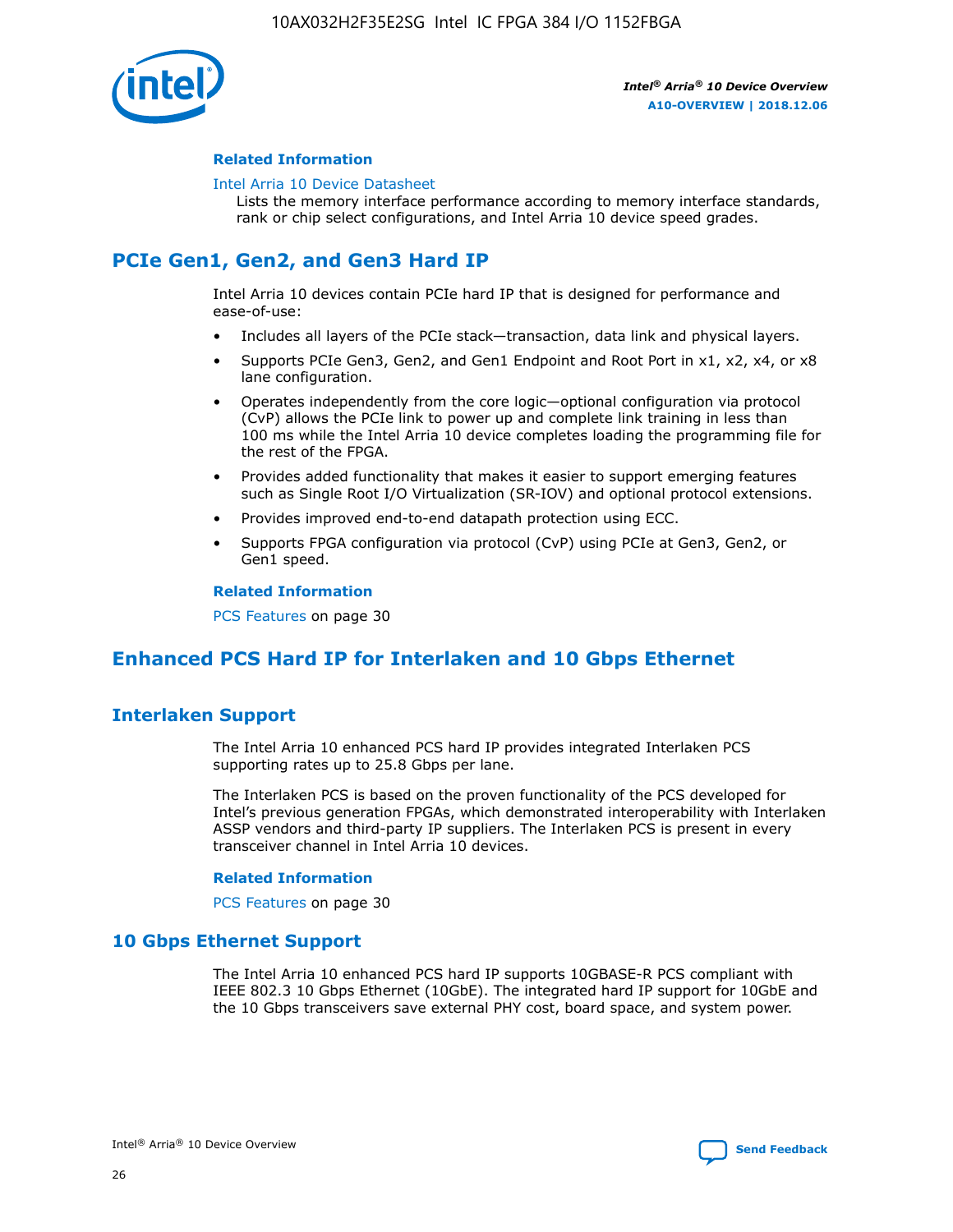

The scalable hard IP supports multiple independent 10GbE ports while using a single PLL for all the 10GBASE-R PCS instantiations, which saves on core logic resources and clock networks:

- Simplifies multiport 10GbE systems compared to XAUI interfaces that require an external XAUI-to-10G PHY.
- Incorporates Electronic Dispersion Compensation (EDC), which enables direct connection to standard 10 Gbps XFP and SFP+ pluggable optical modules.
- Supports backplane Ethernet applications and includes a hard 10GBASE-KR Forward Error Correction (FEC) circuit that you can use for 10 Gbps and 40 Gbps applications.

The 10 Gbps Ethernet PCS hard IP and 10GBASE-KR FEC are present in every transceiver channel.

#### **Related Information**

PCS Features on page 30

## **Low Power Serial Transceivers**

Intel Arria 10 FPGAs and SoCs include lowest power transceivers that deliver high bandwidth, throughput and low latency.

Intel Arria 10 devices deliver the industry's lowest power consumption per transceiver channel:

- 12.5 Gbps transceivers at as low as 242 mW
- 10 Gbps transceivers at as low as 168 mW
- 6 Gbps transceivers at as low as 117 mW

Intel Arria 10 transceivers support various data rates according to application:

- Chip-to-chip and chip-to-module applications—from 1 Gbps up to 25.8 Gbps
- Long reach and backplane applications—from 1 Gbps up to 12.5 with advanced adaptive equalization
- Critical power sensitive applications—from 1 Gbps up to 11.3 Gbps using lower power modes

The combination of 20 nm process technology and architectural advances provide the following benefits:

- Significant reduction in die area and power consumption
- Increase of up to two times in transceiver I/O density compared to previous generation devices while maintaining optimal signal integrity
- Up to 72 total transceiver channels—you can configure up to 6 of these channels to run as fast as 25.8 Gbps
- All channels feature continuous data rate support up to the maximum rated speed

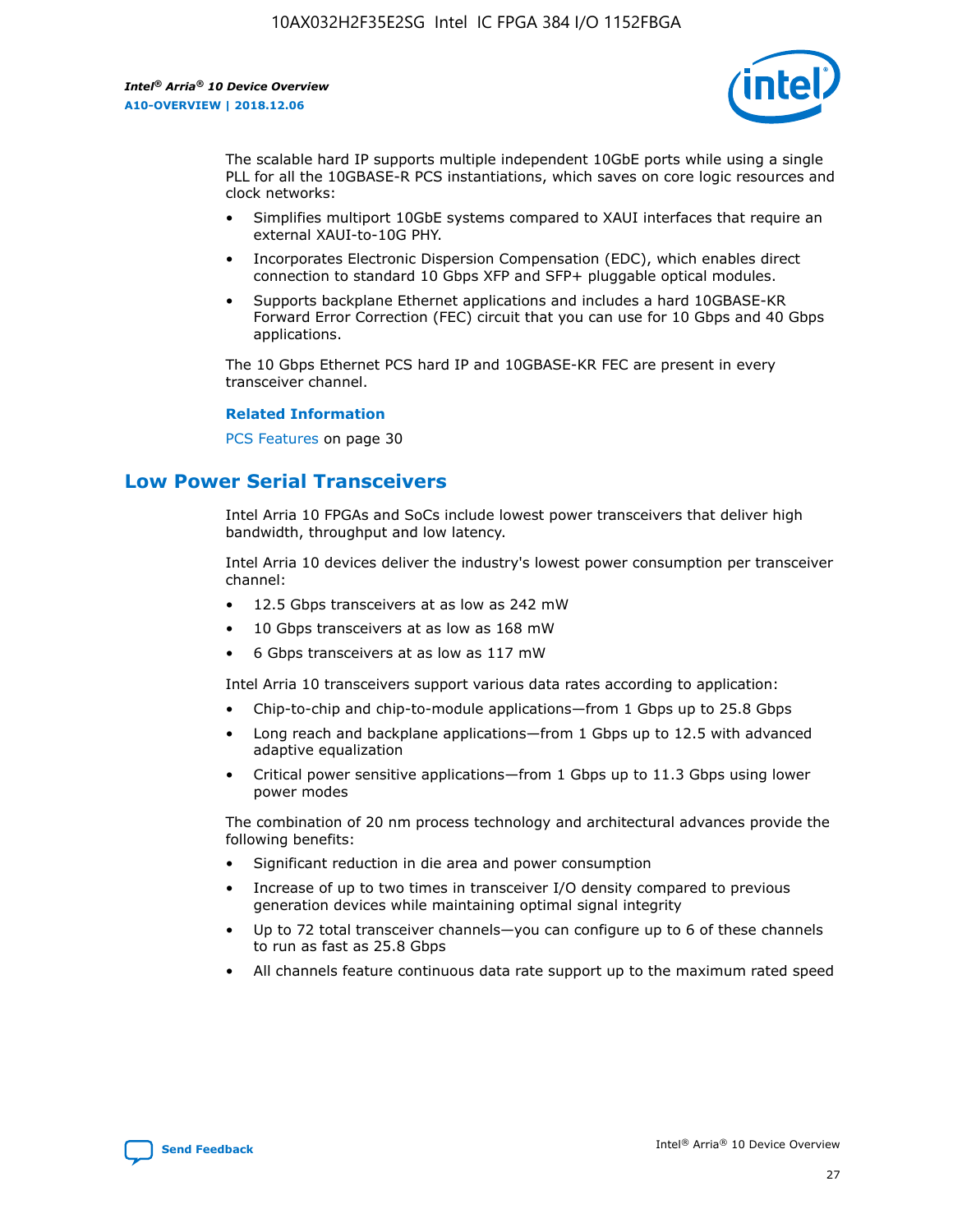

## Transceiver PMA TX/RX PCS ATX PLL Transceiver PMA TX/RX PCS fPLL Network Flexible Clock Distribution Network PCS Transceiver PMA TX/RX FPGA **Clock Distribution** Fabric PCS Transceiver PMA TX/RX ATX Flexible PLL PCS Transceiver PMA TX/RX ▲ fPLL Transceiver PMA TX/RX PCS 4

## **Figure 6. Intel Arria 10 Transceiver Block Architecture**

## **Transceiver Channels**

All transceiver channels feature a dedicated Physical Medium Attachment (PMA) and a hardened Physical Coding Sublayer (PCS).

- The PMA provides primary interfacing capabilities to physical channels.
- The PCS typically handles encoding/decoding, word alignment, and other preprocessing functions before transferring data to the FPGA core fabric.

A transceiver channel consists of a PMA and a PCS block. Most transceiver banks have 6 channels. There are some transceiver banks that contain only 3 channels.

A wide variety of bonded and non-bonded data rate configurations is possible using a highly configurable clock distribution network. Up to 80 independent transceiver data rates can be configured.

The following figures are graphical representations of top views of the silicon die, which correspond to reverse views for flip chip packages. Different Intel Arria 10 devices may have different floorplans than the ones shown in the figures.

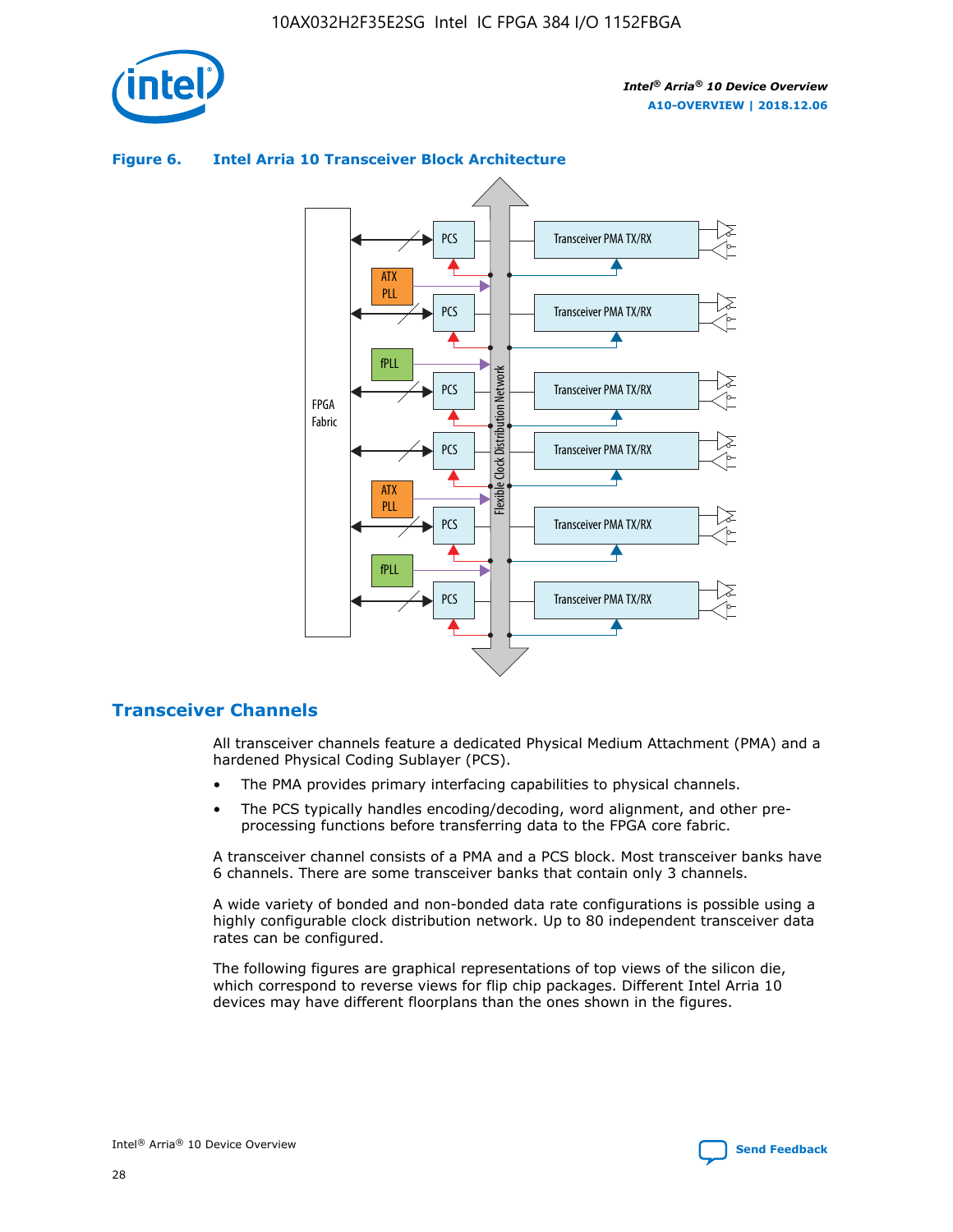

## **Figure 7. Device Chip Overview for Intel Arria 10 GX and GT Devices**





## **PMA Features**

Intel Arria 10 transceivers provide exceptional signal integrity at data rates up to 25.8 Gbps. Clocking options include ultra-low jitter ATX PLLs (LC tank based), clock multiplier unit (CMU) PLLs, and fractional PLLs.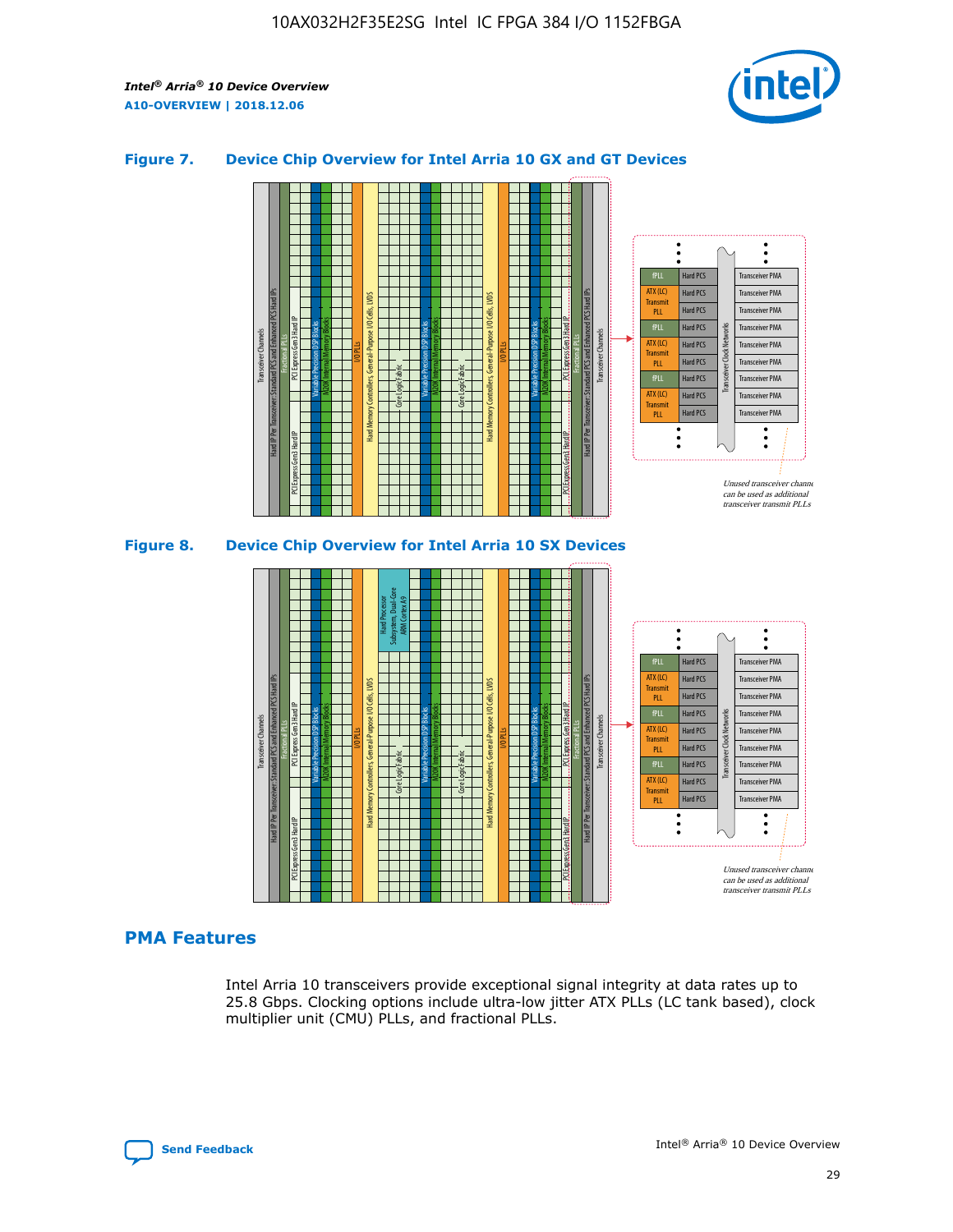

Each transceiver channel contains a channel PLL that can be used as the CMU PLL or clock data recovery (CDR) PLL. In CDR mode, the channel PLL recovers the receiver clock and data in the transceiver channel. Up to 80 independent data rates can be configured on a single Intel Arria 10 device.

## **Table 23. PMA Features of the Transceivers in Intel Arria 10 Devices**

| <b>Feature</b>                                             | <b>Capability</b>                                                                                                                                                                                                             |
|------------------------------------------------------------|-------------------------------------------------------------------------------------------------------------------------------------------------------------------------------------------------------------------------------|
| Chip-to-Chip Data Rates                                    | 1 Gbps to 17.4 Gbps (Intel Arria 10 GX devices)<br>1 Gbps to 25.8 Gbps (Intel Arria 10 GT devices)                                                                                                                            |
| Backplane Support                                          | Drive backplanes at data rates up to 12.5 Gbps                                                                                                                                                                                |
| <b>Optical Module Support</b>                              | SFP+/SFP, XFP, CXP, QSFP/QSFP28, CFP/CFP2/CFP4                                                                                                                                                                                |
| Cable Driving Support                                      | SFP+ Direct Attach, PCI Express over cable, eSATA                                                                                                                                                                             |
| Transmit Pre-Emphasis                                      | 4-tap transmit pre-emphasis and de-emphasis to compensate for system channel loss                                                                                                                                             |
| Continuous Time Linear<br>Equalizer (CTLE)                 | Dual mode, high-gain, and high-data rate, linear receive equalization to compensate for<br>system channel loss                                                                                                                |
| Decision Feedback Equalizer<br>(DFE)                       | 7-fixed and 4-floating tap DFE to equalize backplane channel loss in the presence of<br>crosstalk and noisy environments                                                                                                      |
| Variable Gain Amplifier                                    | Optimizes the signal amplitude prior to the CDR sampling and operates in fixed and<br>adaptive modes                                                                                                                          |
| Altera Digital Adaptive<br>Parametric Tuning (ADAPT)       | Fully digital adaptation engine to automatically adjust all link equalization parameters-<br>including CTLE, DFE, and variable gain amplifier blocks—that provide optimal link margin<br>without intervention from user logic |
| Precision Signal Integrity<br>Calibration Engine (PreSICE) | Hardened calibration controller to quickly calibrate all transceiver control parameters on<br>power-up, which provides the optimal signal integrity and jitter performance                                                    |
| Advanced Transmit (ATX)<br><b>PLL</b>                      | Low jitter ATX (LC tank based) PLLs with continuous tuning range to cover a wide range of<br>standard and proprietary protocols                                                                                               |
| <b>Fractional PLLs</b>                                     | On-chip fractional frequency synthesizers to replace on-board crystal oscillators and reduce<br>system cost                                                                                                                   |
| Digitally Assisted Analog<br><b>CDR</b>                    | Superior jitter tolerance with fast lock time                                                                                                                                                                                 |
| Dynamic Partial<br>Reconfiguration                         | Allows independent control of the Avalon memory-mapped interface of each transceiver<br>channel for the highest transceiver flexibility                                                                                       |
| Multiple PCS-PMA and PCS-<br>PLD interface widths          | 8-, 10-, 16-, 20-, 32-, 40-, or 64-bit interface widths for flexibility of deserialization width,<br>encoding, and reduced latency                                                                                            |

## **PCS Features**

This table summarizes the Intel Arria 10 transceiver PCS features. You can use the transceiver PCS to support a wide range of protocols ranging from 1 Gbps to 25.8 Gbps.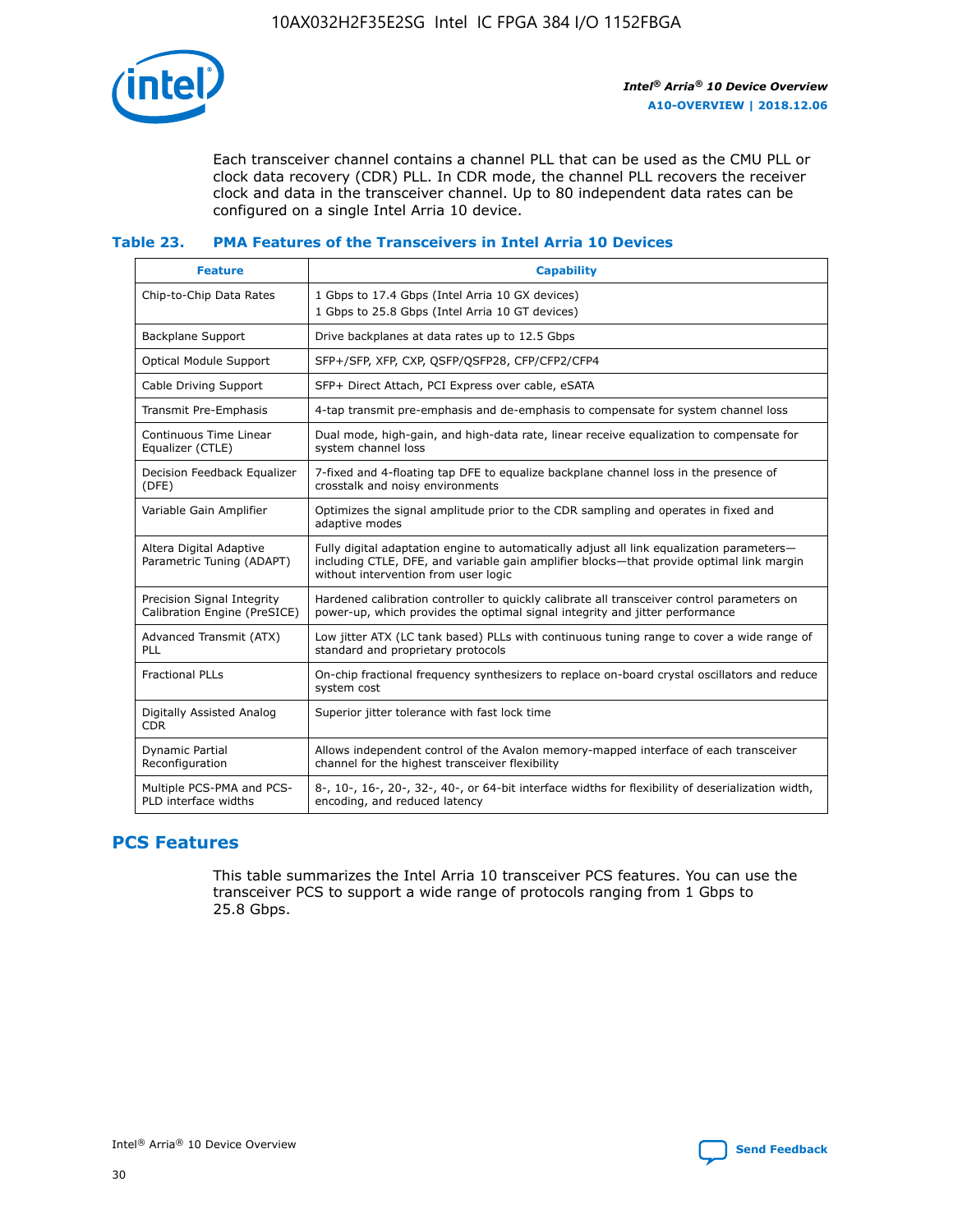

| <b>PCS</b>          | <b>Description</b>                                                                                                                                                                                                                                                                                                                                                                                             |
|---------------------|----------------------------------------------------------------------------------------------------------------------------------------------------------------------------------------------------------------------------------------------------------------------------------------------------------------------------------------------------------------------------------------------------------------|
| Standard PCS        | Operates at a data rate up to 12 Gbps<br>Supports protocols such as PCI-Express, CPRI 4.2+, GigE, IEEE 1588 in Hard PCS<br>Implements other protocols using Basic/Custom (Standard PCS) transceiver<br>configuration rules.                                                                                                                                                                                    |
| <b>Enhanced PCS</b> | Performs functions common to most serial data industry standards, such as word<br>alignment, encoding/decoding, and framing, before data is sent or received off-chip<br>through the PMA<br>• Handles data transfer to and from the FPGA fabric<br>Handles data transfer internally to and from the PMA<br>Provides frequency compensation<br>Performs channel bonding for multi-channel low skew applications |
| PCIe Gen3 PCS       | Supports the seamless switching of Data and Clock between the Gen1, Gen2, and Gen3<br>data rates<br>Provides support for PIPE 3.0 features<br>Supports the PIPE interface with the Hard IP enabled, as well as with the Hard IP<br>bypassed                                                                                                                                                                    |

#### **Related Information**

- PCIe Gen1, Gen2, and Gen3 Hard IP on page 26
- Interlaken Support on page 26
- 10 Gbps Ethernet Support on page 26

## **PCS Protocol Support**

This table lists some of the protocols supported by the Intel Arria 10 transceiver PCS. For more information about the blocks in the transmitter and receiver data paths, refer to the related information.

| <b>Protocol</b>                                 | <b>Data Rate</b><br>(Gbps) | <b>Transceiver IP</b>       | <b>PCS Support</b>                      |
|-------------------------------------------------|----------------------------|-----------------------------|-----------------------------------------|
| PCIe Gen3 x1, x2, x4, x8                        | 8.0                        | Native PHY (PIPE)           | Standard PCS and PCIe<br>Gen3 PCS       |
| PCIe Gen2 x1, x2, x4, x8                        | 5.0                        | Native PHY (PIPE)           | <b>Standard PCS</b>                     |
| PCIe Gen1 x1, x2, x4, x8                        | 2.5                        | Native PHY (PIPE)           | Standard PCS                            |
| 1000BASE-X Gigabit Ethernet                     | 1.25                       | Native PHY                  | <b>Standard PCS</b>                     |
| 1000BASE-X Gigabit Ethernet with<br>IEEE 1588v2 | 1.25                       | Native PHY                  | Standard PCS                            |
| 10GBASE-R                                       | 10.3125                    | Native PHY                  | <b>Enhanced PCS</b>                     |
| 10GBASE-R with IEEE 1588v2                      | 10.3125                    | Native PHY                  | <b>Enhanced PCS</b>                     |
| 10GBASE-R with KR FEC                           | 10.3125                    | Native PHY                  | <b>Enhanced PCS</b>                     |
| 10GBASE-KR and 1000BASE-X                       | 10.3125                    | 1G/10GbE and 10GBASE-KR PHY | Standard PCS and<br><b>Enhanced PCS</b> |
| Interlaken (CEI-6G/11G)                         | 3.125 to 17.4              | Native PHY                  | <b>Enhanced PCS</b>                     |
| SFI-S/SFI-5.2                                   | 11.2                       | Native PHY                  | <b>Enhanced PCS</b>                     |
| $10G$ SDI                                       | 10.692                     | Native PHY                  | <b>Enhanced PCS</b>                     |
|                                                 |                            |                             | continued                               |

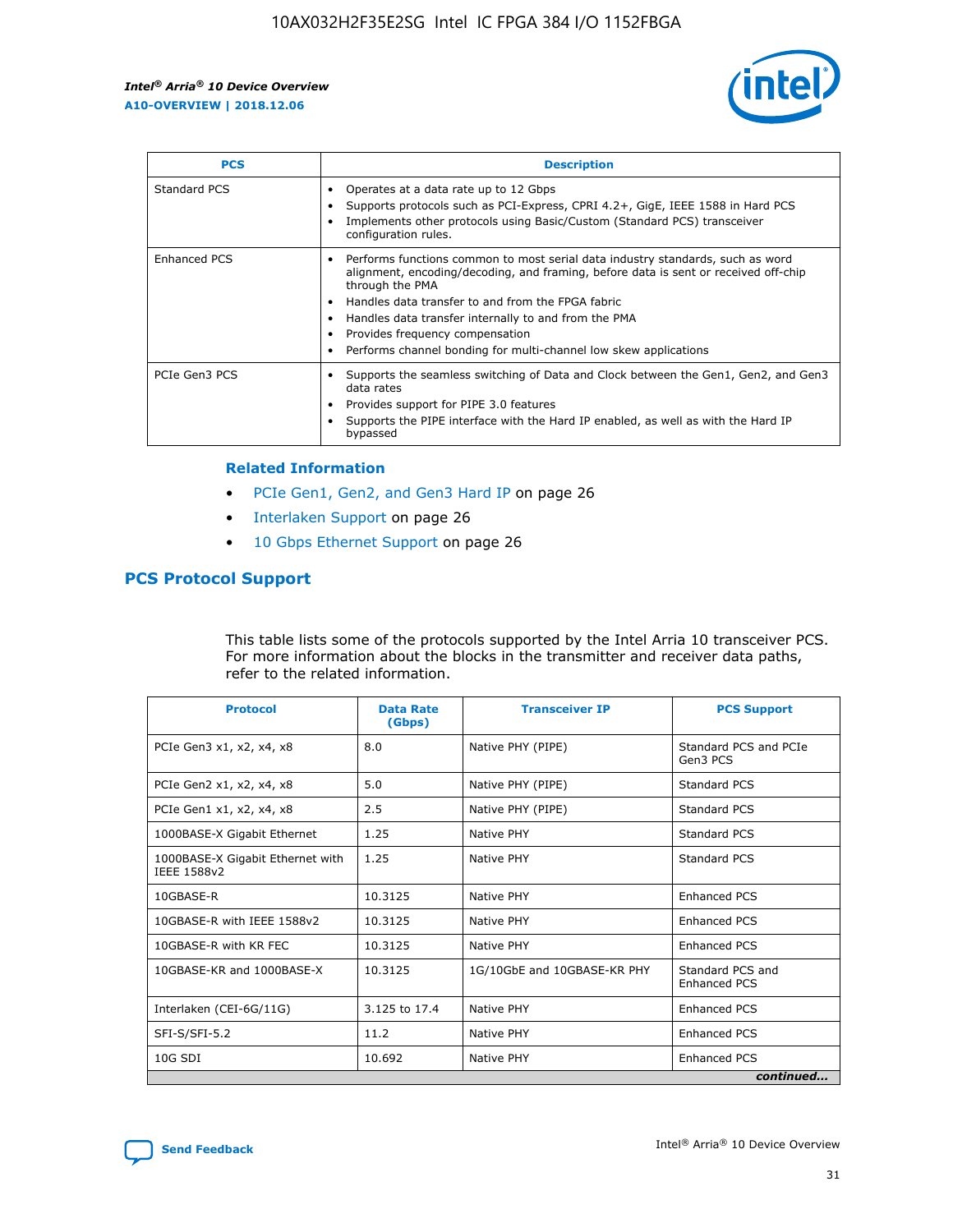

| <b>Protocol</b>      | <b>Data Rate</b><br>(Gbps) | <b>Transceiver IP</b> | <b>PCS Support</b> |
|----------------------|----------------------------|-----------------------|--------------------|
| CPRI 6.0 (64B/66B)   | 0.6144 to<br>10.1376       | Native PHY            | Enhanced PCS       |
| CPRI 4.2 (8B/10B)    | 0.6144 to<br>9.8304        | Native PHY            | Standard PCS       |
| OBSAI RP3 v4.2       | 0.6144 to 6.144            | Native PHY            | Standard PCS       |
| SD-SDI/HD-SDI/3G-SDI | $0.143(12)$ to<br>2.97     | Native PHY            | Standard PCS       |

## **Related Information**

#### [Intel Arria 10 Transceiver PHY User Guide](https://www.intel.com/content/www/us/en/programmable/documentation/nik1398707230472.html#nik1398707091164)

Provides more information about the supported transceiver protocols and PHY IP, the PMA architecture, and the standard, enhanced, and PCIe Gen3 PCS architecture.

## **SoC with Hard Processor System**

Each SoC device combines an FPGA fabric and a hard processor system (HPS) in a single device. This combination delivers the flexibility of programmable logic with the power and cost savings of hard IP in these ways:

- Reduces board space, system power, and bill of materials cost by eliminating a discrete embedded processor
- Allows you to differentiate the end product in both hardware and software, and to support virtually any interface standard
- Extends the product life and revenue through in-field hardware and software updates

 $(12)$  The 0.143 Gbps data rate is supported using oversampling of user logic that you must implement in the FPGA fabric.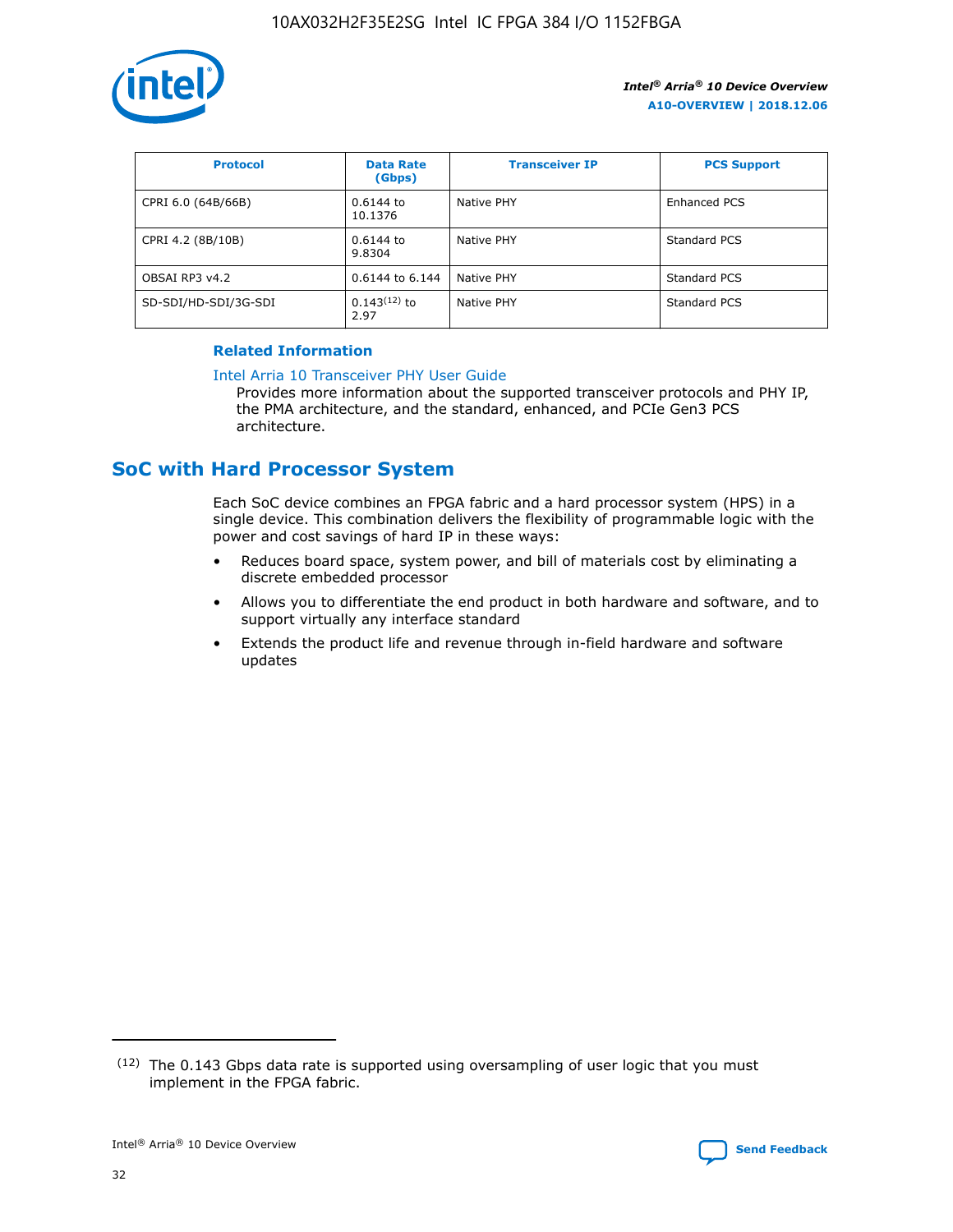

#### **Figure 9. HPS Block Diagram**

This figure shows a block diagram of the HPS with the dual ARM Cortex-A9 MPCore processor.



## **Key Advantages of 20-nm HPS**

The 20-nm HPS strikes a balance between enabling maximum software compatibility with 28-nm SoCs while still improving upon the 28-nm HPS architecture. These improvements address the requirements of the next generation target markets such as wireless and wireline communications, compute and storage equipment, broadcast and military in terms of performance, memory bandwidth, connectivity via backplane and security.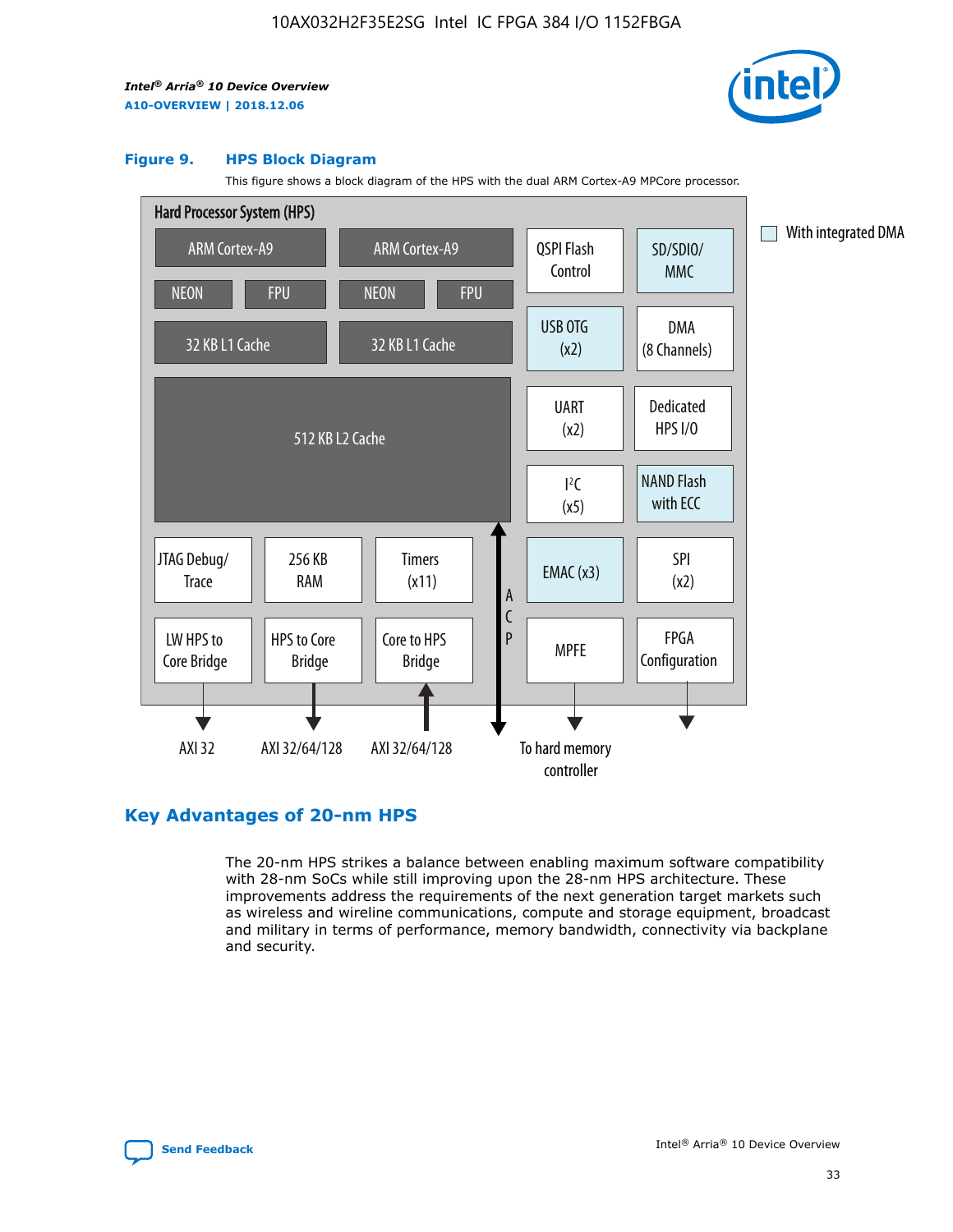

## **Table 24. Improvements in 20 nm HPS**

This table lists the key improvements of the 20 nm HPS compared to the 28 nm HPS.

| Advantages/<br><b>Improvements</b>                          | <b>Description</b>                                                                                                                                                                                                                                                                                                                                                                                                                                                                                                                                                                                                                                                                                                                                                                                                                                                                                                      |
|-------------------------------------------------------------|-------------------------------------------------------------------------------------------------------------------------------------------------------------------------------------------------------------------------------------------------------------------------------------------------------------------------------------------------------------------------------------------------------------------------------------------------------------------------------------------------------------------------------------------------------------------------------------------------------------------------------------------------------------------------------------------------------------------------------------------------------------------------------------------------------------------------------------------------------------------------------------------------------------------------|
| Increased performance and<br>overdrive capability           | While the nominal processor frequency is 1.2 GHz, the 20 nm HPS offers an "overdrive"<br>feature which enables a higher processor operating frequency. This requires a higher supply<br>voltage value that is unique to the HPS and may require a separate regulator.                                                                                                                                                                                                                                                                                                                                                                                                                                                                                                                                                                                                                                                   |
| Increased processor memory<br>bandwidth and DDR4<br>support | Up to 64-bit DDR4 memory at 2,400 Mbps support is available for the processor. The hard<br>memory controller for the HPS comprises a multi-port front end that manages connections<br>to a single port memory controller. The multi-port front end allows logic core and the HPS<br>to share ports and thereby the available bandwidth of the memory controller.                                                                                                                                                                                                                                                                                                                                                                                                                                                                                                                                                        |
| Flexible I/O sharing                                        | An advanced I/O pin muxing scheme allows improved sharing of I/O between the HPS and<br>the core logic. The following types of I/O are available for SoC:<br>17 dedicated I/Os-physically located inside the HPS block and are not accessible to<br>logic within the core. The 17 dedicated I/Os are used for HPS clock, resets, and<br>interfacing with boot devices, QSPI, and SD/MMC.<br>48 direct shared I/O-located closest to the HPS block and are ideal for high speed HPS<br>peripherals such as EMAC, USB, and others. There is one bank of 48 I/Os that supports<br>direct sharing where the 48 I/Os can be shared 12 I/Os at a time.<br>Standard (shared) I/O-all standard I/Os can be shared by the HPS peripherals and any<br>logic within the core. For designs where more than 48 I/Os are required to fully use all<br>the peripherals in the HPS, these I/Os can be connected through the core logic. |
| <b>EMAC</b> core                                            | Three EMAC cores are available in the HPS. The EMAC cores enable an application to<br>support two redundant Ethernet connections; for example, backplane, or two EMAC cores<br>for managing IEEE 1588 time stamp information while allowing a third EMAC core for debug<br>and configuration. All three EMACs can potentially share the same time stamps, simplifying<br>the 1588 time stamping implementation. A new serial time stamp interface allows core<br>logic to access and read the time stamp values. The integrated EMAC controllers can be<br>connected to external Ethernet PHY through the provided MDIO or I <sup>2</sup> C interface.                                                                                                                                                                                                                                                                  |
| On-chip memory                                              | The on-chip memory is updated to 256 KB support and can support larger data sets and<br>real time algorithms.                                                                                                                                                                                                                                                                                                                                                                                                                                                                                                                                                                                                                                                                                                                                                                                                           |
| <b>ECC</b> enhancements                                     | Improvements in L2 Cache ECC management allow identification of errors down to the<br>address level. ECC enhancements also enable improved error injection and status reporting<br>via the introduction of new memory mapped access to syndrome and data signals.                                                                                                                                                                                                                                                                                                                                                                                                                                                                                                                                                                                                                                                       |
| HPS to FPGA Interconnect<br><b>Backbone</b>                 | Although the HPS and the Logic Core can operate independently, they are tightly coupled<br>via a high-bandwidth system interconnect built from high-performance ARM AMBA AXI bus<br>bridges. IP bus masters in the FPGA fabric have access to HPS bus slaves via the FPGA-to-<br>HPS interconnect. Similarly, HPS bus masters have access to bus slaves in the core fabric<br>via the HPS-to-FPGA bridge. Both bridges are AMBA AXI-3 compliant and support<br>simultaneous read and write transactions. Up to three masters within the core fabric can<br>share the HPS SDRAM controller with the processor. Additionally, the processor can be used<br>to configure the core fabric under program control via a dedicated 32-bit configuration port.                                                                                                                                                                  |
| FPGA configuration and HPS<br>booting                       | The FPGA fabric and HPS in the SoCs are powered independently. You can reduce the clock<br>frequencies or gate the clocks to reduce dynamic power.<br>You can configure the FPGA fabric and boot the HPS independently, in any order, providing<br>you with more design flexibility.                                                                                                                                                                                                                                                                                                                                                                                                                                                                                                                                                                                                                                    |
| Security                                                    | New security features have been introduced for anti-tamper management, secure boot,<br>encryption (AES), and authentication (SHA).                                                                                                                                                                                                                                                                                                                                                                                                                                                                                                                                                                                                                                                                                                                                                                                      |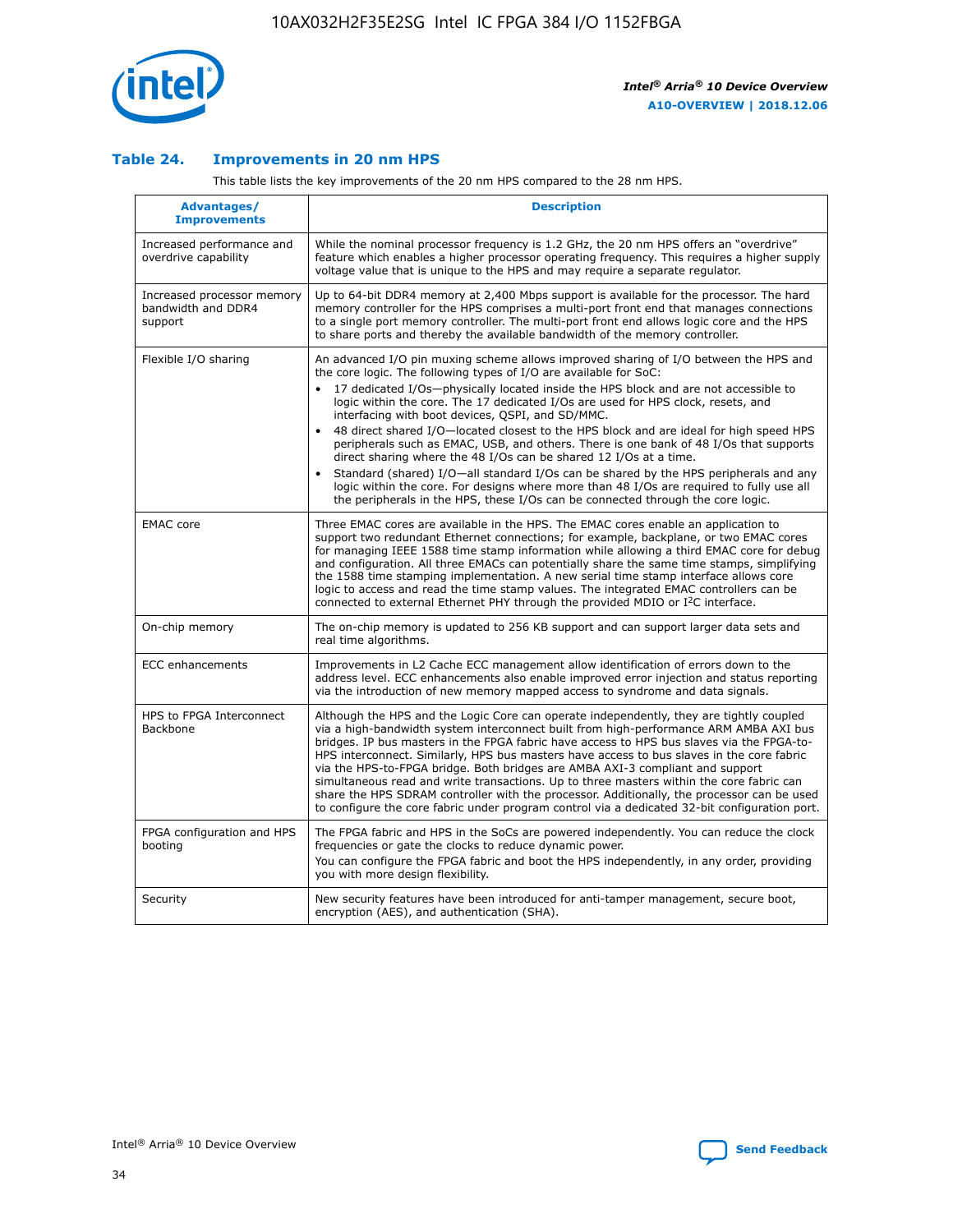

## **Features of the HPS**

The HPS has the following features:

- 1.2-GHz, dual-core ARM Cortex-A9 MPCore processor with up to 1.5-GHz via overdrive
	- ARMv7-A architecture that runs 32-bit ARM instructions, 16-bit and 32-bit Thumb instructions, and 8-bit Java byte codes in Jazelle style
	- Superscalar, variable length, out-of-order pipeline with dynamic branch prediction
	- Instruction Efficiency 2.5 MIPS/MHz, which provides total performance of 7500 MIPS at 1.5 GHz
- Each processor core includes:
	- 32 KB of L1 instruction cache, 32 KB of L1 data cache
	- Single- and double-precision floating-point unit and NEON media engine
	- CoreSight debug and trace technology
	- Snoop Control Unit (SCU) and Acceleration Coherency Port (ACP)
- 512 KB of shared L2 cache
- 256 KB of scratch RAM
- Hard memory controller with support for DDR3, DDR4 and optional error correction code (ECC) support
- Multiport Front End (MPFE) Scheduler interface to the hard memory controller
- 8-channel direct memory access (DMA) controller
- QSPI flash controller with SIO, DIO, QIO SPI Flash support
- NAND flash controller (ONFI 1.0 or later) with DMA and ECC support, updated to support 8 and 16-bit Flash devices and new command DMA to offload CPU for fast power down recovery
- Updated SD/SDIO/MMC controller to eMMC 4.5 with DMA with CE-ATA digital command support
- 3 10/100/1000 Ethernet media access control (MAC) with DMA
- 2 USB On-the-Go (OTG) controllers with DMA
- $\bullet$  5 I<sup>2</sup>C controllers (3 can be used by EMAC for MIO to external PHY)
- 2 UART 16550 Compatible controllers
- 4 serial peripheral interfaces (SPI) (2 Master, 2 Slaves)
- 62 programmable general-purpose I/Os, which includes 48 direct share I/Os that allows the HPS peripherals to connect directly to the FPGA I/Os
- 7 general-purpose timers
- 4 watchdog timers
- Anti-tamper, Secure Boot, Encryption (AES) and Authentication (SHA)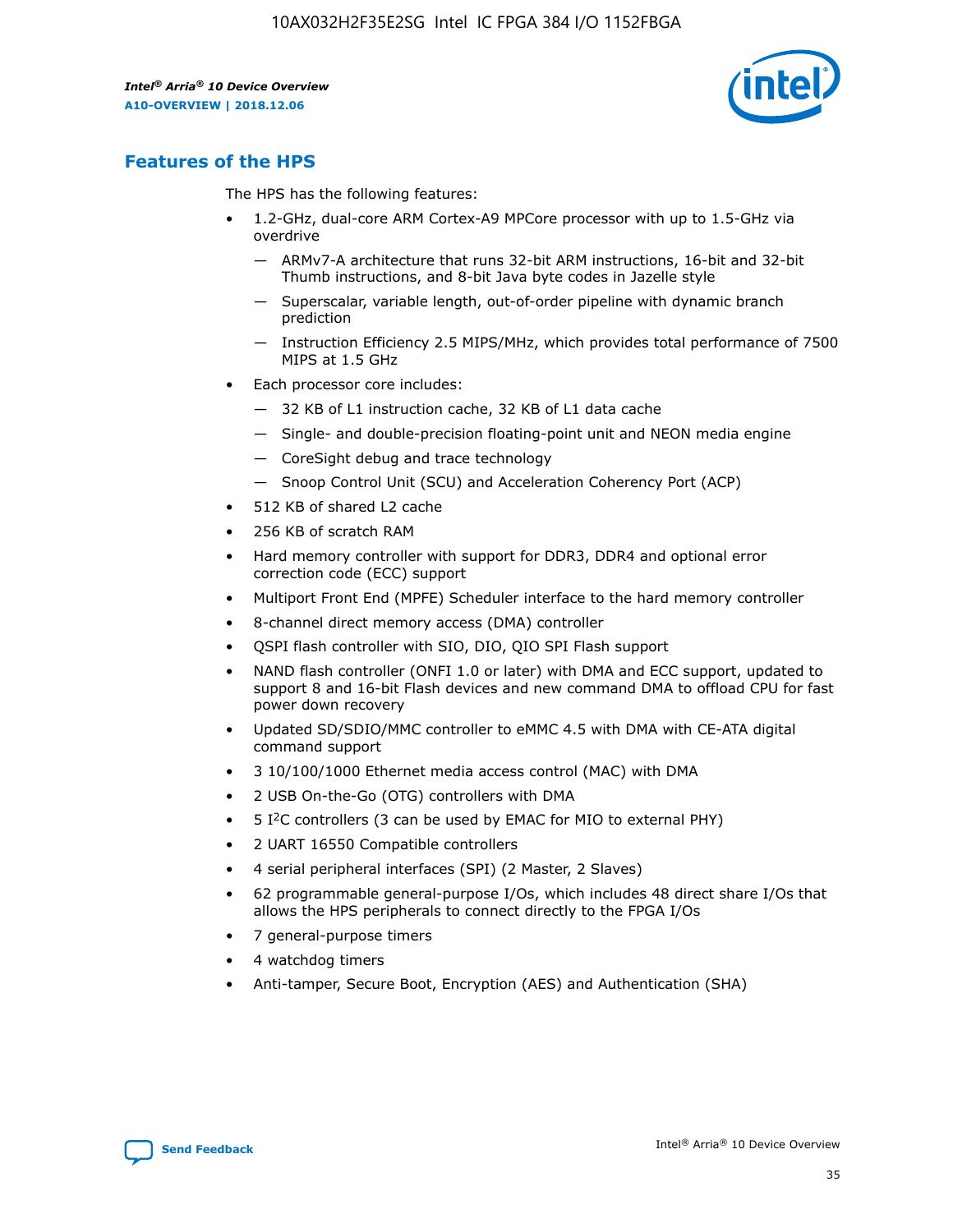

## **System Peripherals and Debug Access Port**

Each Ethernet MAC, USB OTG, NAND flash controller, and SD/MMC controller module has an integrated DMA controller. For modules without an integrated DMA controller, an additional DMA controller module provides up to eight channels of high-bandwidth data transfers. Peripherals that communicate off-chip are multiplexed with other peripherals at the HPS pin level. This allows you to choose which peripherals interface with other devices on your PCB.

The debug access port provides interfaces to industry standard JTAG debug probes and supports ARM CoreSight debug and core traces to facilitate software development.

## **HPS–FPGA AXI Bridges**

The HPS–FPGA bridges, which support the Advanced Microcontroller Bus Architecture (AMBA) Advanced eXtensible Interface (AXI™) specifications, consist of the following bridges:

- FPGA-to-HPS AMBA AXI bridge—a high-performance bus supporting 32, 64, and 128 bit data widths that allows the FPGA fabric to issue transactions to slaves in the HPS.
- HPS-to-FPGA Avalon/AMBA AXI bridge—a high-performance bus supporting 32, 64, and 128 bit data widths that allows the HPS to issue transactions to slaves in the FPGA fabric.
- Lightweight HPS-to-FPGA AXI bridge—a lower latency 32 bit width bus that allows the HPS to issue transactions to soft peripherals in the FPGA fabric. This bridge is primarily used for control and status register (CSR) accesses to peripherals in the FPGA fabric.

The HPS–FPGA AXI bridges allow masters in the FPGA fabric to communicate with slaves in the HPS logic, and vice versa. For example, the HPS-to-FPGA AXI bridge allows you to share memories instantiated in the FPGA fabric with one or both microprocessors in the HPS, while the FPGA-to-HPS AXI bridge allows logic in the FPGA fabric to access the memory and peripherals in the HPS.

Each HPS–FPGA bridge also provides asynchronous clock crossing for data transferred between the FPGA fabric and the HPS.

## **HPS SDRAM Controller Subsystem**

The HPS SDRAM controller subsystem contains a multiport SDRAM controller and DDR PHY that are shared between the FPGA fabric (through the FPGA-to-HPS SDRAM interface), the level 2 (L2) cache, and the level 3 (L3) system interconnect. The FPGA-to-HPS SDRAM interface supports AMBA AXI and Avalon® Memory-Mapped (Avalon-MM) interface standards, and provides up to six individual ports for access by masters implemented in the FPGA fabric.

The HPS SDRAM controller supports up to 3 masters (command ports), 3x 64-bit read data ports and 3x 64-bit write data ports.

To maximize memory performance, the SDRAM controller subsystem supports command and data reordering, deficit round-robin arbitration with aging, and high-priority bypass features.

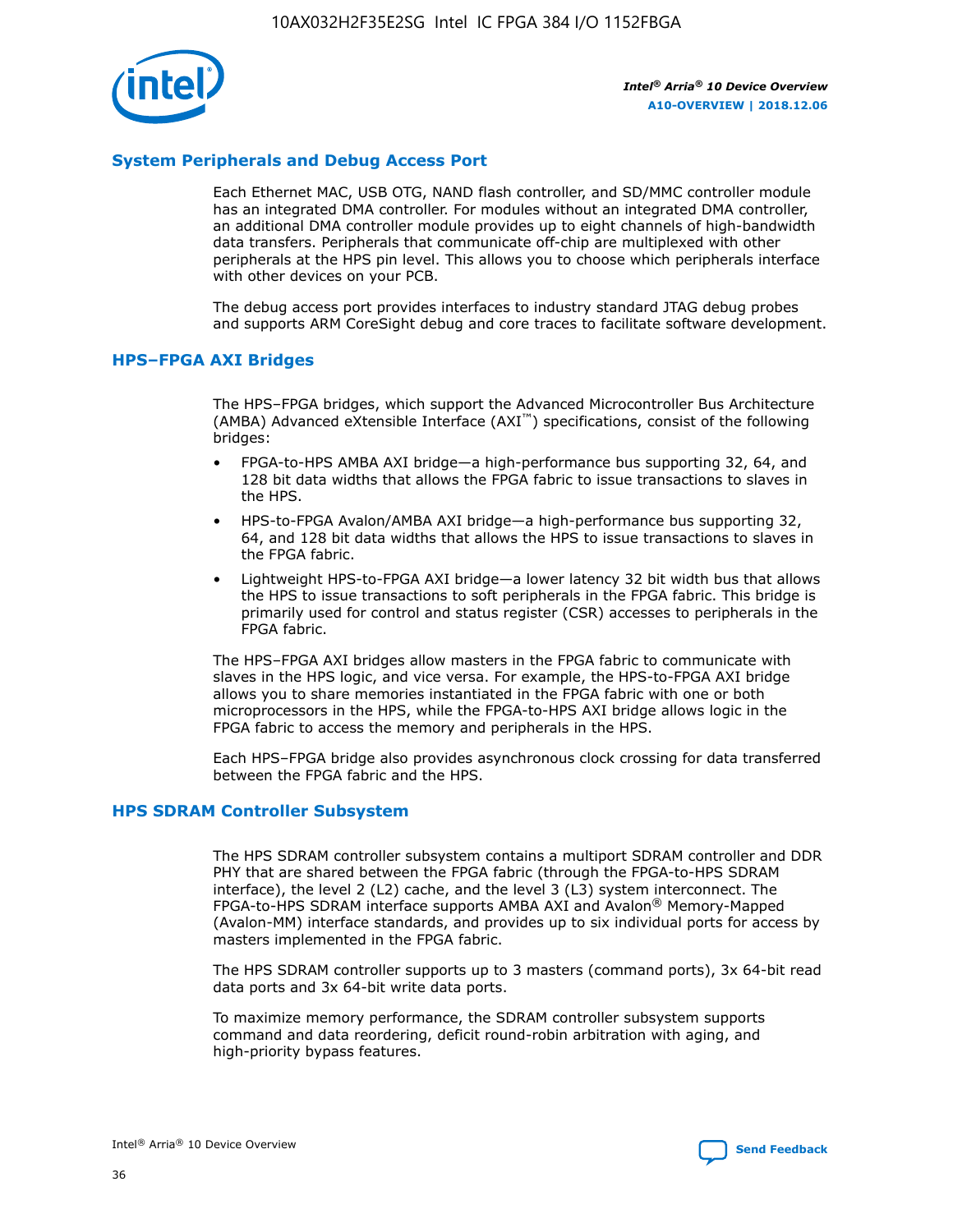

## **FPGA Configuration and HPS Booting**

The FPGA fabric and HPS in the SoC FPGA must be powered at the same time. You can reduce the clock frequencies or gate the clocks to reduce dynamic power.

Once powered, the FPGA fabric and HPS can be configured independently thus providing you with more design flexibility:

- You can boot the HPS independently. After the HPS is running, the HPS can fully or partially reconfigure the FPGA fabric at any time under software control. The HPS can also configure other FPGAs on the board through the FPGA configuration controller.
- Configure the FPGA fabric first, and then boot the HPS from memory accessible to the FPGA fabric.

## **Hardware and Software Development**

For hardware development, you can configure the HPS and connect your soft logic in the FPGA fabric to the HPS interfaces using the Platform Designer system integration tool in the Intel Quartus Prime software.

For software development, the ARM-based SoC FPGA devices inherit the rich software development ecosystem available for the ARM Cortex-A9 MPCore processor. The software development process for Intel SoC FPGAs follows the same steps as those for other SoC devices from other manufacturers. Support for Linux\*, VxWorks\*, and other operating systems are available for the SoC FPGAs. For more information on the operating systems support availability, contact the Intel FPGA sales team.

You can begin device-specific firmware and software development on the Intel SoC FPGA Virtual Target. The Virtual Target is a fast PC-based functional simulation of a target development system—a model of a complete development board. The Virtual Target enables the development of device-specific production software that can run unmodified on actual hardware.

## **Dynamic and Partial Reconfiguration**

The Intel Arria 10 devices support dynamic and partial reconfiguration. You can use dynamic and partial reconfiguration simultaneously to enable seamless reconfiguration of both the device core and transceivers.

## **Dynamic Reconfiguration**

You can reconfigure the PMA and PCS blocks while the device continues to operate. This feature allows you to change the data rates, protocol, and analog settings of a channel in a transceiver bank without affecting on-going data transfer in other transceiver banks. This feature is ideal for applications that require dynamic multiprotocol or multirate support.

## **Partial Reconfiguration**

Using partial reconfiguration, you can reconfigure some parts of the device while keeping the device in operation.

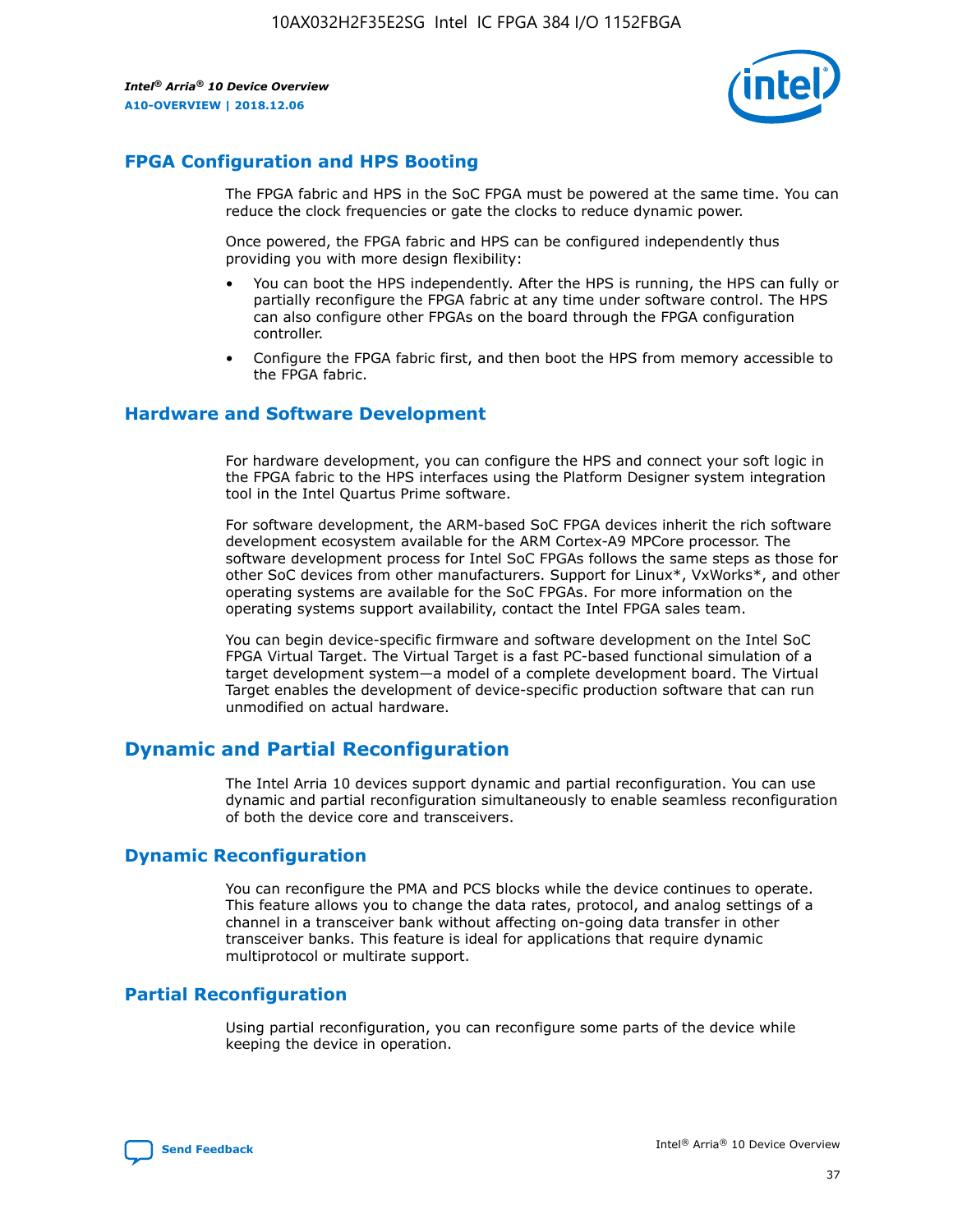

Instead of placing all device functions in the FPGA fabric, you can store some functions that do not run simultaneously in external memory and load them only when required. This capability increases the effective logic density of the device, and lowers cost and power consumption.

In the Intel solution, you do not have to worry about intricate device architecture to perform a partial reconfiguration. The partial reconfiguration capability is built into the Intel Quartus Prime design software, making such time-intensive task simple.

Intel Arria 10 devices support partial reconfiguration in the following configuration options:

- Using an internal host:
	- All supported configuration modes where the FPGA has access to external memory devices such as serial and parallel flash memory.
	- Configuration via Protocol [CvP (PCIe)]
- Using an external host—passive serial (PS), fast passive parallel (FPP) x8, FPP x16, and FPP x32 I/O interface.

# **Enhanced Configuration and Configuration via Protocol**

## **Table 25. Configuration Schemes and Features of Intel Arria 10 Devices**

Intel Arria 10 devices support 1.8 V programming voltage and several configuration schemes.

| <b>Scheme</b>                                                          | <b>Data</b><br><b>Width</b> | <b>Max Clock</b><br>Rate<br>(MHz) | <b>Max Data</b><br>Rate<br>(Mbps)<br>(13) | <b>Decompression</b> | <b>Design</b><br>Security <sup>(1</sup><br>4) | <b>Partial</b><br>Reconfiguration<br>(15) | <b>Remote</b><br><b>System</b><br><b>Update</b> |
|------------------------------------------------------------------------|-----------------------------|-----------------------------------|-------------------------------------------|----------------------|-----------------------------------------------|-------------------------------------------|-------------------------------------------------|
| <b>JTAG</b>                                                            | 1 bit                       | 33                                | 33                                        |                      |                                               | Yes <sup>(16)</sup>                       |                                                 |
| Active Serial (AS)<br>through the<br>EPCO-L<br>configuration<br>device | 1 bit,<br>4 bits            | 100                               | 400                                       | Yes                  | Yes                                           | Yes(16)                                   | Yes                                             |
| Passive serial (PS)<br>through CPLD or<br>external<br>microcontroller  | 1 bit                       | 100                               | 100                                       | Yes                  | Yes                                           | Yes(16)                                   | Parallel<br>Flash<br>Loader<br>(PFL) IP<br>core |
|                                                                        |                             |                                   |                                           |                      |                                               |                                           | continued                                       |

<sup>(13)</sup> Enabling either compression or design security features affects the maximum data rate. Refer to the Intel Arria 10 Device Datasheet for more information.

<sup>(14)</sup> Encryption and compression cannot be used simultaneously.

 $<sup>(15)</sup>$  Partial reconfiguration is an advanced feature of the device family. If you are interested in</sup> using partial reconfiguration, contact Intel for support.

 $(16)$  Partial configuration can be performed only when it is configured as internal host.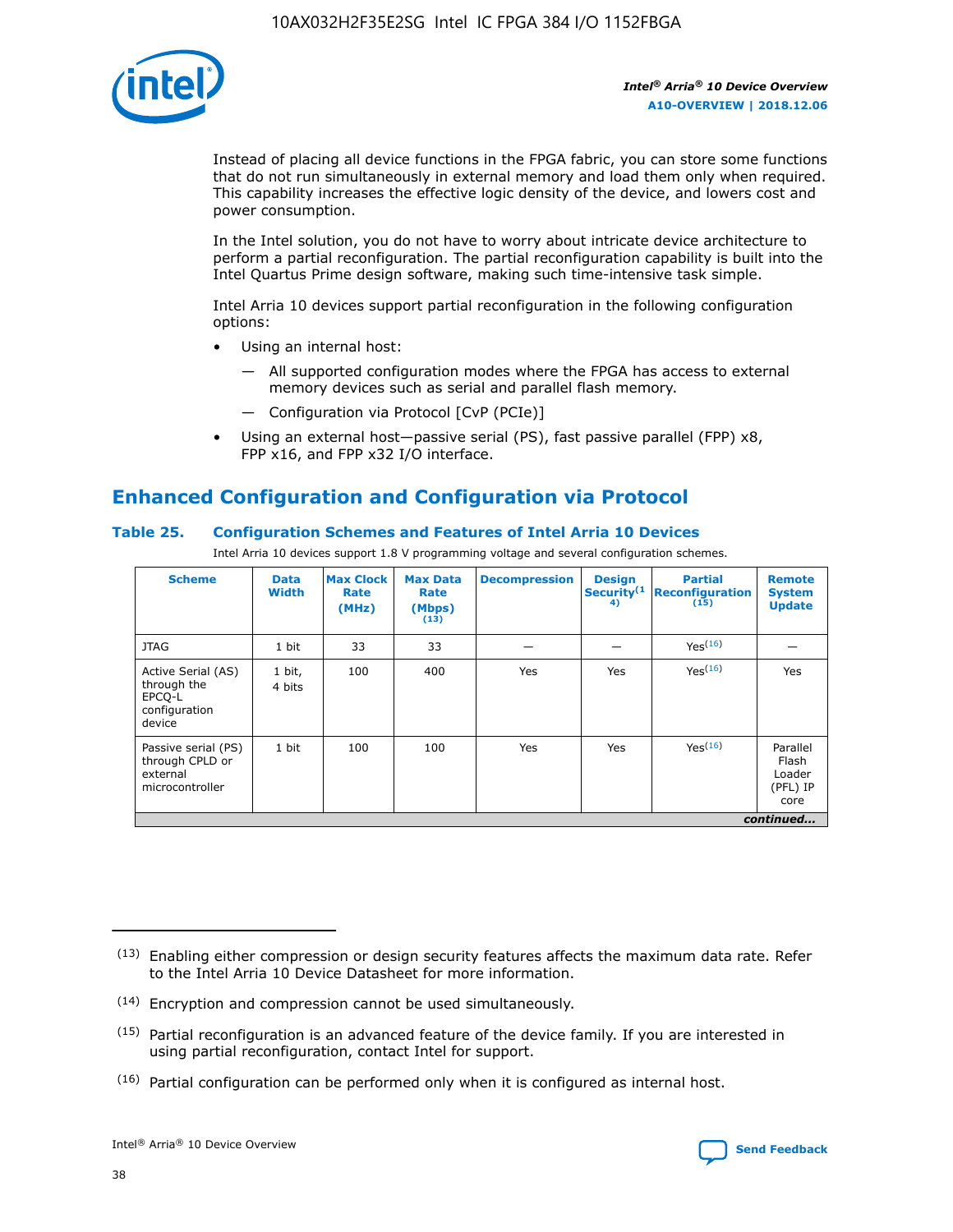

| <b>Scheme</b>                                    | <b>Data</b><br><b>Width</b> | <b>Max Clock</b><br>Rate<br>(MHz) | <b>Max Data</b><br>Rate<br>(Mbps)<br>(13) | <b>Decompression</b> | <b>Design</b><br>Security <sup>(1</sup><br>4) | <b>Partial</b><br><b>Reconfiguration</b><br>(15) | <b>Remote</b><br><b>System</b><br><b>Update</b> |
|--------------------------------------------------|-----------------------------|-----------------------------------|-------------------------------------------|----------------------|-----------------------------------------------|--------------------------------------------------|-------------------------------------------------|
| Fast passive                                     | 8 bits                      | 100                               | 3200                                      | Yes                  | Yes                                           | Yes(17)                                          | PFL IP                                          |
| parallel (FPP)<br>through CPLD or                | 16 bits                     |                                   |                                           | Yes                  | Yes                                           |                                                  | core                                            |
| external<br>microcontroller                      | 32 bits                     |                                   |                                           | Yes                  | Yes                                           |                                                  |                                                 |
| Configuration via                                | 16 bits                     | 100                               | 3200                                      | Yes                  | Yes                                           | Yes <sup>(17)</sup>                              |                                                 |
| <b>HPS</b>                                       | 32 bits                     |                                   |                                           | Yes                  | Yes                                           |                                                  |                                                 |
| Configuration via<br>Protocol [CvP<br>$(PCIe^*)$ | x1, x2,<br>x4, x8<br>lanes  |                                   | 8000                                      | Yes                  | Yes                                           | Yes(16)                                          |                                                 |

You can configure Intel Arria 10 devices through PCIe using Configuration via Protocol (CvP). The Intel Arria 10 CvP implementation conforms to the PCIe 100 ms power-up-to-active time requirement.

#### **Related Information**

[Configuration via Protocol \(CvP\) Implementation in Intel FPGAs User Guide](https://www.intel.com/content/www/us/en/programmable/documentation/dsu1441819344145.html#dsu1442269728522) Provides more information about the CvP configuration scheme.

## **SEU Error Detection and Correction**

Intel Arria 10 devices offer robust and easy-to-use single-event upset (SEU) error detection and correction circuitry.

The detection and correction circuitry includes protection for Configuration RAM (CRAM) programming bits and user memories. The CRAM is protected by a continuously running CRC error detection circuit with integrated ECC that automatically corrects one or two errors and detects higher order multi-bit errors. When more than two errors occur, correction is available through reloading of the core programming file, providing a complete design refresh while the FPGA continues to operate.

The physical layout of the Intel Arria 10 CRAM array is optimized to make the majority of multi-bit upsets appear as independent single-bit or double-bit errors which are automatically corrected by the integrated CRAM ECC circuitry. In addition to the CRAM protection, the M20K memory blocks also include integrated ECC circuitry and are layout-optimized for error detection and correction. The MLAB does not have ECC.

(14) Encryption and compression cannot be used simultaneously.

<sup>(17)</sup> Supported at a maximum clock rate of 100 MHz.



 $(13)$  Enabling either compression or design security features affects the maximum data rate. Refer to the Intel Arria 10 Device Datasheet for more information.

 $(15)$  Partial reconfiguration is an advanced feature of the device family. If you are interested in using partial reconfiguration, contact Intel for support.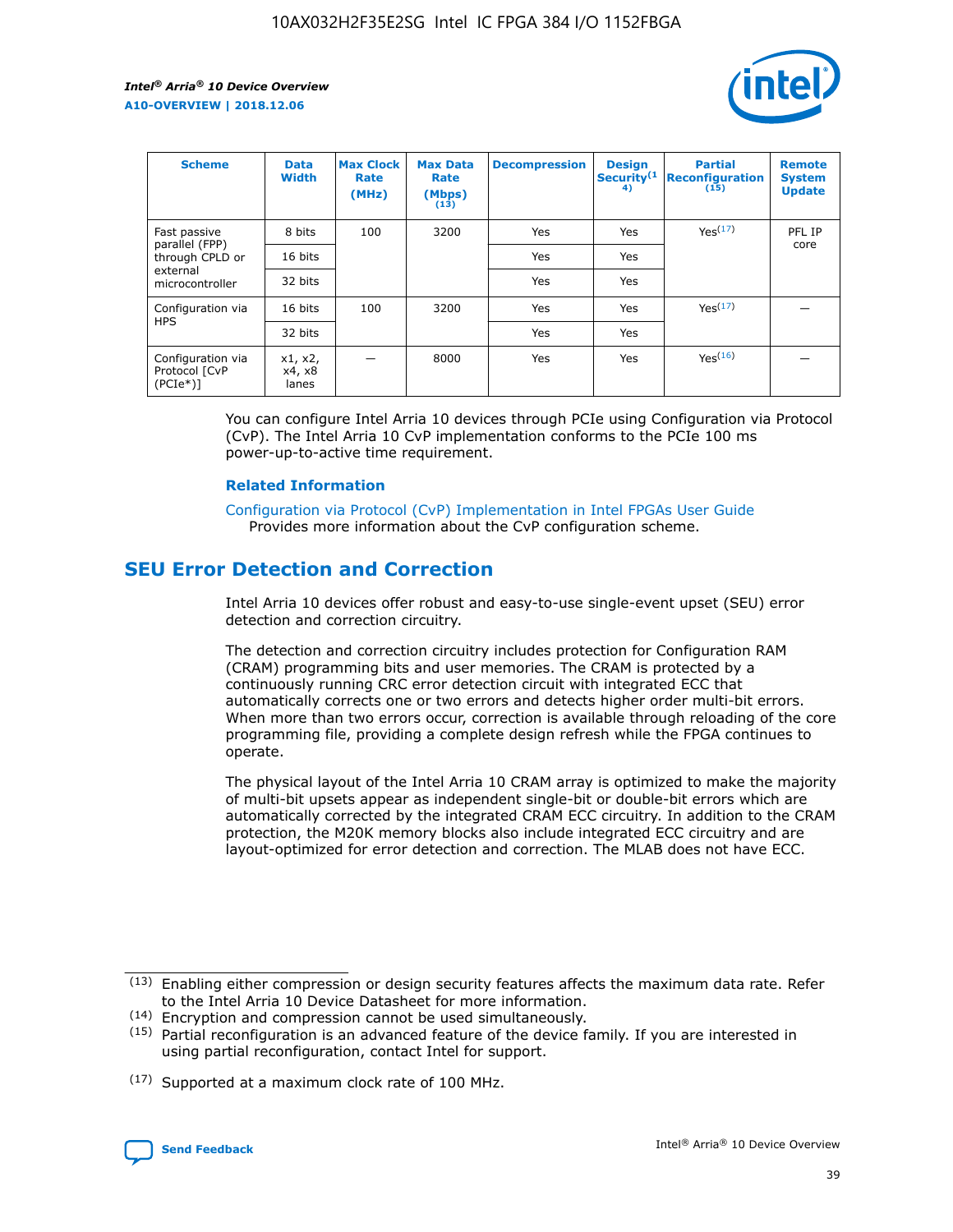

## **Power Management**

Intel Arria 10 devices leverage the advanced 20 nm process technology, a low 0.9 V core power supply, an enhanced core architecture, and several optional power reduction techniques to reduce total power consumption by as much as 40% compared to Arria V devices and as much as 60% compared to Stratix V devices.

The optional power reduction techniques in Intel Arria 10 devices include:

- **SmartVID**—a code is programmed into each device during manufacturing that allows a smart regulator to operate the device at lower core  $V_{CC}$  while maintaining performance
- **Programmable Power Technology**—non-critical timing paths are identified by the Intel Quartus Prime software and the logic in these paths is biased for low power instead of high performance
- **Low Static Power Options**—devices are available with either standard static power or low static power while maintaining performance

Furthermore, Intel Arria 10 devices feature Intel's industry-leading low power transceivers and include a number of hard IP blocks that not only reduce logic resources but also deliver substantial power savings compared to soft implementations. In general, hard IP blocks consume up to 90% less power than the equivalent soft logic implementations.

## **Incremental Compilation**

The Intel Quartus Prime software incremental compilation feature reduces compilation time and helps preserve performance to ease timing closure. The incremental compilation feature enables the partial reconfiguration flow for Intel Arria 10 devices.

Incremental compilation supports top-down, bottom-up, and team-based design flows. This feature facilitates modular, hierarchical, and team-based design flows where different designers compile their respective design sections in parallel. Furthermore, different designers or IP providers can develop and optimize different blocks of the design independently. These blocks can then be imported into the top level project.

# **Document Revision History for Intel Arria 10 Device Overview**

| <b>Document</b><br><b>Version</b> | <b>Changes</b>                                                                                                                                                                                                                                                              |
|-----------------------------------|-----------------------------------------------------------------------------------------------------------------------------------------------------------------------------------------------------------------------------------------------------------------------------|
| 2018.12.06                        | Added links to Intel Arria 10 device errata documents.<br>Removed automotive temperature option from the Intel Arria 10 GX devices.<br>Removed -3 fabric speed grade from the Intel Arria 10 GT devices.<br>Updated power options for the Intel Arria 10 GX and GT devices. |
| 2018.04.09                        | Updated the lowest $V_{CC}$ from 0.83 V to 0.82 V in the topic listing a summary of the device features.                                                                                                                                                                    |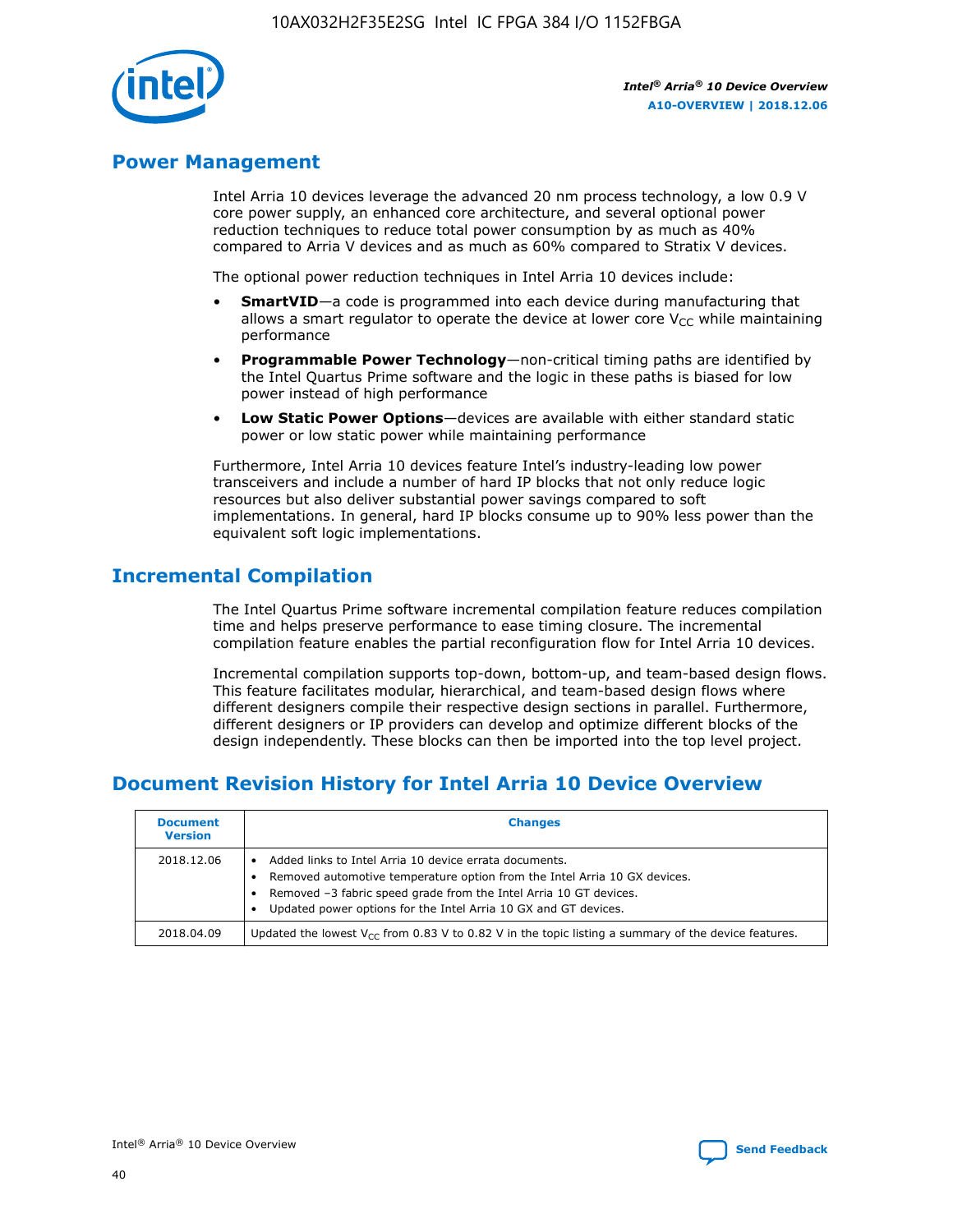*Intel® Arria® 10 Device Overview* **A10-OVERVIEW | 2018.12.06**



| <b>Date</b>    | <b>Version</b> | <b>Changes</b>                                                                                                                                                                                                                                                                                                                                                                                                                                                                                                                                                                                                                                                                                                                                                                                                                                                                                                                                                                         |
|----------------|----------------|----------------------------------------------------------------------------------------------------------------------------------------------------------------------------------------------------------------------------------------------------------------------------------------------------------------------------------------------------------------------------------------------------------------------------------------------------------------------------------------------------------------------------------------------------------------------------------------------------------------------------------------------------------------------------------------------------------------------------------------------------------------------------------------------------------------------------------------------------------------------------------------------------------------------------------------------------------------------------------------|
| January 2018   | 2018.01.17     | Updated the maximum data rate for HPS (Intel Arria 10 SX devices<br>external memory interface DDR3 controller from 2,166 Mbps to 2,133<br>Mbps.<br>Updated maximum frequency supported for half rate QDRII and QDRII<br>+ SRAM to 633 MHz in Memory Standards Supported by the Soft<br>Memory Controller table.<br>Updated transceiver backplane capability to 12.5 Gbps.<br>$\bullet$<br>Removed transceiver speed grade 5 in Sample Ordering Core and<br>$\bullet$<br>Available Options for Intel Arria 10 GX Devices figure.<br>Removed package code 40, low static power, SmartVID, industrial, and<br>military operating temperature support from Sample Ordering Core and<br>Available Options for Intel Arria 10 GT Devices figure.<br>Updated short reach transceiver rate for Intel Arria 10 GT devices to<br>25.8 Gbps.<br>Removed On-Die Instrumentation - EyeQ and Jitter Margin Tool<br>support from PMA Features of the Transceivers in Intel Arria 10 Devices<br>table. |
| September 2017 | 2017.09.20     | Updated the maximum speed of the DDR4 external memory interface from<br>1,333 MHz/2,666 Mbps to 1,200 MHz/2,400 Mbps.                                                                                                                                                                                                                                                                                                                                                                                                                                                                                                                                                                                                                                                                                                                                                                                                                                                                  |
| July 2017      | 2017.07.13     | Corrected the automotive temperature range in the figure showing the<br>available options for the Intel Arria 10 GX devices from "-40°C to 100°C"<br>to "-40°C to 125°C".                                                                                                                                                                                                                                                                                                                                                                                                                                                                                                                                                                                                                                                                                                                                                                                                              |
| July 2017      | 2017.07.06     | Added automotive temperature option to Intel Arria 10 GX device family.                                                                                                                                                                                                                                                                                                                                                                                                                                                                                                                                                                                                                                                                                                                                                                                                                                                                                                                |
| May 2017       | 2017.05.08     | Corrected protocol names with "1588" to "IEEE 1588v2".<br>$\bullet$<br>Updated the vertical migration table to remove vertical migration<br>$\bullet$<br>between Intel Arria 10 GX and Intel Arria 10 SX device variants.<br>Removed all "Preliminary" marks.<br>$\bullet$                                                                                                                                                                                                                                                                                                                                                                                                                                                                                                                                                                                                                                                                                                             |
| March 2017     | 2017.03.15     | Removed the topic about migration from Intel Arria 10 to Intel Stratix<br>$\bullet$<br>10 devices.<br>Rebranded as Intel.<br>$\bullet$                                                                                                                                                                                                                                                                                                                                                                                                                                                                                                                                                                                                                                                                                                                                                                                                                                                 |
| October 2016   | 2016.10.31     | Removed package F36 from Intel Arria 10 GX devices.<br>Updated Intel Arria 10 GT sample ordering code and maximum GX<br>$\bullet$<br>transceiver count. Intel Arria 10 GT devices are available only in the<br>SF45 package option with a maximum of 72 transceivers.                                                                                                                                                                                                                                                                                                                                                                                                                                                                                                                                                                                                                                                                                                                  |
| May 2016       | 2016.05.02     | Updated the FPGA Configuration and HPS Booting topic.<br>$\bullet$<br>Remove V <sub>CC</sub> PowerManager from the Summary of Features, Power<br>Management and Arria 10 Device Variants and packages topics. This<br>feature is no longer supported in Arria 10 devices.<br>Removed LPDDR3 from the Memory Standards Supported by the HPS<br>Hard Memory Controller table in the Memory Standards Supported by<br>Intel Arria 10 Devices topic. This standard is only supported by the<br>FPGA.<br>Removed transceiver speed grade 5 from the Device Variants and<br>Packages topic for Arria 10 GX and SX devices.                                                                                                                                                                                                                                                                                                                                                                   |
| February 2016  | 2016.02.11     | Changed the maximum Arria 10 GT datarate to 25.8 Gbps and the<br>minimum datarate to 1 Gbps globally.<br>Revised the state for Core clock networks in the Summary of Features<br>$\bullet$<br>topic.<br>Changed the transceiver parameters in the "Summary of Features for<br>$\bullet$<br>Arria 10 Devices" table.<br>• Changed the transceiver parameters in the "Maximum Resource Counts<br>for Arria 10 GT Devices" table.<br>Changed the package availability for GT devices in the "Package Plan<br>for Arria 10 GT Devices" table.<br>Changed the package configurations for GT devices in the "Migration"<br>Capability Across Arria 10 Product Lines" figure.<br>continued                                                                                                                                                                                                                                                                                                    |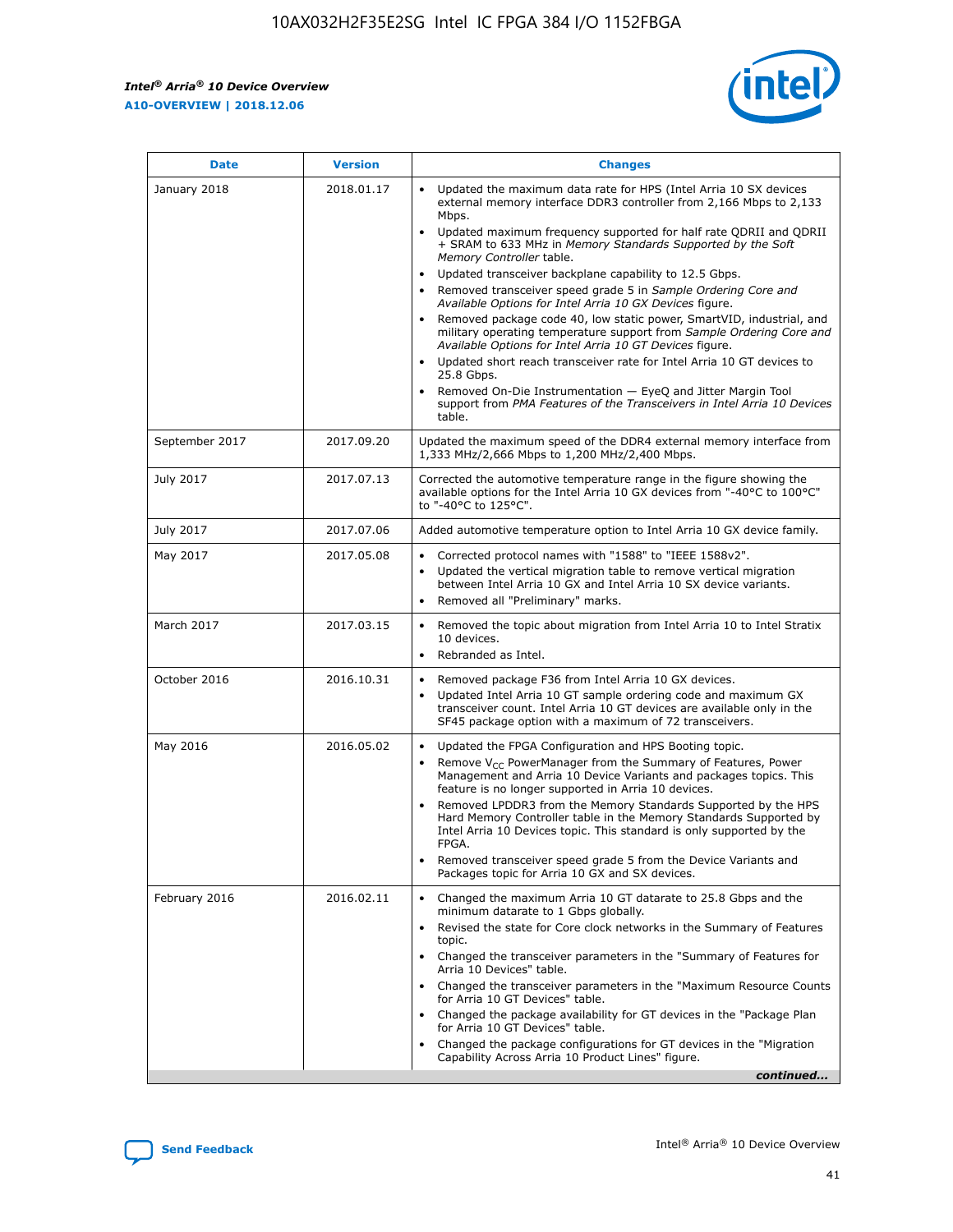

| <b>Date</b>   | <b>Version</b> | <b>Changes</b>                                                                                                                                                               |
|---------------|----------------|------------------------------------------------------------------------------------------------------------------------------------------------------------------------------|
|               |                | • Changed transceiver parameters in the "Low Power Serial Transceivers"<br>section.                                                                                          |
|               |                | • Changed the transceiver descriptions in the "Device Variants for the<br>Arria 10 Device Family" table.                                                                     |
|               |                | Changed the "Sample Ordering Code and Available Options for Arria 10<br>$\bullet$<br>GT Devices" figure.                                                                     |
|               |                | Changed the datarates for GT devices in the "PMA Features" section.                                                                                                          |
|               |                | Changed the datarates for GT devices in the "PCS Features" section.<br>$\bullet$                                                                                             |
| December 2015 | 2015.12.14     | Updated the number of M20K memory blocks for Arria 10 GX 660 from<br>2133 to 2131 and corrected the total RAM bit from 48,448 Kb to<br>48,408 Kb.                            |
|               |                | Corrected the number of DSP blocks for Arria 10 GX 660 from 1688 to<br>1687 in the table listing floating-point arithmetic resources.                                        |
| November 2015 | 2015.11.02     | Updated the maximum resources for Arria 10 GX 220, GX 320, GX 480,<br>$\bullet$<br>GX 660, SX 220, SX 320, SX 480, and SX 660.                                               |
|               |                | • Updated resource count for Arria 10 GX 320, GX 480, GX 660, SX 320,<br>SX 480, a SX 660 devices in Number of Multipliers in Intel Arria 10<br><b>Devices</b> table.        |
|               |                | Updated the available options for Arria 10 GX, GT, and SX.                                                                                                                   |
|               |                | Changed instances of Quartus II to Quartus Prime.<br>$\bullet$                                                                                                               |
| June 2015     | 2015.06.15     | Corrected label for Intel Arria 10 GT product lines in the vertical migration<br>figure.                                                                                     |
| May 2015      | 2015.05.15     | Corrected the DDR3 half rate and quarter rate maximum frequencies in the<br>table that lists the memory standards supported by the Intel Arria 10 hard<br>memory controller. |
| May 2015      | 2015.05.04     | • Added support for 13.5G JESD204b in the Summary of Features table.<br>• Added a link to Arria 10 GT Channel Usage in the Arria 10 GT Package<br>Plan topic.                |
|               |                | • Added a note to the table, Maximum Resource Counts for Arria 10 GT<br>devices.                                                                                             |
|               |                | • Updated the power requirements of the transceivers in the Low Power<br>Serial Transceivers topic.                                                                          |
| January 2015  | 2015.01.23     | • Added floating point arithmetic features in the Summary of Features<br>table.                                                                                              |
|               |                | • Updated the total embedded memory from 38.38 megabits (Mb) to<br>65.6 Mb.                                                                                                  |
|               |                | • Updated the table that lists the memory standards supported by Intel<br>Arria 10 devices.                                                                                  |
|               |                | Removed support for DDR3U, LPDDR3 SDRAM, RLDRAM 2, and DDR2.                                                                                                                 |
|               |                | Moved RLDRAM 3 support from hard memory controller to soft memory<br>controller. RLDRAM 3 support uses hard PHY with soft memory<br>controller.                              |
|               |                | Added soft memory controller support for QDR IV.<br>٠                                                                                                                        |
|               |                | Updated the maximum resource count table to include the number of<br>hard memory controllers available in each device variant.                                               |
|               |                | Updated the transceiver PCS data rate from 12.5 Gbps to 12 Gbps.<br>$\bullet$                                                                                                |
|               |                | Updated the max clock rate of PS, FPP x8, FPP x16, and Configuration<br>via HPS from 125 MHz to 100 MHz.                                                                     |
|               |                | Added a feature for fractional synthesis PLLs: PLL cascading.                                                                                                                |
|               |                | Updated the HPS programmable general-purpose I/Os from 54 to 62.<br>$\bullet$<br>continued                                                                                   |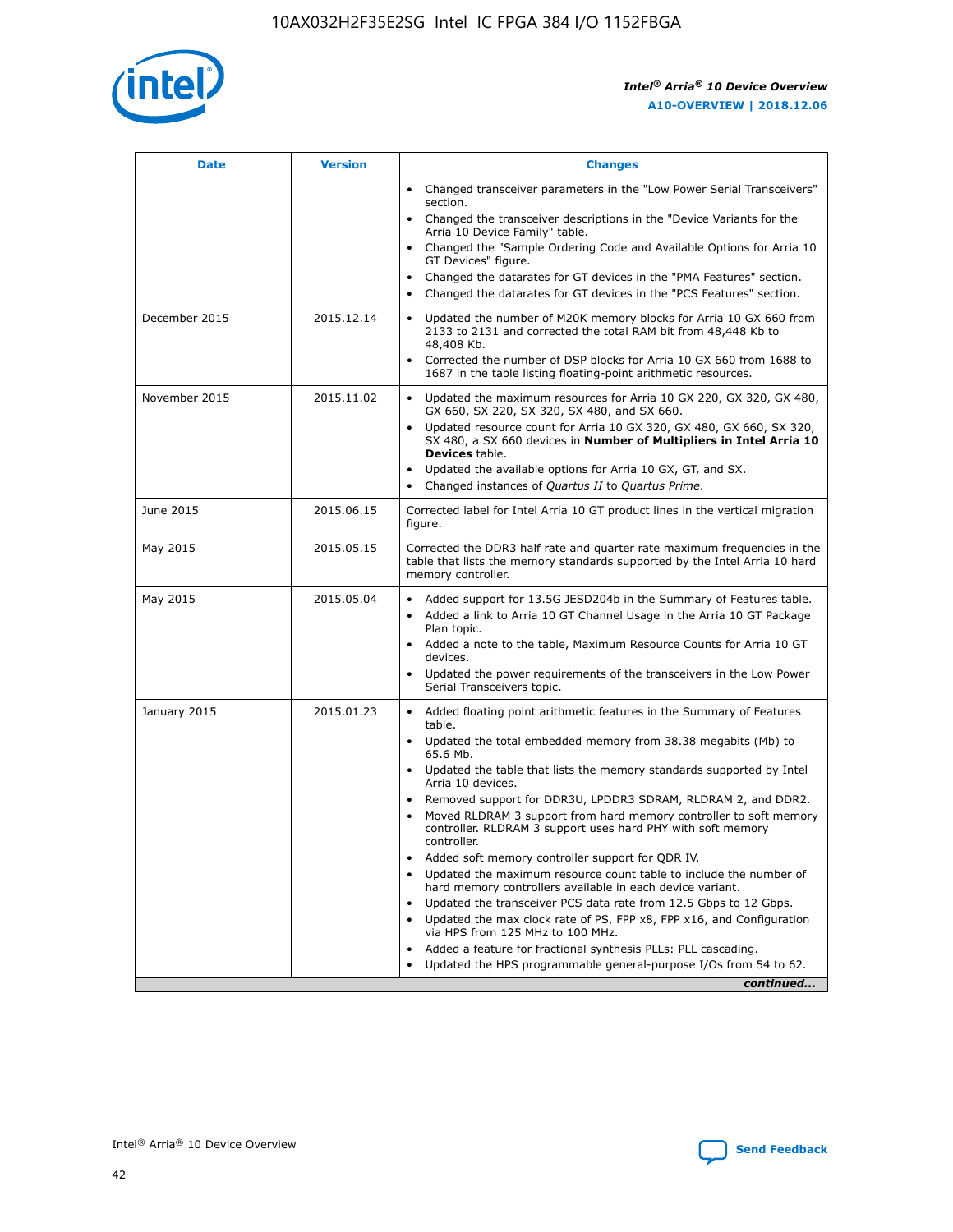r



| <b>Date</b>    | <b>Version</b> | <b>Changes</b>                                                                                                                                                                                                                                                                                                                                                                                                                                                                                                                         |
|----------------|----------------|----------------------------------------------------------------------------------------------------------------------------------------------------------------------------------------------------------------------------------------------------------------------------------------------------------------------------------------------------------------------------------------------------------------------------------------------------------------------------------------------------------------------------------------|
| September 2014 | 2014.09.30     | Corrected the 3 V I/O and LVDS I/O counts for F35 and F36 packages<br>of Arria 10 GX.<br>Corrected the 3 V I/O, LVDS I/O, and transceiver counts for the NF40<br>$\bullet$<br>package of the Arria GX 570 and 660.<br>Removed 3 V I/O, LVDS I/O, and transceiver counts for the NF40<br>package of the Arria GX 900 and 1150. The NF40 package is not<br>available for Arria 10 GX 900 and 1150.                                                                                                                                       |
| August 2014    | 2014.08.18     | Updated Memory (Kb) M20K maximum resources for Arria 10 GX 660<br>devices from 42,660 to 42,620.<br>Added GPIO columns consisting of LVDS I/O Bank and 3V I/O Bank in<br>$\bullet$<br>the Package Plan table.<br>Added how to use memory interface clock frequency higher than 533<br>$\bullet$<br>MHz in the I/O vertical migration.<br>Added information to clarify that RLDRAM3 support uses hard PHY with<br>$\bullet$<br>soft memory controller.<br>Added variable precision DSP blocks support for floating-point<br>arithmetic. |
| June 2014      | 2014.06.19     | Updated number of dedicated I/Os in the HPS block to 17.                                                                                                                                                                                                                                                                                                                                                                                                                                                                               |
| February 2014  | 2014.02.21     | Updated transceiver speed grade options for GT devices in Figure 2.                                                                                                                                                                                                                                                                                                                                                                                                                                                                    |
| February 2014  | 2014.02.06     | Updated data rate for Arria 10 GT devices from 28.1 Gbps to 28.3 Gbps.                                                                                                                                                                                                                                                                                                                                                                                                                                                                 |
| December 2013  | 2013.12.10     | Updated the HPS memory standards support from LPDDR2 to LPDDR3.<br>Updated HPS block diagram to include dedicated HPS I/O and FPGA<br>$\bullet$<br>Configuration blocks as well as repositioned SD/SDIO/MMC, DMA, SPI<br>and NAND Flash with ECC blocks.                                                                                                                                                                                                                                                                               |
| December 2013  | 2013.12.02     | Initial release.                                                                                                                                                                                                                                                                                                                                                                                                                                                                                                                       |